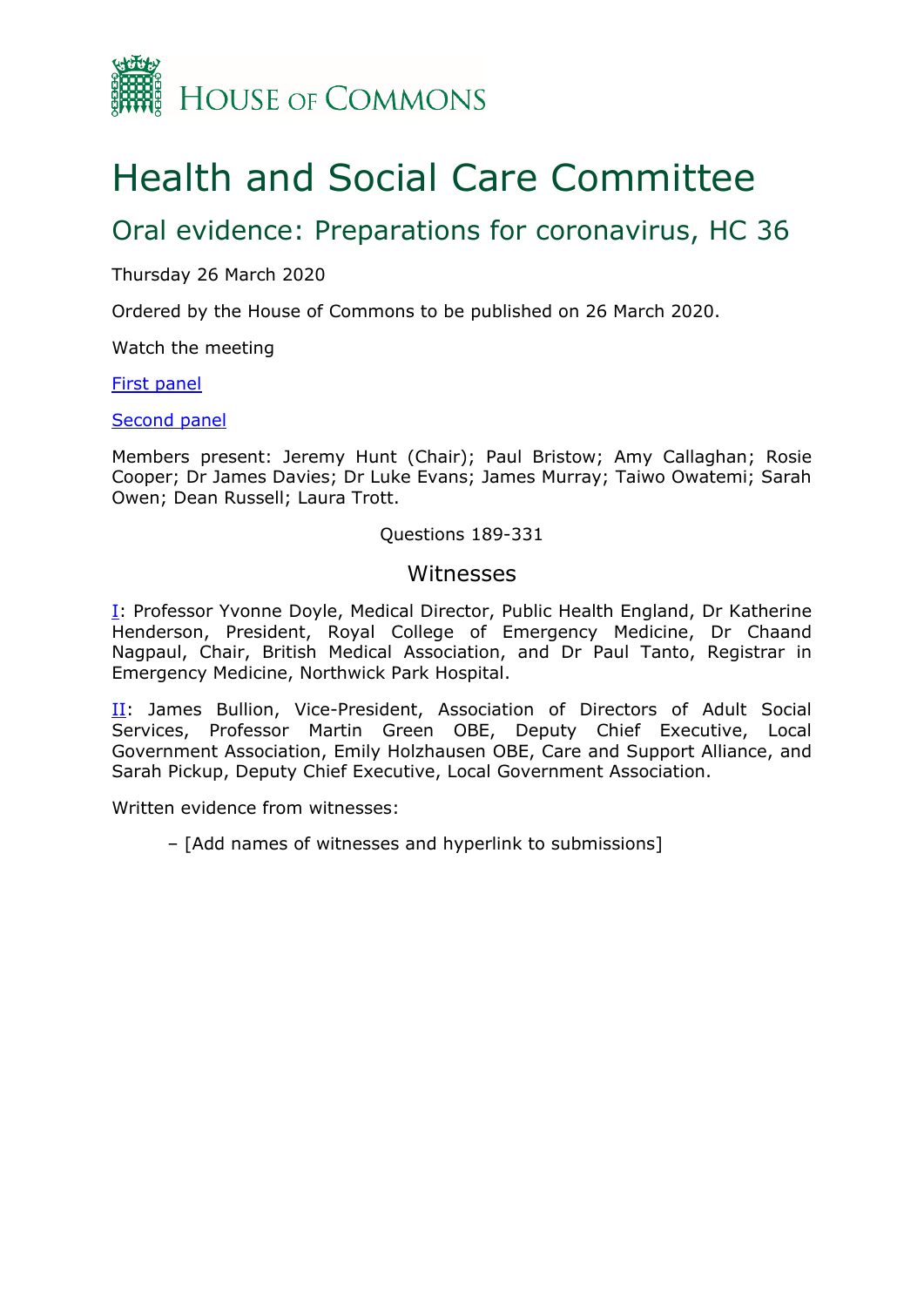

## Examination of witnesses

<span id="page-1-0"></span>Witnesses: Professor Yvonne Doyle, Dr Katherine Henderson, Dr Chaand Nagpaul and Dr Paul Tanto.

Q189 **Chair:** In this morning's session we want to focus largely on two issues: first, testing; and secondly, personal protective equipment, or PPE, for NHS staff. I thank Andrew Latham and the technical team at the House of Commons who have made this happen for the very first time. Also, to anyone watching this at home, I apologise if occasionally we have a technical glitch, because this has not been done before.

Let us start by focusing on coronavirus testing, which obviously has been much on people's minds over the past week. I will put some questions to Professor Yvonne Doyle, Public Health England's medical director. Professor Doyle, may I first thank you and all the PHE staff who have been working unbelievably hard? People often thank NHS staff, but the PHE staff have been under equal pressure and are doing an extraordinary job. I know that the whole Committee would want to ask you to thank them, and to give our very best wishes to Duncan Selbie, the chief executive of Public Health England, who was due to give evidence but is self-isolating and not feeling well. We wish Duncan and his family well.

Before we get to some questions on testing, may I ask you for some of the latest medical opinion, if I may put it that way? For how many days do we think people might be able to spread the virus while they are still asymptomatic?

**Professor Doyle:** Thank you very much for your acknowledgement of our wonderful teams, who have now been working seven days a week for nearly nine weeks. I will convey that to them and I know that they will be very pleased. Also, thank you for your good wishes to Duncan, who is recovering.

On your question about how many days, we know that the incubation period ranges between three and five days. For people who are asymptomatic, they may have been asymptomatic for some period before symptoms appeared. We are still learning—this is a crucial issue for us about those who are asymptomatic and never develop symptoms. We think that about 30% of people may be in that category. They have harboured the virus, but we do not know whether they adequately or effectively can transmit. Three to five days is when we begin to see people becoming unwell.

Q190 **Chair:** When you say that the incubation period is three to five days, what you are saying is that people could be spreading the virus to others for up to five days before they show any symptoms?

**Professor Doyle:** Yes, that is correct. As I said, we are still learning about that. It ranges over quite a long range, but in the majority of cases that we are analysing, about five days is the period.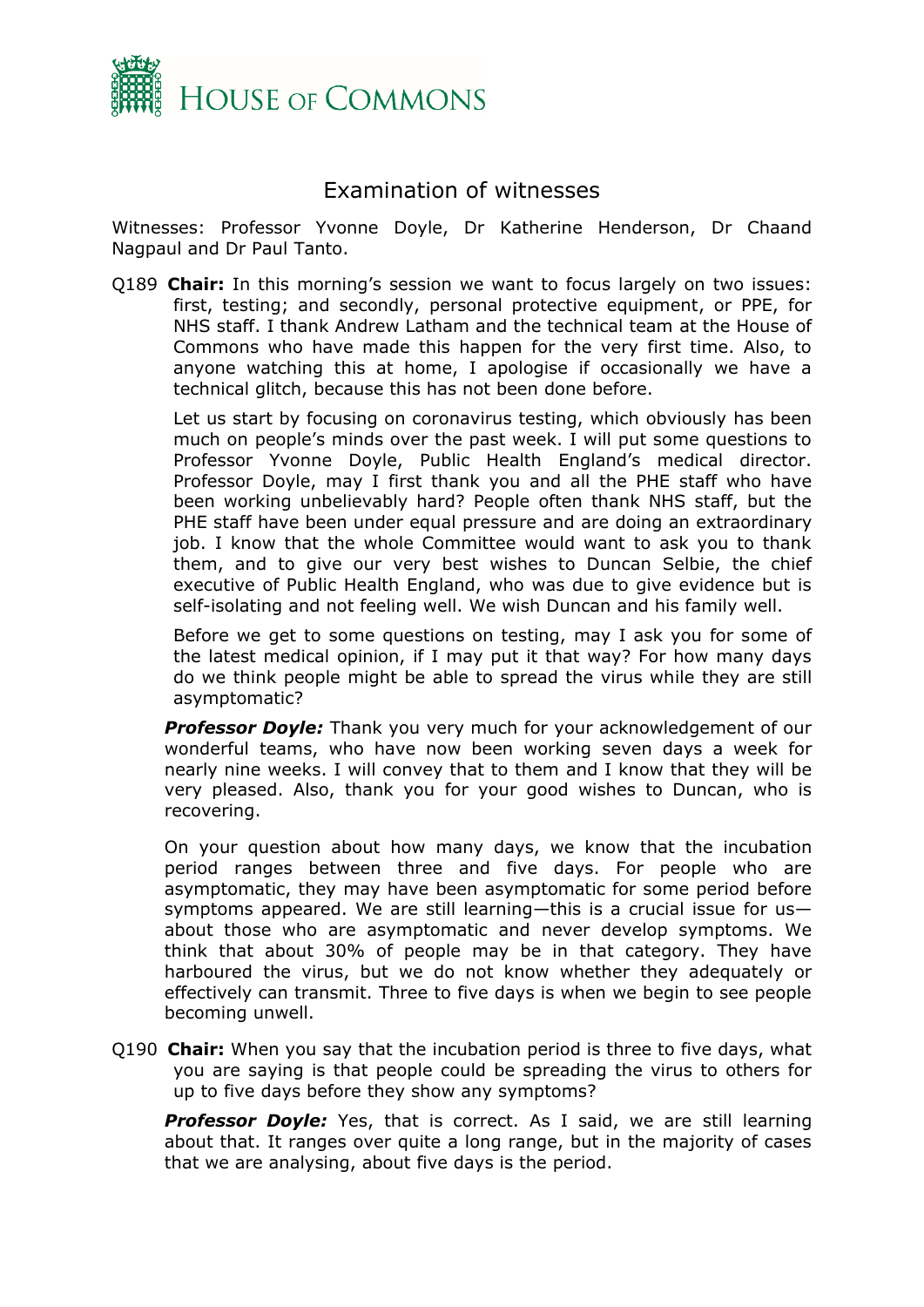

Q191 **Chair:** Yesterday we read about the tragic death of Chloe Middleton, who was just 21. Just to get a sense of the extent of the spread, could you tell us how many other people getting care from the NHS have no underlying health conditions, and how many are getting intensive care?

*Professor Doyle:* On our dashboard, our deaths numbered 400 yesterday. More have come in overnight, which would probably bring us to 500 or thereabouts. We have analysed the first 386 deaths to understand a little more about these questions. Some 98% of those who died had some form of other condition, so at the moment it is very rare for people who do not have some other condition to die. There are a couple of cases that are unknown, but the overwhelming message is really that the deaths affect those who have other conditions, and they are much more likely among those who are admitted to ITU.

Q192 **Chair:** Just doing the maths, if 2% of deaths are people who do not have an underlying condition, that means that about 10 people without underlying conditions have died so far.

*Professor Doyle:* Three definitely did not have underlying conditions, and we are still following five to understand whether or not they did. Age is a major determinant in every question about the clinical profile of cases, and about those who get unwell and those who die.

Q193 **Chair:** Could you give us an idea of how many doctors and nurses are currently in intensive care units with covid-19?

**Professor Doyle:** I cannot give you that information, because what we get is a line listing from the Intensive Care Society, which gives us information about age and sex, but does not give us more detail about the actual people. We will be able to get to that point at some stage. I asked my colleagues about this yesterday, and their view is that it is very rare at the moment for healthcare workers to get seriously unwell—I am not sure that there are any in ICU—but we have had some clusters.

Q194 **Chair:** I have a final general question. Yesterday, Professor Neil Ferguson said that, according to his modelling, we should have just about enough intensive care beds in the NHS to cope with the expected peak. Will that be the case in London according to that modelling?

*Professor Doyle:* As I understand it, at the moment there are about 570 people in ITU and there is much more capacity for ITU around the country, and indeed in London, but there is less in London. If we kept things the way they are, there would be less capacity in London.

**Chair:** There are 570 in London?

*Professor Doyle:* There are 570 people in ITU with covid-19 in London. There are hundreds more ITU beds. I said if things stay the way they are, but they have not, because there has been a transformation in the way that care will be offered—both in London and elsewhere—in escalating the amount of capacity per ITU. People will be particularly aware of the purchase of ventilators, but there are other aspects, for example the ratelimiting step being the number of staff who can adequately and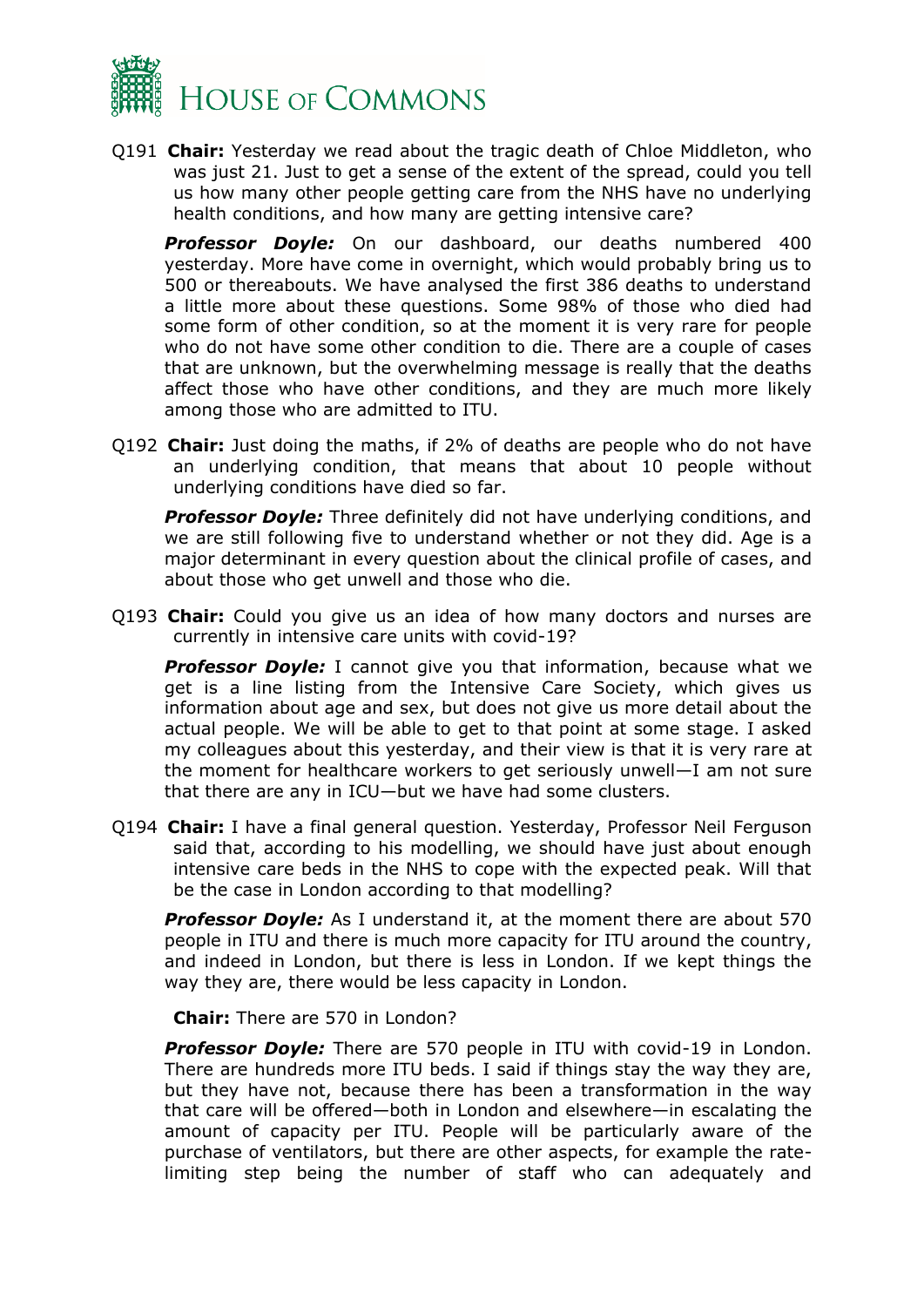

appropriately man an ITU. I know that that has been looked at over recent weeks. Hospitals are moving to reallocate, reskill and reorientate staff who are most likely to be capable in ITU.

Q195 **Chair:** Just to go back to the earlier question, are you aware of any deaths of frontline NHS staff from covid-19 to date?

**Professor Doyle:** I can't say that. What I can say is that the deaths that we have had are very much influenced by age, particularly between 65 onwards and co-morbidities. I cannot say that there are no healthcare staff members in that group, but I can say that it would be very rare.

Q196 **Chair:** Thank you. I want to move on to the issue of testing, if I may, Professor Doyle. I want to start with some numbers. Over a week ago we were told that testing would go up from 5,000 tests a day to 10,000 tests a day within a week. I have the numbers here for the last four days: 5,500, 5,600, 6,500, and 6,500. We are nowhere near 10,000. What is the problem there?

**Professor Doyle:** At the moment we have capacity for about 7,000 between ourselves and the NHS. This was first-order work over the last month. We need to make sure that all our labs are working to full capacity, but we also need to recruit in a number of NHS labs. Now we will have labs going right down the spine of England, starting with Manchester and St Bart's, but also with many others coming in. By 30 March we expect to have capacity for nearly 12,000 tests a day. By the middle of April, or possibly a little later, we will be moving to 15,000 and 25,000. We are confident—we are watching this every day—that our capacity is going up as we have said it would.

Q197 **Chair:** When the Prime Minister talked about 250,000 tests a day, was that a plan or an aspiration?

*Professor Doyle:* There are four strands of work on testing. The element for which Public Health England has ownership with the NHS is the 25,000, to ensure that our sickest and hospitalised patients and those with outbreaks in the community are tested. That is happening right now and we are confident that it will continue to happen.

The 250,000 encompasses a number of other elements. There is the antigen testing of the 100K tests for healthcare workers, which will work through a system that goes through the midlands and will be enabled by other parts of the system, such as the national biological service and DSTL. We will all help there, but the responsibility for that lies with the Office for Life Sciences. That will really be first order for healthcare workers, particularly those in the most risky situations.

Behind that, there is a plan—we heard it précised on the media—for 1 million tests, which people can do themselves. The 1 million tests are for members of the public. In other words, they will be able to take a blood test, send it back in the post and get it analysed. That is an antibody test that tells you whether you have had the condition. It is absolutely critical for two reasons: to understand what is going on, but also to allow people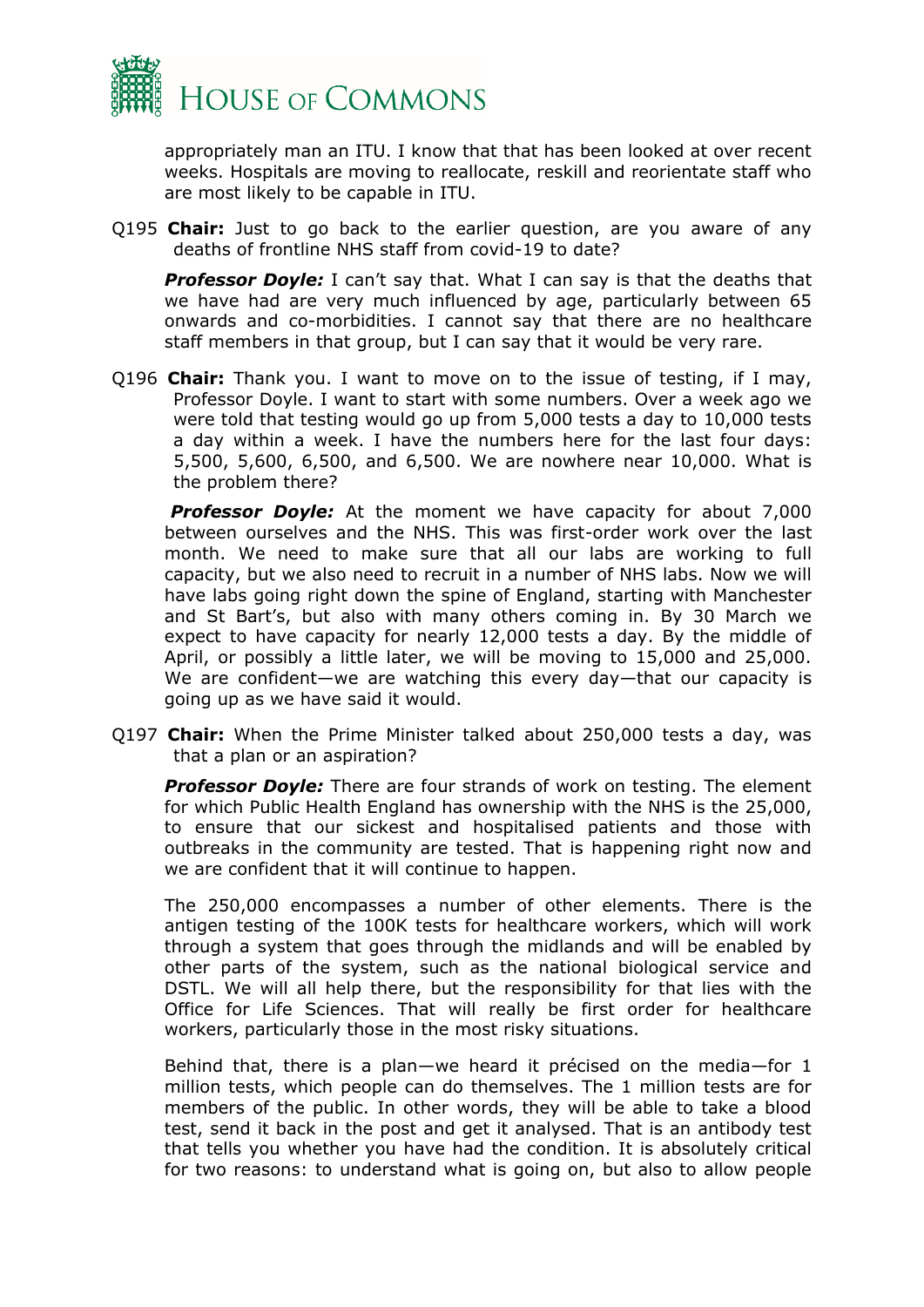

to return to work. That test is well advanced but not yet ready. We need to be absolutely sure that it is a valid test. We expect that to come within a couple of weeks, but I would not want to over-promise on that. The chief medical officer has been absolutely clear about it being right before it is actually put out.

Q198 **Chair:** If I can just go through what he actually said yesterday: priority No. 1 was hospital patients, priority No. 2 was NHS staff, and priority No. 3 was the antibody test. Are we ever going to get back to testing and contact tracing in line with World Health Organisation guidelines so that every covid-19 suspected case in the community gets a rapid test and all their contacts are traced? Or has that ship sailed?

*Professor Doyle:* Let me answer that by explaining what we have done. Public Health England bore this burden for about six weeks. In the first phase of this, from mid to late January until the middle of March, this exactly was the strategy. We tried to make sure we had tested and contacted all positive test contacts. The aim was to disrupt transmission. We hoped that we could contain indefinitely, but we thought that was unlikely. The main thing was to move the peak out beyond the winter, but also to give the NHS some time to prepare for what we are beginning to see now.

At a point before we stopped that intensive contact tracing, it became clear to us that there were what I call dead ends of contacts where you had a case, you tried to find the contact, and it just was not possible, because that gave us the indication that there was sustained community transmission. Nevertheless, we did contact almost 4,000 people up to that point. That was from about 590 positive tests. The positivity rate at that point was 3%. It was a little bit higher for those where we suspected, but that method wasn't very efficient and it certainly wasn't, we thought, getting to the contacts, because the virus was out there, as you say.

In a sense, several weeks ago that ship had begun to sail. Nevertheless, we kept going until mid-March, until we were absolutely sure that contact tracing in that way would not work. Now we are seeing many more people coming into hospital, and community outbreaks in places where it is really quite important to contact trace instead and support the LRFs.

Q199 **Chair:** I think this is going to puzzle a lot of people, because countries that had an outbreak much worse than ours, such as South Korea, did not stop the testing and contact tracing; they kept it up. Korea is testing 10 times more people, per head of population, than us. It followed what the World Health Organisation guidelines suggested, which is that you keep testing, testing, testing and contact tracing. So why is our strategy different? Why have we said, "Actually, there is going to come a point when you just give up on testing and contact tracing"?

**Professor Doyle:** There is a core of activity that every country is undertaking at the moment. In the east, what was different about South Korea was that these were clusters of cases where the initial transmission was well understood, because they were in particular communities and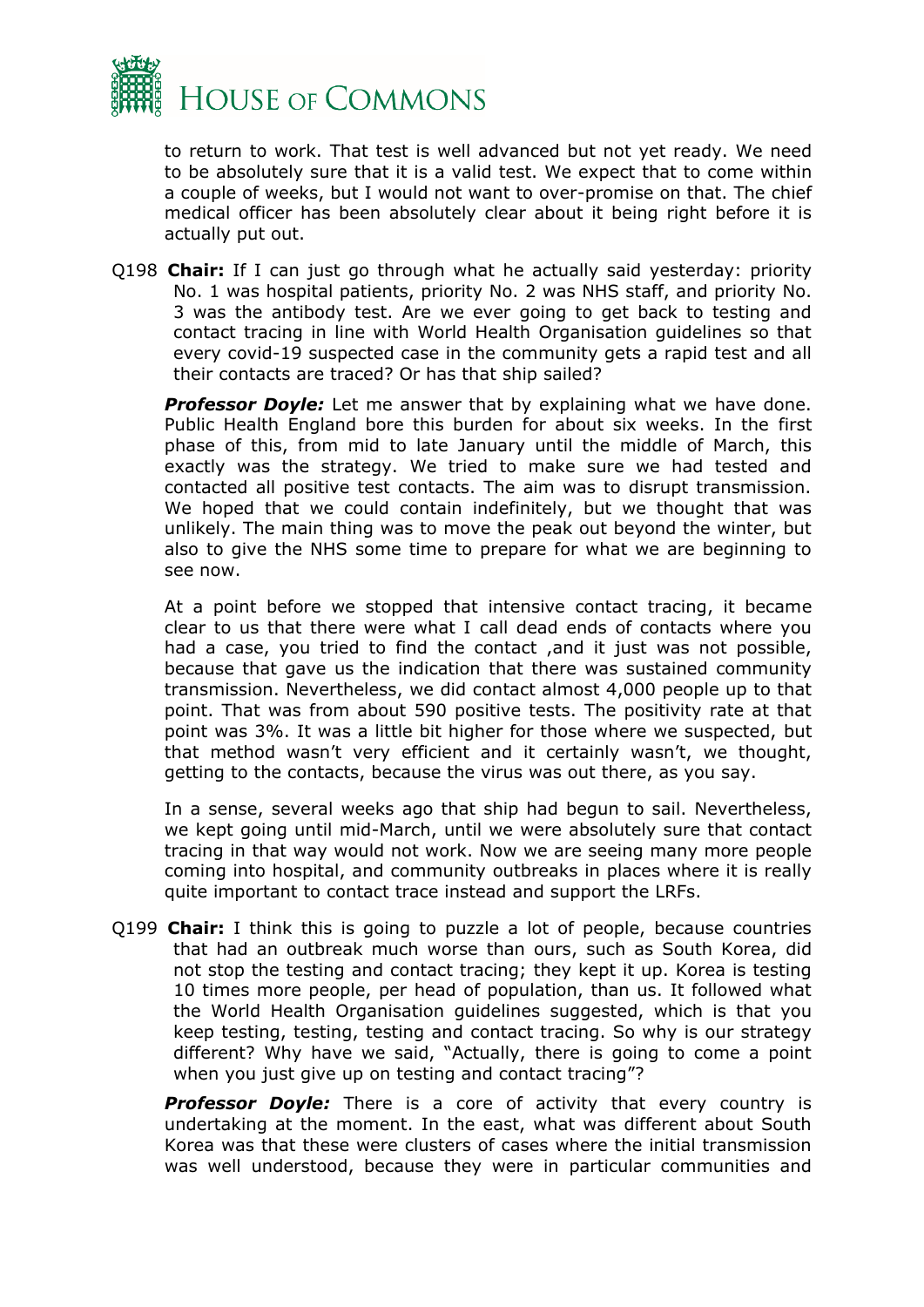

actually it was quite regional. South Korea also did something that we have looked at carefully, which is that they used technology to contact trace. They were using people's personal details, including their bank accounts, and people were willing to convey that information in order to contact trace. It was quite personal information.

We have looked at that, and SAGE looked at it and felt that it was not appropriate here. However, we are still looking at applications that might be able to give us some information about conveying between people precautionary information: "You might have been in contact with me. Just take care of yourself. Look out for this." That is actually what was happening with qualified professionals some months ago; that was the nature of contact tracing. The difference was that it was easier to identify the context. The modelling now says that, if you are getting into the third generation of contacts, you will actually be looking at close on six-figure sums to try to find the number of contacts, with the kind of social networking that was going on.

There is one other element to this. The other element of breaking transmission isn't just contact tracing and isn't contact tracing in this phase; it is about social distancing and shielding. All countries are involved with this, but we have particularly, as you know, taken that as an effective way of breaking transmission, which is the issue about contacts. But we are still continuing to contact trace. We do actually follow up outbreaks in the community.

Q200 **Chair:** What is puzzling is that South Korea is a democracy. SAGE took a decision—you have just said that doing contact tracing in the way they do it in South Korea would be too intrusive. But because they were prepared to take those measures in a democracy, they are actually able to keep all their restaurants and shops open—your temperature is checked before you go in. So in fact they have avoided much more intrusive changes to daily life by keeping up the testing and contact tracing.

I suppose the thing that is worrying a lot of people is that it isn't just South Korea, because countries such as Austria, Germany and Sweden are also doing a lot more testing than we are. How did we allow ourselves to get behind so many other countries? I appreciate that we are ahead of other countries as well, but we are certainly not at the front of the pack when it comes to the numbers of tests we are doing.

**Professor Doyle:** I would probably separate testing and contact tracing at this point, because the contact tracing is clear at the moment—the rationale for doing it or not doing it is this. Is it effective? Is it actually an effective way of breaking transmission? Also, is it an effective use of staff? There is limited capacity in the field service to contact hundreds of thousands of people for a positivity rate of 3% when it was actually much more precise.

In terms of testing, I acknowledge that testing does need to increase. This is why there are four strands of work on increasing that. The other issue I would raise here is that there is global competition for some of the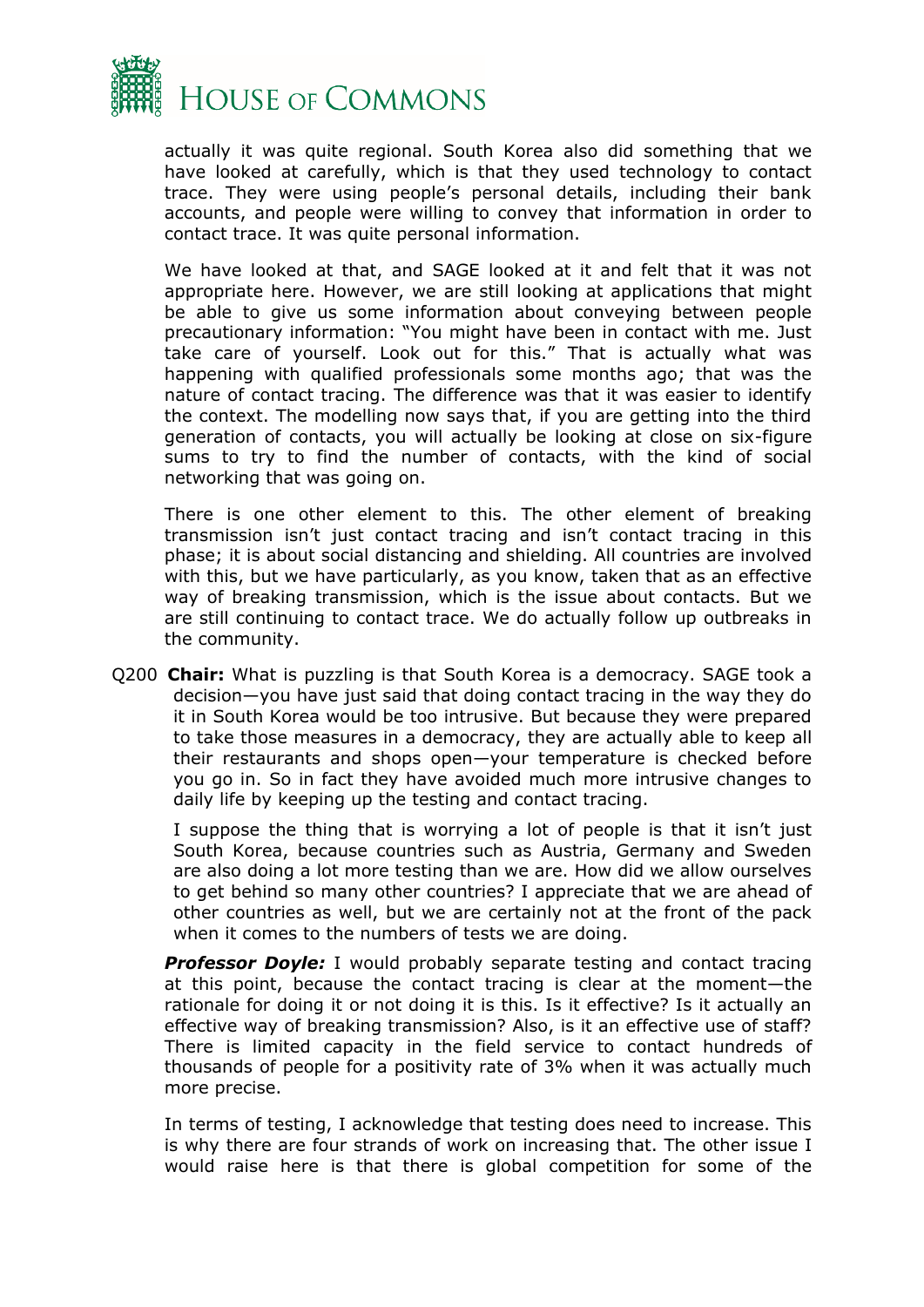

materials, the equipment and so on for very large amounts of testing. It is not a good reason for not doing it, but we are in a competitive market. I think calls to industry and very close alignment with SAGE and with Government have led us to identify the ways in which testing will be most useful to flatten the peak and push out the epidemic into a better time of the year.

Q201 **Chair:** But just to be clear, you are acknowledging that even though the WHO is saying that testing and contact tracing should not stop, we took a decision that it was not practical—indeed, we did not have enough testing kits to do it—and so we moved away from testing. Do you think we are going to get back to testing and contact tracing in the community at all, or is it now just too late?

*Professor Doyle:* If I could just go back to the WHO—this is not to sound in any way defensive or excusatory—the WHO is speaking to the world, and where the other countries may be still in the containment phase, testing and contact tracing in that environment would be exactly the same as the messages we took on board and did during the containment phase. However, here we are in this phase of delay where there is sustained community transmission. Now, this is under review every day of the week, and if there are effective ways that actually will help to further reduce transmission that technology can offer when people are now social distancing, I think that will be, and is being, looked at carefully.

Q202 **Chair:** I just do not understand why other countries that have had the virus worse than us, or are closer to China—Taiwan, Singapore, Hong Kong; not just Korea—have not stopped the contact tracing and testing. We have stopped it. That does seem to be a very different strategy, and that does not seem to be what the World Health Organisation is recommending.

As my final question, can I just put to you what some chief executives of trusts have been saying to the *Health Service Journal* in a survey that was released yesterday? This is from the chief executive of a London acute trust: "We have a huge surge in London. We are going to run out of staff because of self-isolation, plus some staff are now sick." In the Midlands, a chief executive said: "A lack of testing capacity is the biggest issue we face. Instead of growing it, we burn hours on debates about who should get the test." Are we, any time soon, going to have instant testing for NHS staff who are currently self-isolating? This is a huge source of frustration.

**Professor Doyle:** I would just say again that we have not stopped testing and contact tracing. Over 80,000 tests have been done to date, and quite a lot of those have been done in the past couple of weeks, but yes, one of the strands of work led by the Office for Life Sciences is about getting antigen testing out to healthcare workers, particularly frontline ones, as quickly as possible. I agree with you that that is very important.

Q203 **Chair:** Thank you very much indeed. I am now going to bring in other members of the panel. We will start with Chaand Nagpaul from the British Medical Association. Thank you for joining us, Chaand. What are your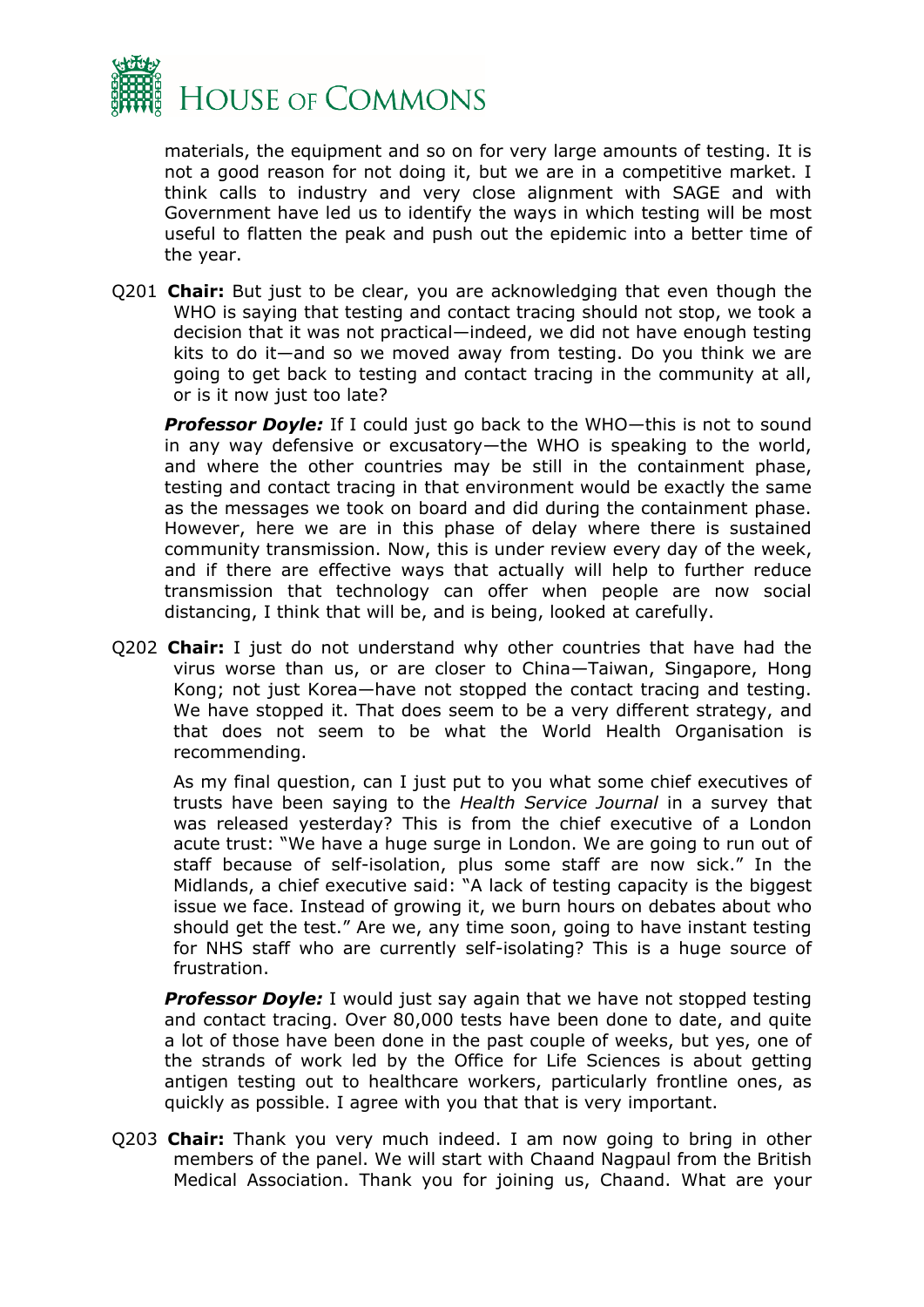

comments on the testing issue?

*Dr Nagpaul:* I represent doctors across the UK, and this has been a source of real problems for our workforce. When the announcement was first made to stop testing and contact tracing and simply to self-isolate, I raised on behalf of doctors the impact that would have on our workforce. Literally the day after, we saw large numbers of NHS staff not coming into work.

Remember, at this time of year it is estimated that around 10% of the population could have a symptom of a temperature or a cough in a noncovid situation, so we had situations where many GP practices and hospitals were understaffed. The staff themselves who were self-isolating were telling us that many of them felt able to work but were following the guidance. If they were able to be tested, they would come back to work. We made that point right at the outset, and it seems counter-intuitive that we are reducing our NHS workforce at a time when we need them the most.

Then on 16 March we heard the Prime Minister's announcement that healthcare workers would be prioritised. That has not materialised. To make it even more difficult for us, the 14-day isolation has added to absence. We have many healthcare workers who are absolutely fine, but a member of their family—a child—may have a fever or a cough, and they are self-isolating for 14 days. I cannot overstate what this means on the ground. I know of practices where one doctor is trying to provide a service for 24,000 patients, and the same applies in hospitals. And it is not just doctors, of course, but nurses—those in the community, and those in hospitals. For us, this seems an illogical approach.

Q204 **Chair:** Have you noticed it getting better in the last week at all?

**Dr Nagpaul:** No. In fact, each day that goes by, there are more staff who are self-isolating, because the symptoms—a cough or a temperature—are quite prevalent. I do not know what proportion of those symptoms are due to Covid. Even in a normal situation at this time of year, up to 10% of the population will be estimated to have such symptoms.

Q205 **Chair:** Thank you, and it goes without saying that we all want you to pass on our thanks to your members and to the people you represent for the incredible work they are doing.

Can I bring in Dr Paul Tanto, who is a registrar at Northwick Park, where there were particular pressures over the weekend? Thank you for joining us. I know you are not on shift at the moment, so we are not taking you off the frontline by having you here. We really appreciate you giving up the time. Just talk to us, first of all, about your experiences on the frontline. We will come to PPE later, but particularly with respect to testing, are there any thoughts that you have?

**Dr Tanto:** I certainly echo what Chaand has just been saying about the non-knowledge of testing and diagnosis of whether staff members have Covid-19. To get into the vernacular, if you have a cough and a fever, do you have Covid-19, or do you have an upper respiratory tract infection? At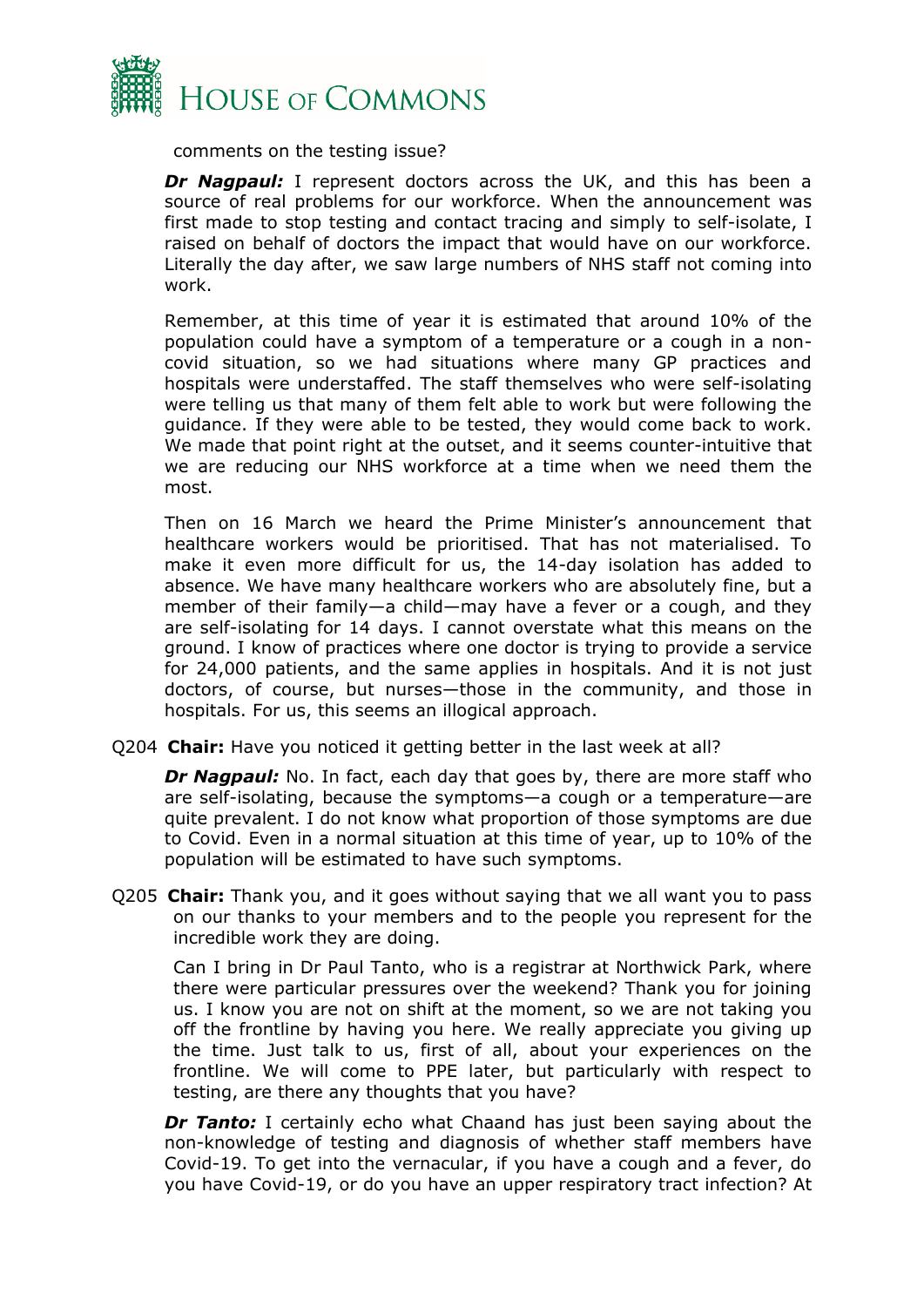

this moment, we do not know. The former requires the seven-day isolation; the latter, not necessarily. We have lost members of staff in departments across London who have had to self-isolate for reasons of their symptomatology. With the increase in work with Covid, that has an impact on the efficiency of our departments.

We have seen a concurrent decrease in non-Covid presentations to our emergency departments, which has helped, but the work required for a Covid patient has increased, compared with non-Covid, so any decrease in numbers of attendances has been more than offset by the individual work per patient required.

The decrease in staff is putting pressure on emergency departments, but it cascades to the rest of the hospital too, as members of staff in the ward areas are also going off sick with self-isolation requirements because of potential Covid symptomatology. If we knew somebody had Covid, fine; if we knew they did not have Covid, we would not need the seven days and we would have less sick time, and that would change our staffing issues within hospitals. I echo Chaand's comments.

Q206 **Chair:** Thank you very much. I will come to you a bit later about the general situation in Northwick Park, but can I bring in Katherine Henderson from the Royal College of Emergency Medicine? Thank you so much for joining us. Can you give us your comments on the testing issue?

**Dr Henderson:** We are very keen to get staff tested as soon as possible. I currently have six members of staff off with symptoms, and 10 members of staff off self-isolating. It would be really helpful to get those people back on the frontline. The ability to put people into hotels when they discover that a household contact has symptoms has been helpful. We are managing to do that, but not everyone, obviously, has the possibility of going to a hotel if they have family responsibilities.

From our point of view, and round the country, everyone is saying that rotas are becoming more challenging because of this. That being said, given that we are not quite sure about asymptomatic transmission, we need to continue with the quarantine arrangements—the self-isolation arrangements—until we actually have the ability to do the testing. We are not pushing for bringing back people early just because they feel okay. We would be pushing for having people back early because we have tested them.

**Chair:** Thank you very much indeed. I am going to bring in my colleagues from the Committee, starting with James Davies and then going on to Amy Callaghan. James, who would you like to ask a question to? Please fire away.

Q207 **Dr Davies:** Professor Doyle, if that's okay, at least initially. In terms of testing, particularly of key workers, we have heard that more sites around the country are being brought on stream, but that there are issues with acquiring elements of the test kits, and we may not be top of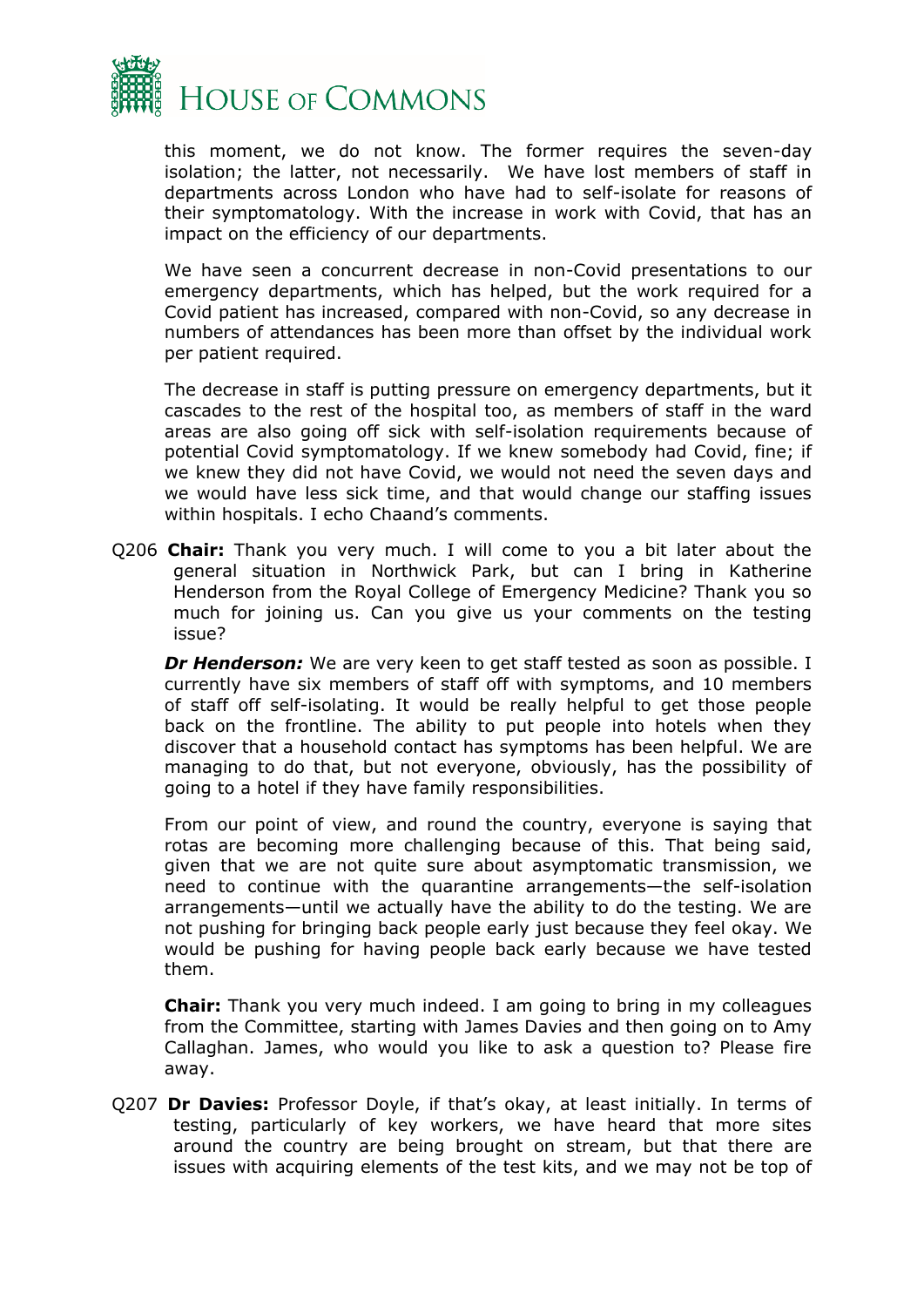

the list internationally. Where would you place the various factors that are limiting the ramping-up of the testing? Is it the sites, or is it the equipment? If so, why are we unable to put ourselves above some of the other countries that are perhaps doing better in that respect? I also wondered whether there was any data from other countries that are doing more testing on the number of asymptomatic patients out there.

**Professor Doyle:** To answer the question, there are three active elements and a surveillance element to the testing. The one that Public Health England works with the NHS on is moving to 25,000 a day, which will be for patients and for outbreaks in the community; if there is spare capacity, absolutely the next priority behind the patients is the frontline staff. But we understand that that will not be enough for frontline staff, so the Office for Life Sciences has been asked to develop much greater capacity, and we are supporting that. All I can say is that that is progressing, but I am not able to give you the absolute day that that will come up to 100,000 antigen tests.

Yes, we are in touch with other countries; in fact, we ring all our contacts around the world several times a week, including in the east, and we know the differences and why certain countries have taken the line that they have, and how they are actually measuring what they are doing. We are well placed, because of our scientific base and our contacts through that with industry, to get the kind of equipment and materials that we need. All I would say is that it is a global market, and everybody wants that at the moment. I know that the WHO is also concerned about that.

**Chair:** Thank you. James, any more questions from you?

Q208 **Dr Davies:** I did have one further question about the home test kits. There has been a suggestion that people will perform these on themselves, and that they will sometimes give readings there and then. For the purposes of recording in medical records, is it suggested that we should rely on self-reporting of tests, rather like we do for pregnancy test kits or for blood glucose monitoring?

*Professor Doyle:* As you say, self-testing is not new and is well understood in other areas, and I think there has been fast learning about how that works. The most obvious one is the pregnancy test, but there are other areas as well, and the intention is to allow people to do as much of this as they validly can. The validity of the test is important if we are asking people to self-test, but it is by far the most efficient way, if the technology will support it.

**Chair:** I will come on to Amy and then Rosie Cooper. If colleagues have more than one question on testing, could I suggest that they ask them all together? Make sure you say who you are directing the questions to. Amy first.

Q209 **Amy Callaghan:** Thank you so much. I would like to echo the Chair's thanks to the panel for answering our questions today; it is really helpful. I have one question on testing, and it is also around the home testing kit. Professor Chris Whitty has stated that the second priority behind testing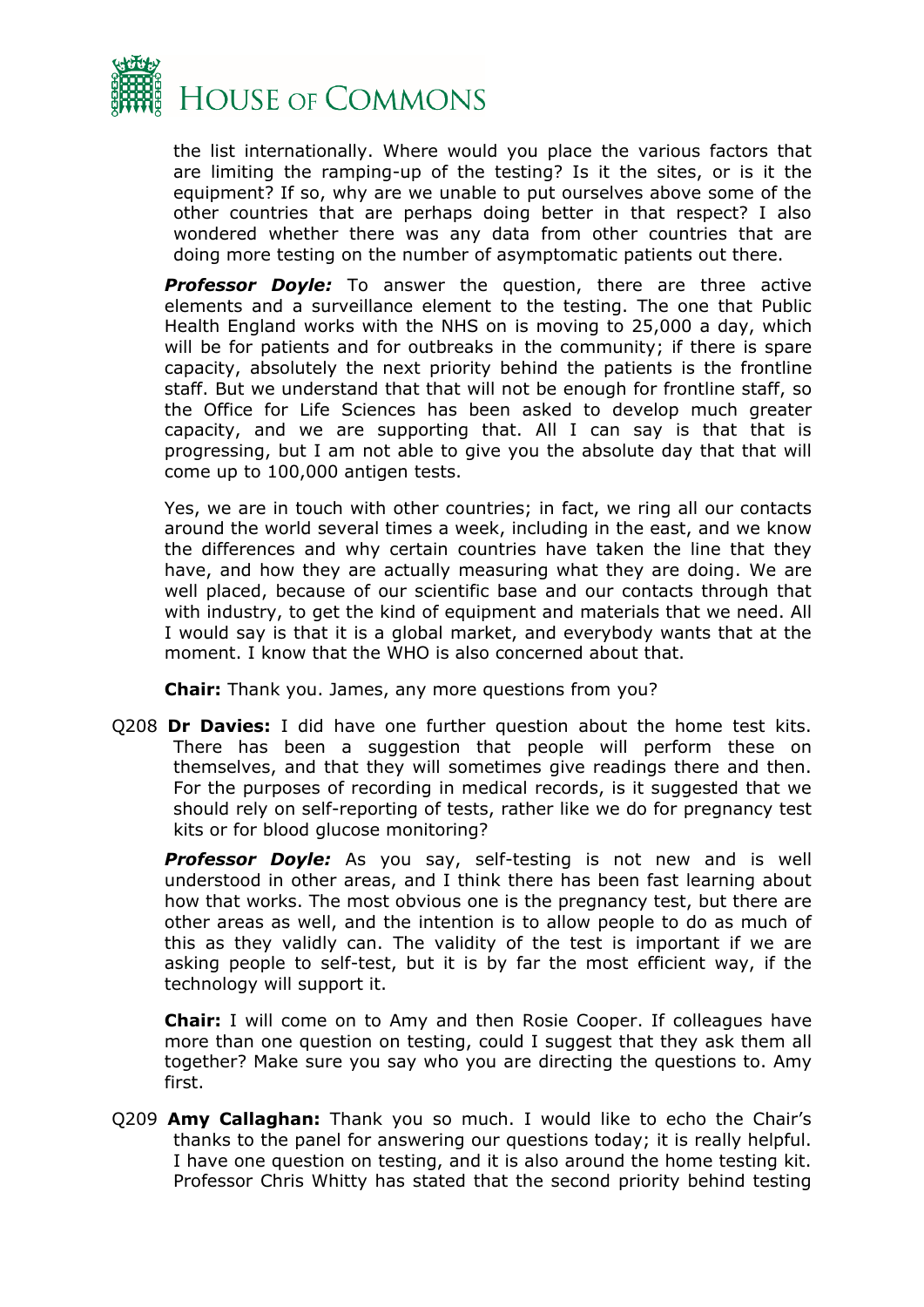

those in hospital is testing NHS frontline staff, and the third priority behind that is potentially the home testing kits, but 10 days on from the Prime Minister's announcement of testing for frontline NHS staff, we still do not seem to be much further forward. I am wondering what the reality of those home testing kits coming into fruition any time soon would be. I think that is probably directed to Yvonne Doyle again—sorry.

**Professor Doyle:** I understand why. This is not my responsibility, I have to say, so you will have to take it that this is what I am informed of, but I know that healthcare workers are absolutely the priority now. This is very active. I am unwilling to give a day when this is coming on, but it is imminent. The kits are certainly available and the testing is understood, and the intention is to get it ramped up as fast as possible. I do understand what other members of the panel have said, and we are experiencing this ourselves in our interactions with the NHS, so I fully understand and accept that.

Q210 **Rosie Cooper:** My question is directed to Professor Doyle. Despite the fact that case finding and contract tracing in the community is known to be best practice—even the Government published a paper demonstrating the effectiveness of these methods—we seem to have totally disregarded that and are on a path all on our own. I have heard from other MPs that they have manufacturers in their constituencies manufacturing tests, and they were absolutely astounded that they were exporting these tests around the world, yet no contract had been placed by the British Government. Is that correct? Do you know about that? I suppose the next bit of that is: when was the first major contract for testing kits placed?

I am going to speak rather strongly: a lot of people, both NHS workers and members of the public, have expressed the view to me that the Government have lost control of this, are completely overwhelmed, are bunkering into the bits they can do, and have stopped dealing with best practice. They are horrified at where we are.

*Professor Doyle:* For the part of the testing that Public Health England and the NHS are responsible for, we have been able to give a commitment that those 25,000 tests a day will be on stream by mid-April—

Q211 **Rosie Cooper:** No, no. That was not my question. My question is: when did you place the orders? Why are we so far behind the curve? Did we actually export tests from this country without the British Government having placed those contracts for us?

*Professor Doyle:* I cannot answer about contracts being placed by the Government, I am afraid, but what I can say is that—

Q212 **Rosie Cooper:** Or NHS England, or whoever?

*Professor Doyle:* I understand, and we work together. Let me tell you what I can tell you: a call to industry has gone out, some time ago, and did get a good response. This is not to do with money, and it is not to do with trying to bunker down. It is about whether the responses will deliver what we need to happen, which is a huge increase in the capacity for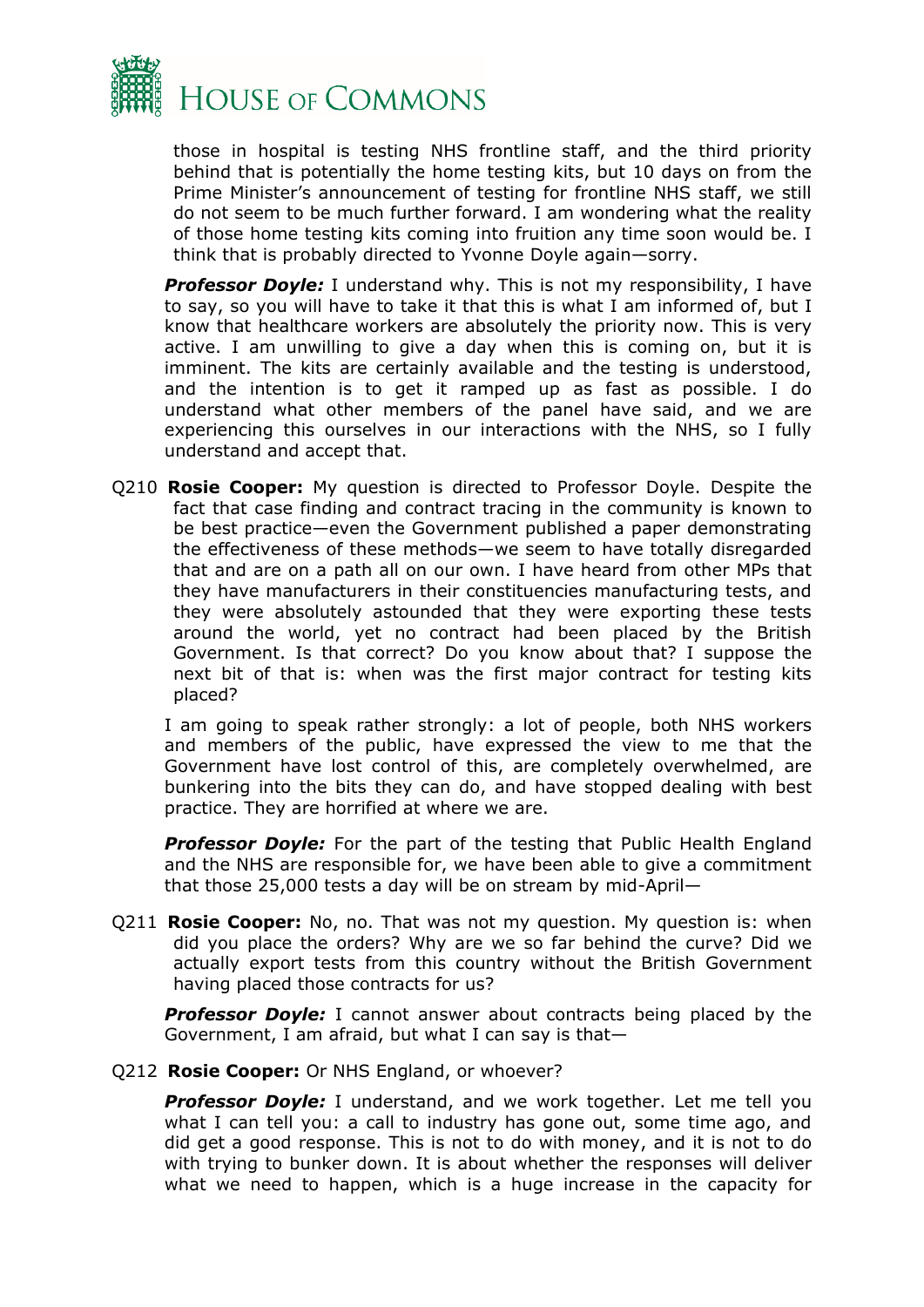

testing, which we know about, and about the way in which it is done. All of this is done in conjunction with the scientific advisory committees and it follows their clear advice. That is in progress—that is all I can say—and it is promised as imminent.

Q213 **Rosie Cooper:** So we know better than the World Health Organisation, and better than public health professionals right across the board, who are astounded by and disappointed in our response?

**Professor Doyle:** I do not think we are trying to say that we know better. We are in regular touch; we were in touch with the WHO only yesterday, and several of our people are working on this with the WHO—

Q214 **Rosie Cooper:** So which bit of "Test, test, test" didn't we get?

**Professor Doyle:** I am sorry, but I cannot answer that question specifically. If you wish, we can take that away and request the parts of Government that might know the answer to provide it for you. I am happy to do that. But in terms of the WHO, I say again that at the moment there is a profound attempt to reduce transmission. That has been informed not by trying to bunker down, but by the information we have had from SAGE that this is the most effective way to protect the most vulnerable. Contact tracing continues for outbreaks where it is extremely important, and where people are contained—for instance, in nursing homes and prisons. We do follow as best we can where it came from, and we do something about it. That is active at the moment. We have not diverted from the WHO; we are simply in a phase where this is the most effective way of-

**Chair:** Rosie, Chaand wants to come in on that point.

*Dr Nagpaul:* Literally three weeks ago, we had about 20 cases. We now have several thousand; it probably doubles every few days. I just want to understand how valuable it will be for this to come on stream in the middle of April. That is three weeks away, by which stage the numbers we are likely to see will have grown exponentially. I just want to understand how it can be of value for healthcare staff to be waiting for that period of time, while at the same time we are being told it will be imminent. I am just not clear about the timescales, because I am hearing the middle of April, but we will be in a completely different situation then; many healthcare staff will have been affected by that stage. I am not sure how contact tracing or testing at that stage will be as effective as doing it now. I accept the logistical issues.

#### Q215 **Chair:** Professor Doyle?

**Professor Doyle:** So far as tracing goes, I again say that we continued to contact trace long after it was felt to be effective. I repeat what we found, which was that the actual positivity in the contacts was 3% of the thousands we followed. It would be much less now. However, we continue to look at whether contact tracing has a place at this point of transmission.

This is not simply something we made up to be convenient for staff. It has been modelled that the gaps between the number of cases now and where they might have got that, up to the point of social distancing, are almost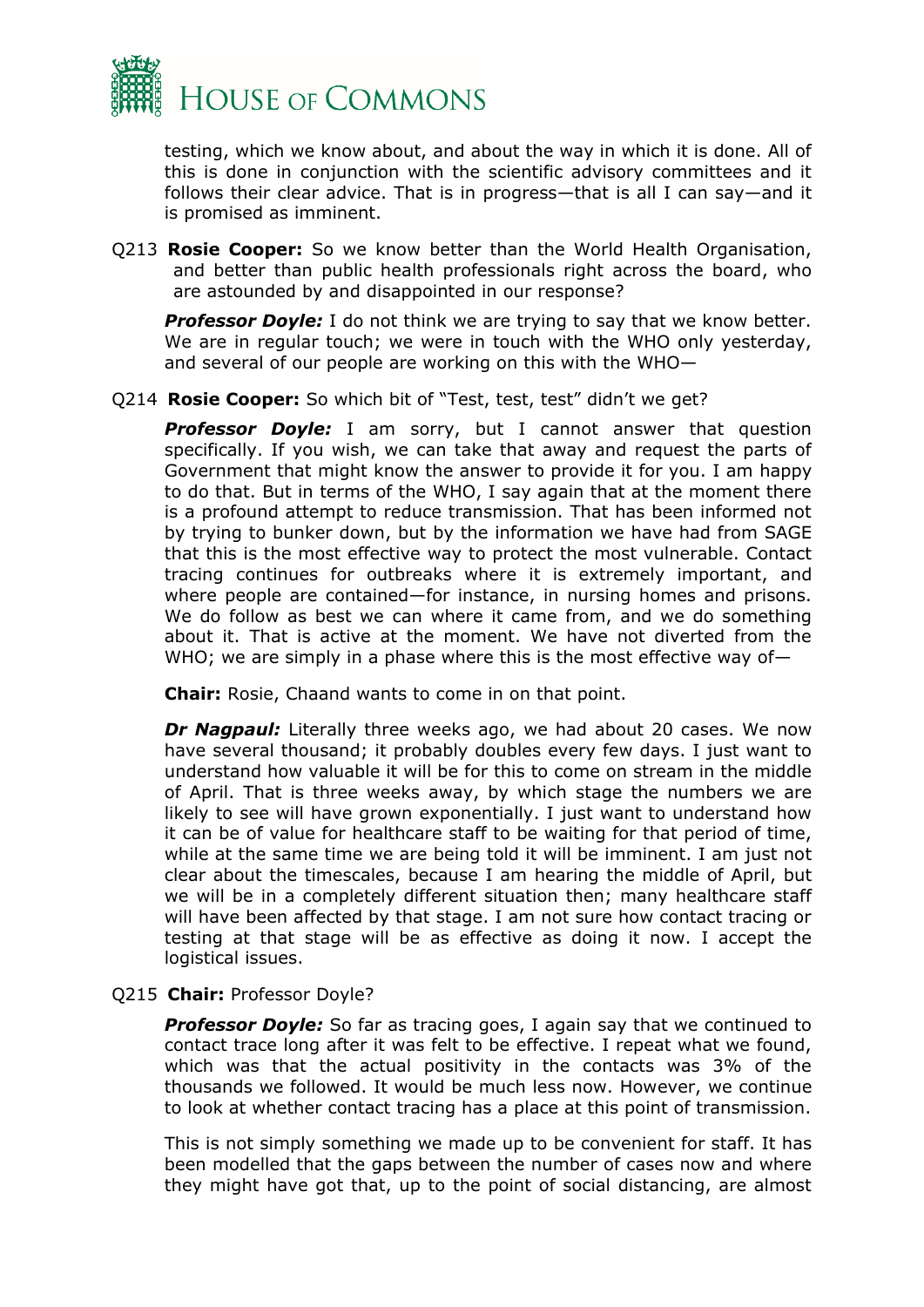

unknowable, because of community transmission. To some extent, although we are very positive about what happened in the containment phase, the fact is that containment cannot run down to ground every contact, as we are now seeing.

**Chair:** Thank you. I am going to bring in Paul Bristow and then Dean Russell.

Q216 **Paul Bristow:** Thank you, Chair, and thank you to all of you, especially the frontline NHS workers, for what you are doing at this time. I will ask two questions. If a hospital does not have its own testing facilities or laboratories, how long does it take to get test results back? If there is a capacity issue, might you explore that?

Secondly, I understand that some hospitals are refusing to test patients for a second time, regardless of a change in their symptoms. That is from direct feedback that I received. I ask that question because if a patient is suspected of having Covid-19, they are placed on a bed next to patients who definitely have Covid-19, and are then moved on to a clean ward after a negative result, which might come several days later, despite their being next to those other patients for a considerable period of time. I am just interested in your view of whether that policy is happening throughout the NHS, and perhaps the views of some of the NHS frontline workers on whether they have seen this activity.

**Professor Doyle:** If you wish, I will answer first and then pass over to colleagues. The testing continues. As I say, 80,000 tests have been done, and much of that is hospital-orientated. Who to test would be a clinical decision. We have provided advice, through the Scientific Advisory Group for Emergencies—SAGE—and our infectious disease consultants who watch this, on what is worth knowing about testing, such as when it is worth doing several tests, and when testing really cannot tell you much more.

That is being done in conjunction with increasing knowledge about the clinical profile of this condition. We know that the majority of people will be better in seven days and less likely to transmit. That is not the case for people who get severely ill and who have to be cohorted into the intensive treatment unit, where 14 days onwards is much more likely.

Understanding more about the clinical profile informs when to test and the best way to test, but it would be a clinical decision. That is what the testing capacity is being increased for, but maybe I can pass to one of my colleagues.

Q217 **Paul Bristow:** On the specific question of how long it takes, if you are in a hospital that does not have it, how long would it take for that to come back to that hospital?

*Professor Doyle:* That might vary by region, but the test was taking up to five days to come back with a result, which I have to say was too long. That is why it is important that we increase the efficiency of getting results.

Q218 **Paul Bristow:** What is the capacity issue here? Is it an issue with the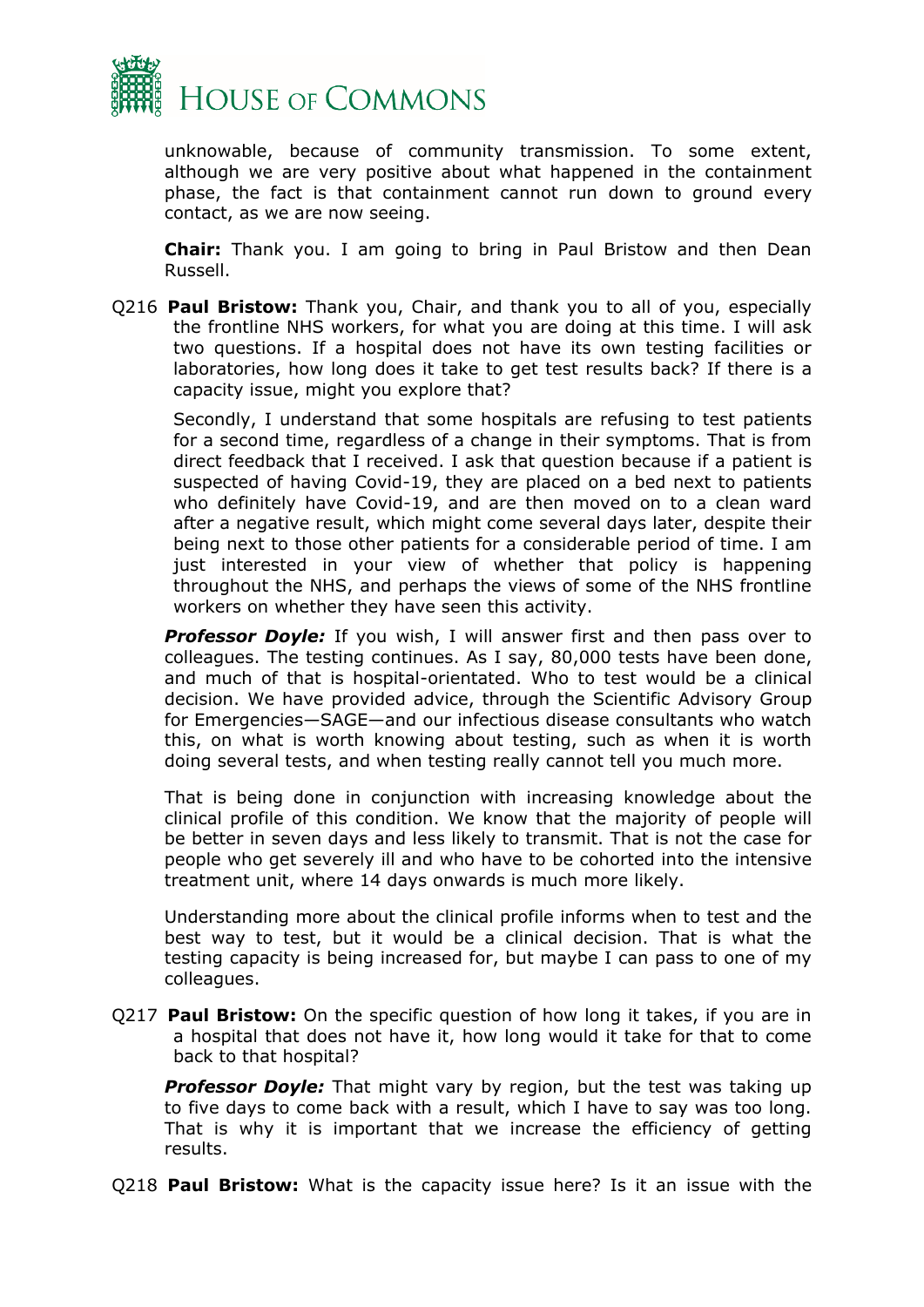

microbiologists? Why is it taking so long?

**Professor Doyle:** I don't think that initially it was because of the time it took to do the testing, because at that point Public Health England was doing all the testing and it was done in four hours. We did analyse this, and we found that much of it was about the time it took to get to the hospital or to get back, and at that time there were quite complicated ways of informing people: it went through various databases and so on, and it had to be validated, because the worst thing would be to give people the wrong result. It was about the days on either side, particularly after the test was done, and we have really worked to try to improve that, but I accept that it was too long.

Q219 **Paul Bristow:** I am sorry to labour the point, but what about laboratory opening hours? Are they open 24 hours a day? Have we done that? What about weekend working, because I know that was an issue before covid-19, for example with sepsis? Because of this particular emergency, are labs now open all the time?

**Professor Doyle:** I can speak for our labs, and they have been open seven days a week for the whole period—they moved very quickly to a seven-day week—and they do work overnight; the tests are actually done overnight.

Q220 **Dean Russell:** I have two related questions for Professor Doyle. First, I have been speaking extensively to pharmacists across my patch in Watford, but also in Hertfordshire and more widely, and they are really concerned that they are not being tested, despite being very much on the frontline. A lot of GP surgeries are only taking calls from patients, before they can walk in, whereas people can walk into a pharmacy and speak to a pharmacist directly, and there is a real worry about that. Are you considering pharmacists and also dentists within that frontline group?

Secondly, on the previous question about testing, we have put out a call to factories for ventilators, so I do not understand why we are not putting out a call across the country for more organisations to help support the testing by building testing kits. I understand that will be more complicated, but my grandmother helped to build Spitfires during the second world war, and I am sure that she did not know how to do that beforehand. I am sure that people could learn how to do the testing, which would allow us to do even more than 25,000 a day, because it seems to me that this could help us more immediately.

**Professor Doyle:** On pharmacists, again the NHS would be well informed about this, but I do know that they are considered as key workers. We have provided guidance, which is part of our responsibility, to advise frontline workers, including pharmacists and dentists, on what they need to do to keep safe and to protect their patients. I know that pharmacists are considered to be very much part of the solution, and an element in how we get through this epidemic. The NHS might want to elaborate on that, but we have certainly been involved in providing the guidance—

Q221 **Dean Russell:** I am sorry to interrupt, but I want to ask specifically about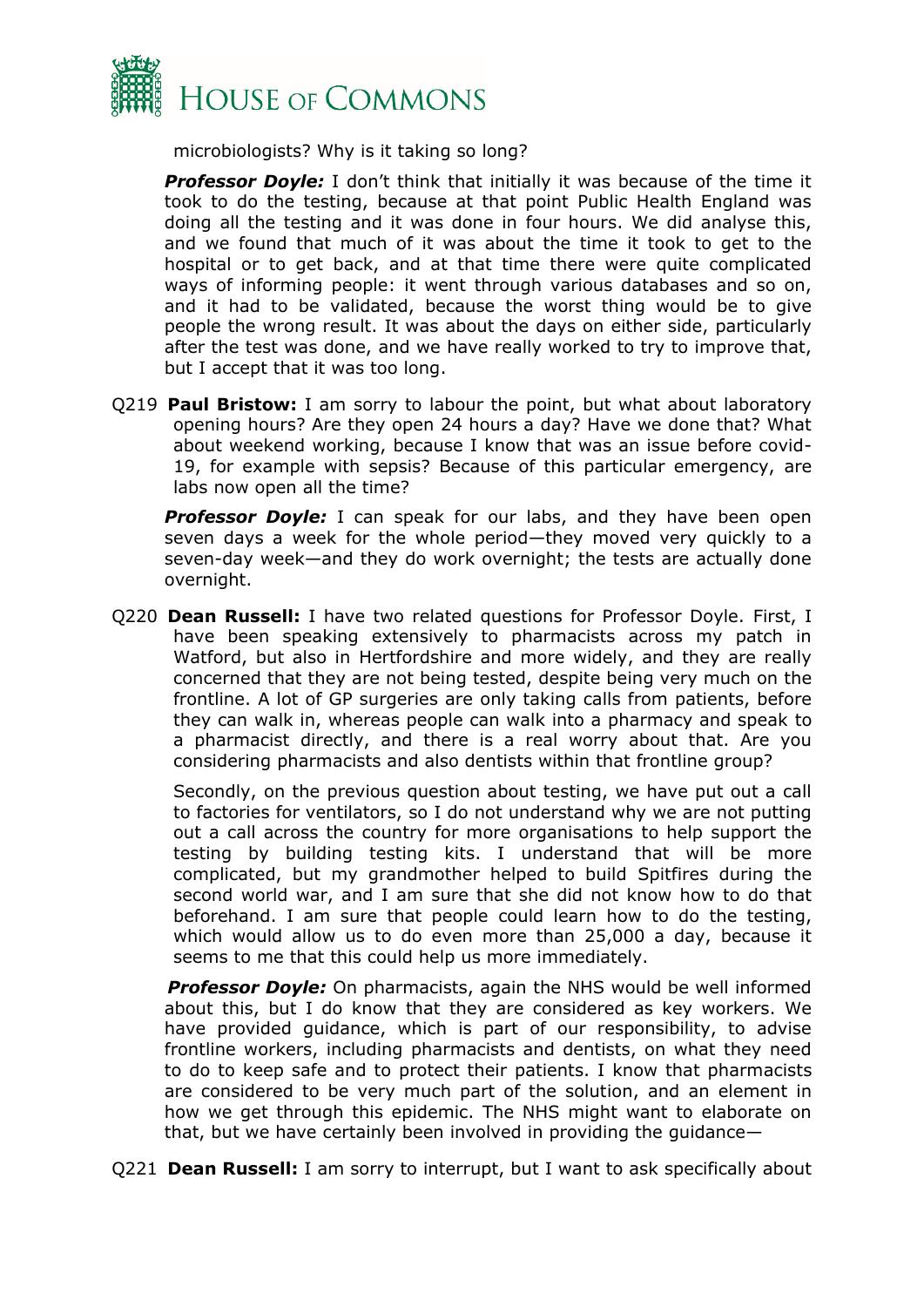

testing. As we can ramp up the amount of testing that we can do, will pharmacists be considered part of that first tranche of frontline NHS staff?

**Professor Doyle:** Very much so. If they are involved in the covid-19 response, then yes.

As far as the call to industry is concerned, that is absolutely what we would love to see, and calls have gone out to invite anyone really. We get a lot of people approaching us and we put them through to the right quarters to make sure that their offers are duly considered. There is a great willingness to get solutions. That also needs to be balanced, as the chief medical officer would say, with making sure that what we are offering is valid and works in this situation.

Q222 **Dean Russell:** Has that call gone out not just to business but to universities, because there are universities up and down the country with quite impressive laboratories—as a former physicist, I used to work in some of them? I just wonder whether those are being activated to enable testing, because I can imagine there are an awful lot of medical students across the country, who could become an army of people building and performing the tests.

**Professor Doyle:** I understand that not just retired people, but medical students and nurses in their last period of training, have been invited to contribute in the most appropriate way. The Office for Life Sciences, which is involved in some of these testing processes, is very well connected to the universities, and the universities have certainly been mentioned as part of the possibility of offering solutions, if they are set up to do so.

**Chair:** Could I possibly just ask my colleagues—because I am very keen to have enough time to talk about PP equipment, which is so important for staff—to ask all your questions in one go, so that we can make sure we have enough time for the protective equipment discussion?

Q223 **Dr Evans:** Thank you very much. My questions are to Yvonne Doyle. They are quick-fire questions, if that's all right. Is a PCR cheek swab still the main testing we are doing?

*Professor Doyle:* Yes, it is a throat swab, actually.

Q224 **Dr Evans:** Thank you. How much does it cost?

**Professor Doyle:** The test that we do is very cheap, but the kit and delivery—I cannot give you an exact figure, but I know it is considerably more. It is somewhere in the order of £70, but I would have to find that out; it is an NHS number.

Q225 **Dr Evans:** If we assume it is close to £100, doing 25,000 tests gets close to costing £2.5 million a day. Whose budget is that coming out of, and have you got enough there?

**Professor Doyle:** There is a national covid Government budget, which everyone has been invited to avail of—obviously with the right governance. That is certainly what we do at Public Health England, and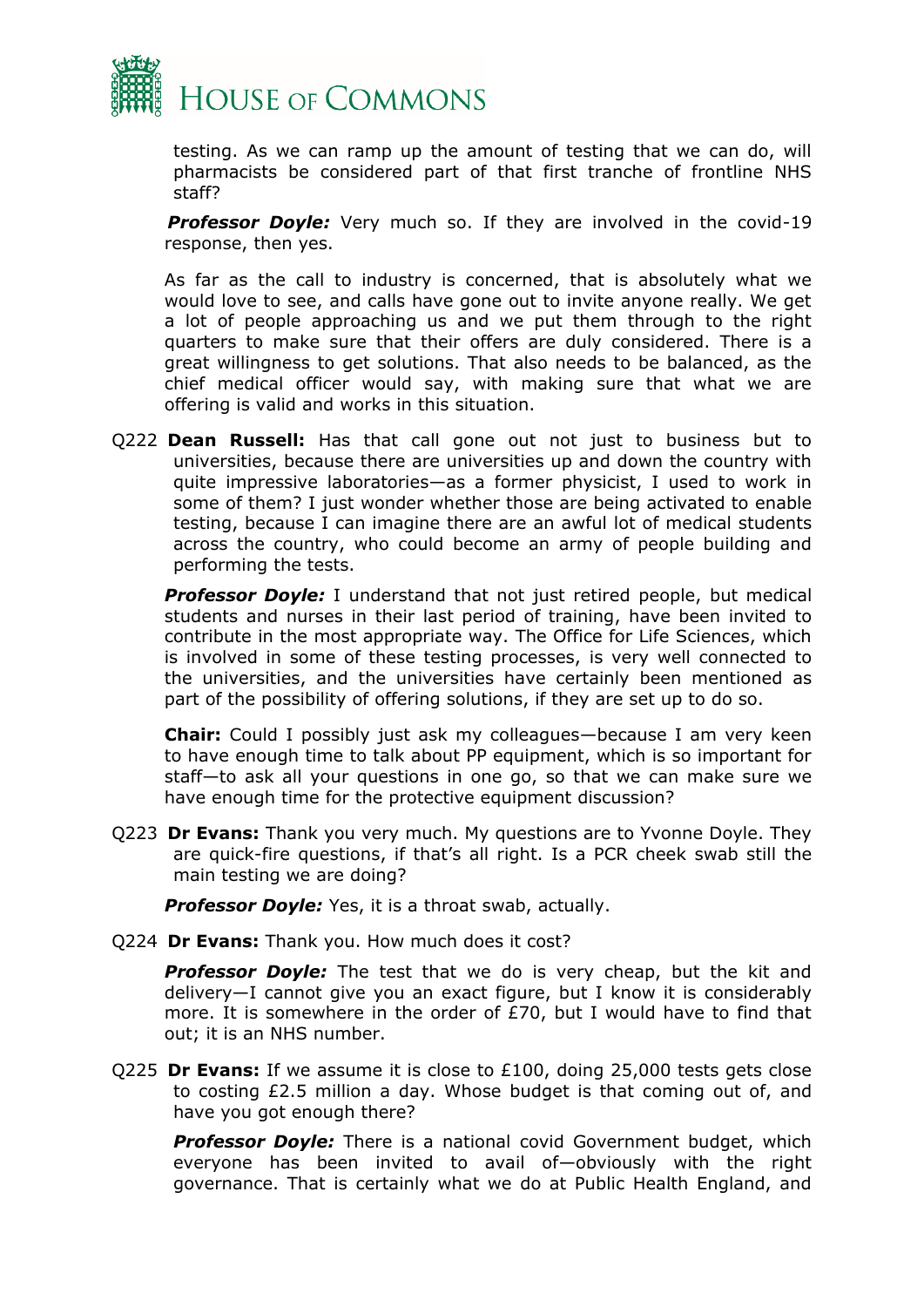

we are not concerned about budget cuts in this particular incident.

Q226 **Dr Evans:** In terms of resilience, the key thing is being able to do the test by having the staff to do it. What have you got in place? If you lose 20% of your lab technicians or histopathologists, how are you going to cover that?

*Professor Doyle:* Yes, and this is a big project across Government: to understand what we would do for business continuity in the context of losing 20%. That was understood very early on from the modelling. It is a massive assessment of skills, deployment of skills and flexible ways to be as close to the frontline—certainly in my organisation—as we can safely get people. It is a huge endeavour, and you are absolutely right to say that the workforce is a great limiting step.

Q227 **Dr Evans:** My final question then. Guy's, King's and Tommy's have released a research app. You report on the day that you are well or have symptoms. This seems a very sensible way of being able to track the spread if we get people to use it voluntarily, giving some updated data. Have you any thoughts on that? Has there been any discussion about possibly rolling that out on a wider scale to see how the virus spreads, and about people self-reporting?

*Professor Doyle:* These are parts of the offers that we really welcome, and I am certainly aware of King's and Guy's having offered us something, as have many others. I never ignore those; if they come to me, I make sure that they go through the portal, where these are examined as to what utility they might have and whether they are the right thing to use. We welcome the app, and these are where the solutions will come from.

Q228 **Taiwo Owatemi:** My question is directed to Professor Doyle. Just two weeks ago, I had to self-isolate because I had some cold symptoms. I contacted NHS 111 and was told I would be contacted by Public Health England; that took about two days. I was told to go to the drive-through facility, it took about five days to get my results back. Has the process improved? It took about seven days in all for me, from reporting to getting my results.

*Professor Doyle:* I hope you are recovering, and thank you for sharing that. It is important to hear this. I will not try to say that the process taking seven days is a good experience. Part of my answer is that we really need to get much faster about getting the results back. I will take back your experience of it taking Public Health England two days to contact you; it may have been that there was a lot of activity going on and a relatively small team. We had 70 people and about 120 more around the whole country trying to do this up to the middle of March—small numbers of people, but very committed to getting to you. I am sorry it took two days, but I know they were committed to doing it.

As for the five days afterwards, I would much rather this happened within 24 hours. I would like to see that happen, and I hope that as we move to bigger capacity, and perhaps quicker technology, we will be able to do that. It is not the test itself that is taking the time. I know it is frustrating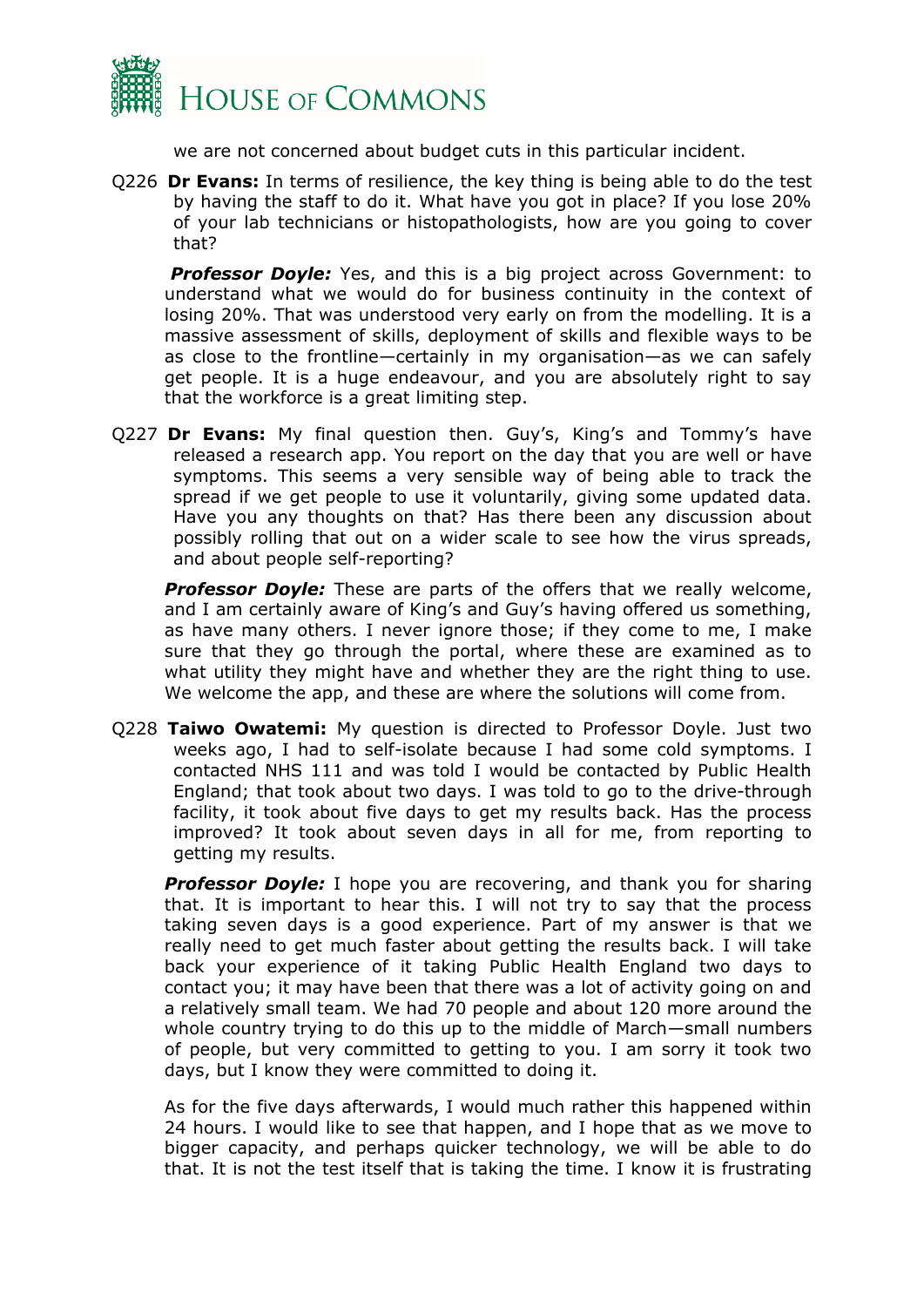

to say, but it is the logistics of what happens particularly after the test has occurred.

**Chair:** Okay, thank you. Taiwo, do you want to come back on that, or are you happy for us to move on?

Q229 **Taiwo Owatemi:** I just wanted to ask what information is being provided to the public to put them at ease, especially if you have to wait a couple of days to be contacted by someone. NHS 111 were not as helpful as I thought they could have been. I understand that they do not necessarily have the information to provide.

**Professor Doyle:** I am glad to get this feedback. At the moment, our helpline is getting about 25,000 calls a day, although it varies and sometimes that comes to NHS 111, so it is a diverted line. It could have been NHS 111 itself—I know it gets huge numbers, depending on what comes on the media on the particular day. I would like the experience always to be better, so I am glad to hear that, and I will feed that back.

Q230 **Laura Trott:** I have one specific question. Many of my colleagues have talked about the length of time it takes for the tests to come back. Professor Doyle, there is a point of care test, which is with the MHRA at the moment, that will allow clinics to test at the bedside, and the results will come back in about an hour. What is the delay in this being approved, and how quickly can that be forced through? It is something that a number of clinicians in my patch are asking for.

**Professor Doyle:** Again, it is something I will need to request from the NHS, because we are not the people who do the point of care testing or response, though the NHS will be. Ms Trott, I am sorry I cannot answer you directly, but I am happy to come back to you on that through the NHS.

**Laura Trott:** Thank you.

Q231 **James Murray:** Professor Doyle, there seems to be a disparity between the WHO instruction to test, test, test and the approach we are taking here in the UK. I would like to understand more where that different approach has come from. Is it entirely down to capacity? Hypothetically, if we had unlimited capacity in terms of how many tests we could do, would we be aiming for more than 25,000 quicker?

*Professor Doyle:* We are aiming for more than 25,000 quicker, and in the circumstance of increasing capacity rapidly, we had to prioritise where the testing was the most important and how quickly. The intention, as we have said, is to get the healthcare workers next in line, and then critically—to understand what is going on. This technology still has to be fully validated, but the most critical—the game changer—will be the antibody tests that tell us which parts of the population are immune. On that, we are in complete agreement with the WHO.

Q232 **James Murray:** I appreciate absolutely the prioritisation of patients and NHS workers in terms of the testing that is available. I guess that my question, just so I can really understand where the decisions are coming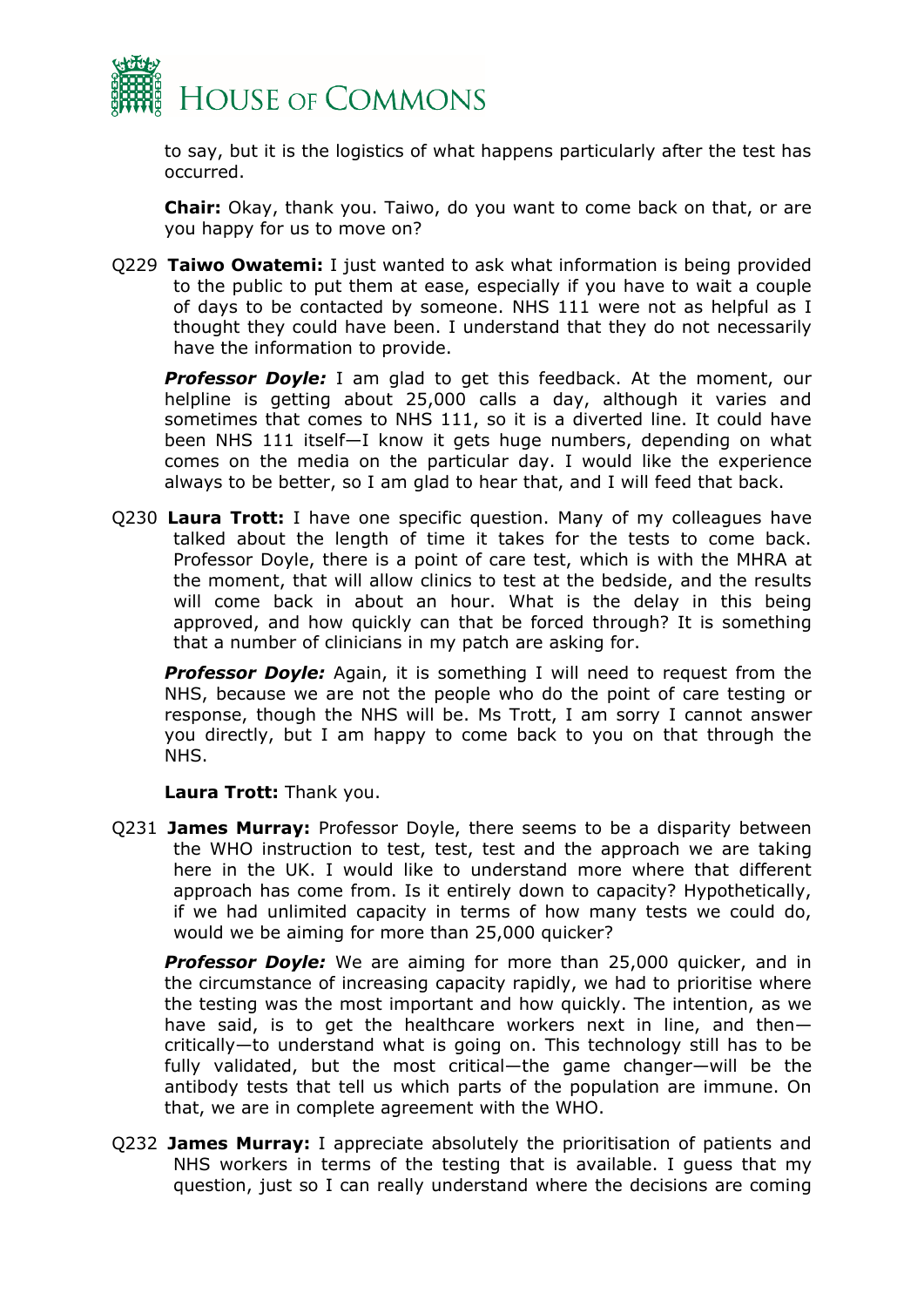

from and on what basis they are being taken, is: are the decisions about testing limited entirely by the capacity to test more, or are other decisions being taken—for clinical, strategic or political reasons, and so on—to have a particular approach in terms of the testing numbers?

*Professor Doyle:* The approach through this whole epidemic is always influenced by the modelling and the science in the first instance, and then senior clinical advice and Public Health England's guidance. That is what directs us as to what we do at any particular phase. And the numbers, of course—this is a critical thing. Our surveillance will tell us what is actually going on in the population at any time and, in the light of that, what interventions are most likely to be effective.

I continue to say that testing is part of a general approach to this. The whole epidemic will not be sorted simply by testing everybody. I understand what people say about the east and so on, but in China and Singapore—we are in touch with them—and in Korea and Japan as well, testing is part of a portfolio of interventions, most of which you are seeing at the moment. Yes, undoubtedly we would like to have more capacity, and that is something I think has very clearly come out this morning. That is the intention: to have more capacity to test. But on its own, testing, or indeed just contact tracing, is not, in an epidemic, going to actually protect the population to the maximum effect.

Q233 **James Murray:** Just to conclude, I want to make sure that I have understood correctly. You are saying that you would like more capacity, but that the decision around the testing strategy is not driven entirely by capacity—it is also driven by other decisions, whether they be the overall clinical priorities, political decisions or a decision about what strategy to take, irrespective of what capacity is available. Is that correct?

*Professor Doyle:* Yes, and in this order: the science, the clinical reasoning, the surveillance and the numbers first; and then the decisions about what is the best thing to do at that time. It is also very much about what is realistic. We have had a very coherent cross-Government approach to this, which really is a whole-country attempt to do the best that can be done under the circumstances of what the numbers are telling  $\overline{115}$ .

Chair: Thank you, James. Last but not least—thank you for being patient—Sarah Owen.

Q234 **Sarah Owen:** Thank you, Chair, and thank you to the panel. I have two questions for Professor Doyle first. The first is about NHS workers. I am really relieved to hear that frontline workers will be treated as a priority for testing. I want to clarify whether that includes ambulance and paramedic workers, as well as social care workers.

The second is about the antibody tests—you alluded to it just then. If you have caught the covid-19 coronavirus and you test positive for the antibodies, what evidence do we have that that actually provides immunity, and how long will that immunity last for? If we don't know, what purpose are these antibody tests actually providing?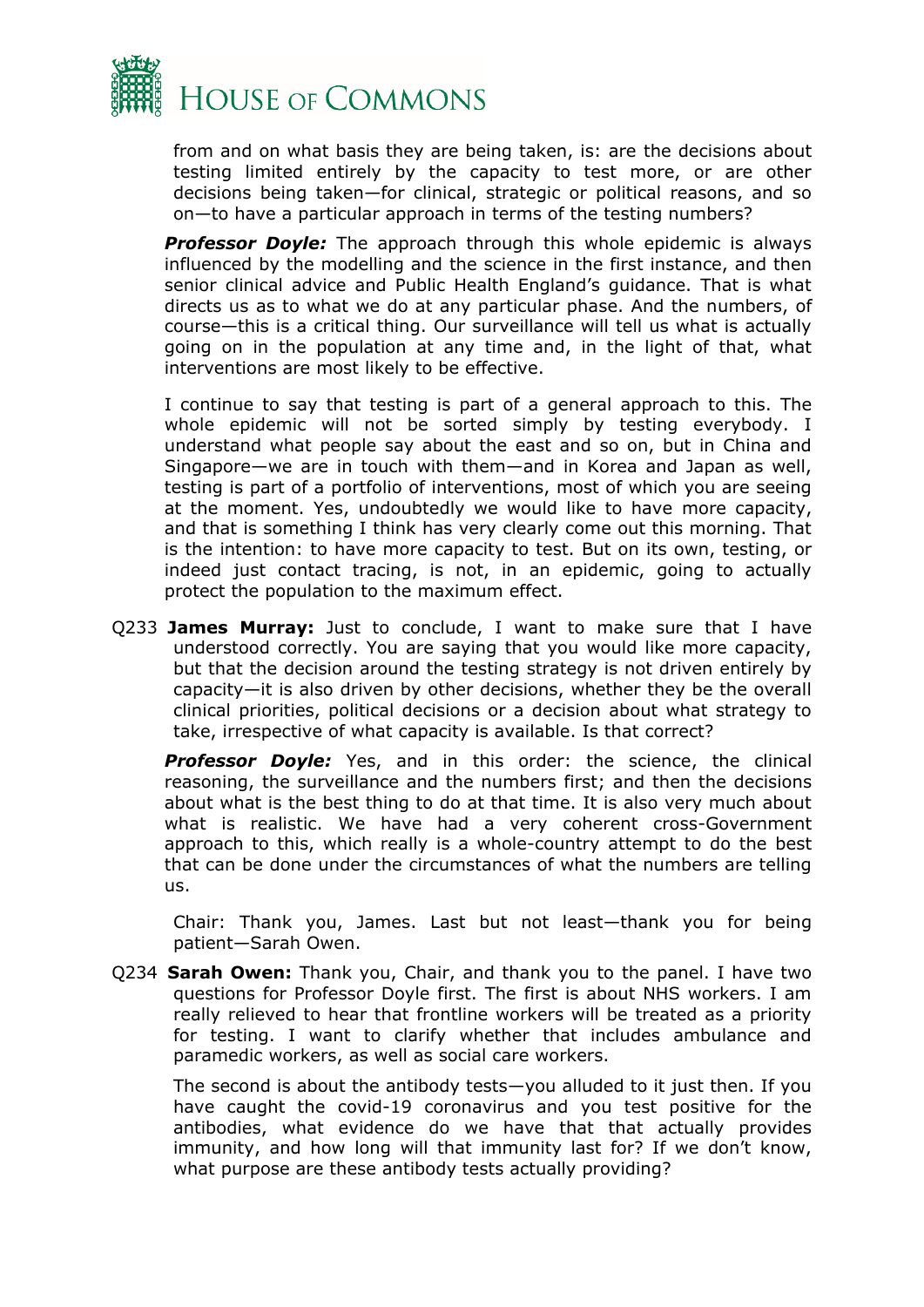

My second batch of questions goes to Dr Nagpaul. Earlier, Professor Doyle repeated that age is a factor. If the Government are asking retired doctors, nurses and healthcare workers to come back and play their part, what risk is that causing for your members? Have you had conversations with the Government about that?

The last one is about pregnant healthcare workers and doctors. We are seeing a large number of reports of pregnant healthcare workers feeling pressured to go back to work, or to continue working, when the Government advice is actually for pregnant mothers to isolate.

**Professor Doyle:** Yes, ambulance workers and paramedics on the front line, dealing with people in the community and in hospital, are very much part of the worker priority.

On the question about immunity, it is a novel virus, so we have to really model it and learn about it clinically on the basis of three previous viruses. First and foremost is pandemic flu. You will also have heard of SARS because it is of that family—and the middle eastern virus, which is mainly, as its name says, contained in the middle east, but has been quite severe and has appeared in other countries. What we have learned from that is that immunity is certainly strongest in the first while—in the first few months. We can say with some confidence that people would be immune at 28 days. It is not possible to say at the moment whether they would be immune in a year or two's time. It is one of the important scientific questions that SAGE—the Scientific Advisory Group—is looking at.

To answer your question on what antibody testing tells us, it will tell us two things. It will tell us who—I will not say "cannot", because we are still learning—is highly unlikely to transmit infection, which is important because it allows people to get back to some form of normality, including work. It also tells us about what is going on in the population, in terms of zero prevalence. That is not the sole purpose of doing antibody testing, but a proportion of the testing will look at what is going on in the population so that we understand much better what this epidemic is doing.

*Dr Nagpaul:* On the question about age and retired doctors, about 15,000 retired doctors were written to by the General Medical Council, and they have been put on to the medical register unless they wish to opt out. Significant numbers—more than 2,000—have indicated that they wish to support the NHS at this time. As you mentioned, it is really important that they are protected, because they are in an age group that puts them at higher risk, and many will have other medical conditions.

There are significant areas of work that are non-patient facing. For example, in general practice, we are able to manage a significant number—maybe over half—of our patients through telephone consultations. You heard about NHS 111 having, in my patch at least, a five-hour delay for a response. Retired doctors could be very useful in providing medical expertise in that sort of area and, of course, many other patients in hospitals are also increasingly managed in a non-patient facing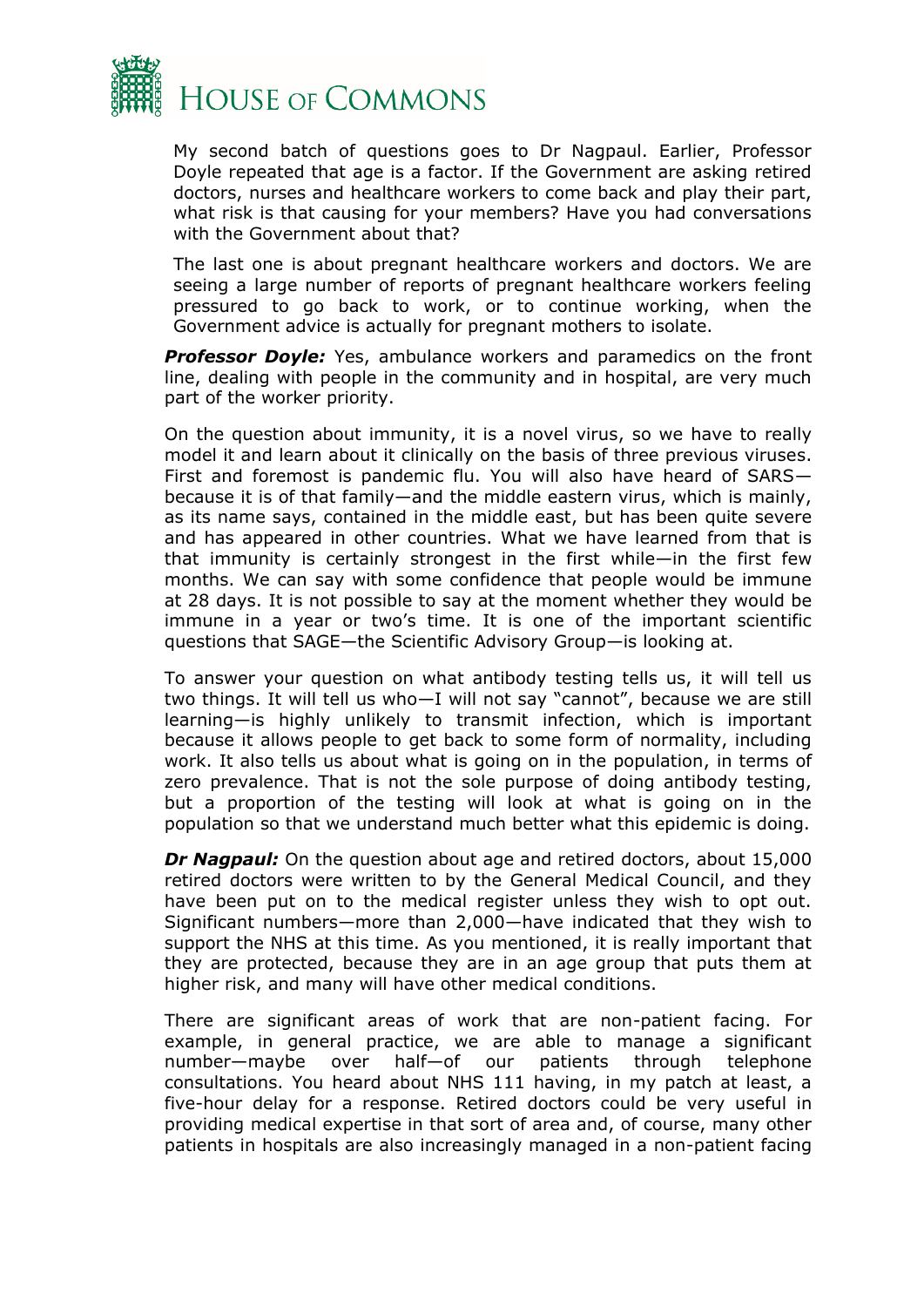

way, with video consultations and follow-ups remotely, so there is a role for them to play.

Having said all that, where they are going to be treating patients—this will be the second part of the questioning, of course—it is vital that they have the right protective equipment, as must doctors and all healthcare staff. I know we will be coming on to that shortly.

Q235 **Chair:** Thank you very much indeed, and thank you to everyone for those questions.

I just have one final question on testing to Professor Doyle. I am sorry that you have been getting nearly all the questions, but you will appreciate what an important issue this is.

At the start, you said that you could pass on the virus when you are asymptomatic, for potentially up to five days. Does that mean that, today, NHS staff are likely to be passing on the virus to their patients?

**Professor Doyle:** This is something we are learning about. In theory, when people are incubating viruses, they can be infectious. We still have to chart the nature of this virus, and how infectious it is and at what point. We are working on first principles that it could be, and that is the precautionary principle.

People tend to most infectious—we have noticed this from the testing, and indeed from the clinical feedback we are getting from colleagues—at the beginning of this disease, particularly if they are severely unwell, and that does tail off. That is the issue about what happens between seven and 14 days; other important things do happen between seven and 14 days with those who are hospitalised.

So, the answer in theory is yes, and at the beginning, particularly when people are symptomatic at the beginning, they may be at their most infectious, but we are still learning.

Q236 **Chair:** If the answer is yes, can you give us some date at which we will be able to introduce for sure rapid testing for all NHS staff? Is there something you can say to NHS staff today that would give them some comfort that, by this time next week, everyone will be able to have tests on a regular basis and we will be able to turn around tests for NHS staff in 24 hours? Is there something you could say—a message you could give them—that would give them some comfort on that?

**Professor Doyle:** The comfort I can give them is that this is the most active work that is ongoing. As I say, unfortunately I am not the NHS; it probably would be good if the NHS were alongside us here. What I can do is to ask that question to the NHS—would they wish to give that assurance? I am sure that as soon as they have a time that this can be put into the public domain, they will do so. It is very active. It would be disingenuous of me, not in the NHS, to give a date and a time which simply would raise people's hopes and then might be found to be inaccurate.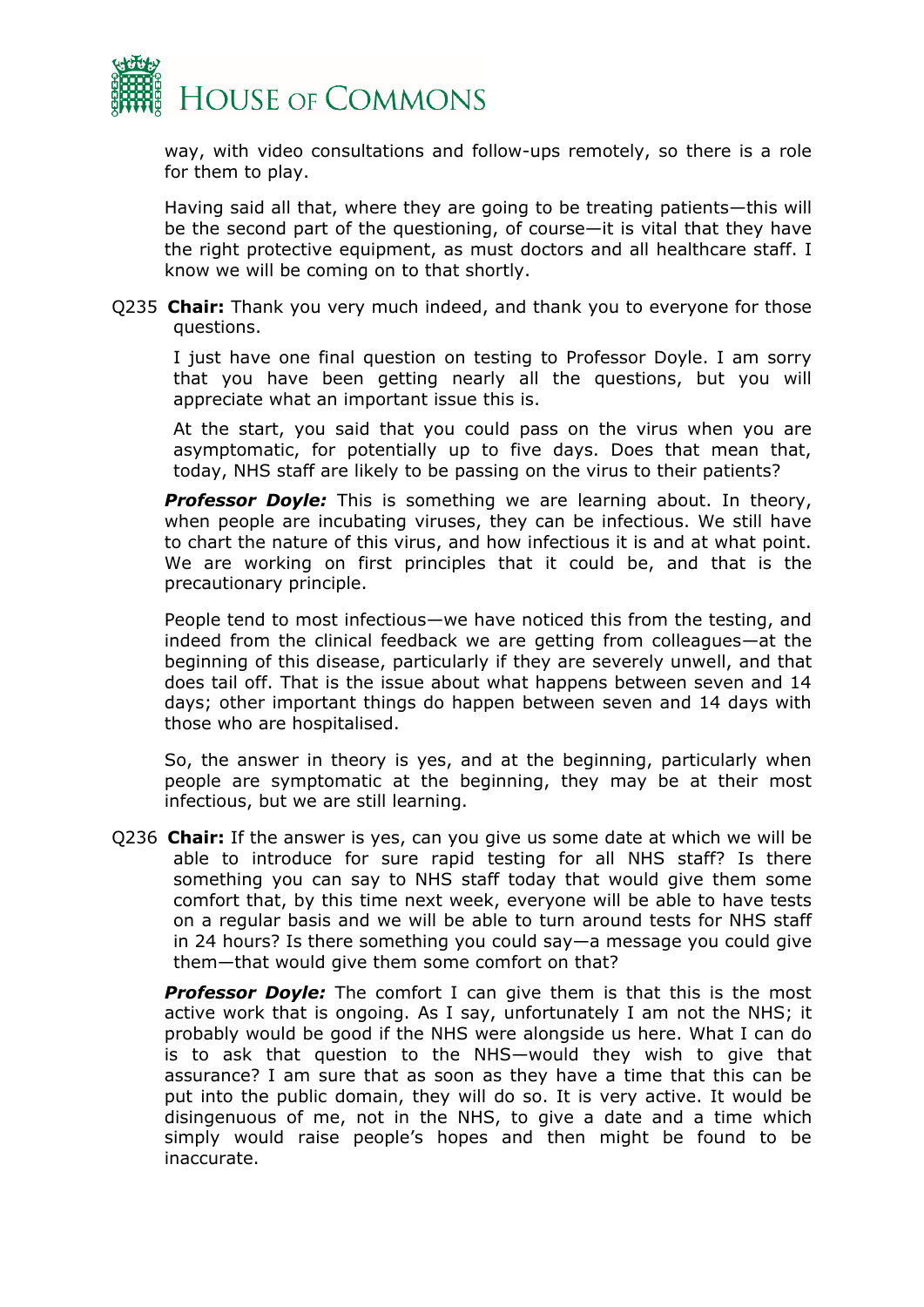

Q237 **Chair:** Okay, I understand that. I mean, Public Health England is in charge of testing, which is why we think it is reasonable to ask you that question. We are not party to the discussions that you are party to. Can you not give us any sense of when it feels to you like NHS staff will be able to get immediate tests?

*Professor Doyle:* In the first instance, our labs do about a third of the testing of the 25,000. The NHS is the major capacity in testing, even within the system that we are describing. Then we are talking about adding on further capacity from industry. I am not trying to excuse this, but we are a small partner in the actual testing. We are also, of course, having to test for many other infections. Our labs are not just waiting for Covid. They are very busy all the time as, indeed, I am sure the NHS is. We are partnered with the NHS. We do provide the advice, the technology and the knowhow, but the capacity is something that the NHS really brings to the table.

#### **Chair:** Thank you very much.

I am going to move on now to the issue of protective equipment for staff, which has obviously been very hotly debated in the last week. I think I will start by asking Dr Paul Tanto to talk about his experiences on the front line, and what his colleagues are saying to him about PPE?

*Dr Tanto:* Of course. I am keen to point out, as is my trust, that I speak in a personal professional capacity as a doctor working rather than speaking for the trust.

We have had several iterations of advice on the appropriate PPE to be wearing. Obviously, this is a novel virus and an unusual situation. Most of us have never worked in a pandemic situation before, so there is a degree of learning as we go along about what is the appropriate level of PPE. The fact that this has caused a certain degree of confusion is inevitable, and I think sometimes the communication about what we should be wearing has been a bit slow in coming forward to frontline NHS staff. Thus, at the start of our preparations, we were using Ebola-type PPE, whereas now we have downgraded to more appropriate PPE on the basis of the infectivity of covid-19.

Availability has been mixed. It is largely present in terms of the appropriate PPE, but there are certainly occasions when we run short of equipment. Visors certainly were an issue initially, although I gather that, with the establishment of the central distribution mechanism, that is no longer a problem. Gloves and gowns—not so much. It is an issue less in hospitals and more in our ancillary services and in the primary care setting, where PPE is not being distributed quite as efficiently as it could be. Staff are rightly concerned about the degree of infectivity that may occur with PPE, but we are reassured by our occupational health teams and our infectious diseases teams that what we are wearing is appropriate to prevent onward transmission from patients to us and vice versa, where that occurs.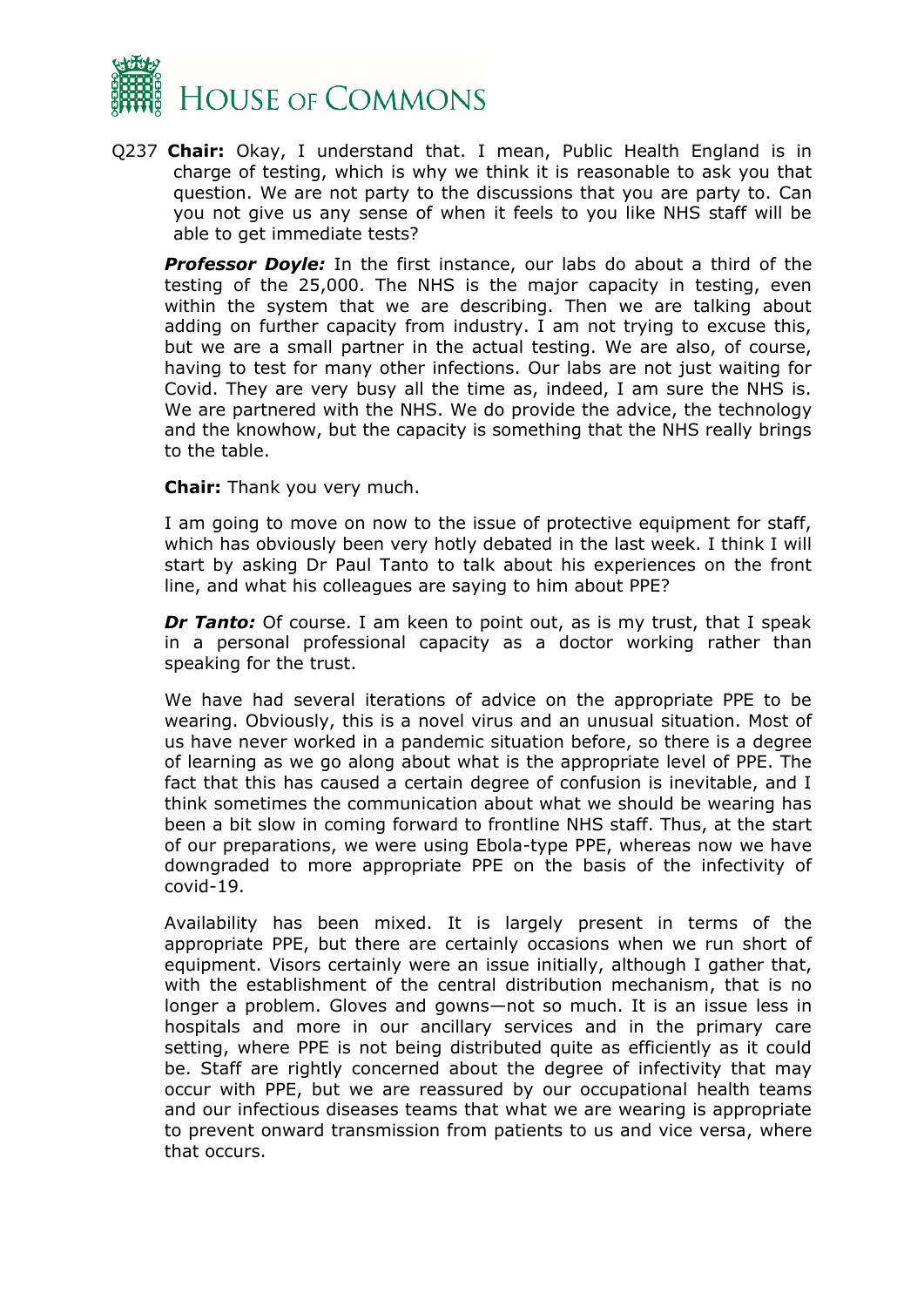

As ever, it is a communication issue. Divergent messages create difficulties, because people will always look to what suits their own perspective on the situation whereas if we have an unambiguous message—"This is the equipment you require"—and it is an absolute across our service, that will reduce instances of, "I don't have appropriate PPE." I think we have all seen some of the PPE discussions on social media, with some people saying, "I don't have appropriate PPE," yet it is the PPE that is appropriately deployed in other environments. It is primarily the continuity of communication.

Q238 **Chair:** Thank you very much. Can I bring in Professor Henderson to talk about what your members are saying at the college?

**Dr Henderson:** Thank you. You have just promoted me to Professor, so that is very nice. I am a mere doctor, I am afraid.

We really want to stop the chain of transmission. That is the really important thing, and we are very worried that the situation that we are in is not stopping the chain of transmission with a group of patients who are potentially at risk. We have heard from Professor Doyle that there is the possibility of asymptomatic patients, which means that any patient who is unwell enough to come into an emergency department needs to be considered as having covid-19 until proved otherwise. In that case, even in cold zones in our low-risk areas where patients are coming in, say with abdominal pain, we should be wearing some form of protection and they should also be wearing a mask. This would be the same feeling of concern that primary care carers and district nurses have. We should institute an attempt to break the chain of transmission by putting in both the masks and the attitude around hand hygiene, surface cleaning and all the rest of it.

We then come to our other big concern, which is the higher-risk patients: patients in our "suspect but don't know yet" category, because we cannot get a testing result within the timeframe of an emergency department visit. We have patients when, to be absolutely honest, it is blindingly obvious that they have got it; we are still not perhaps as well protected as we should be. We need to be able to wear what are called FFP3 masks and the visor that Paul mentioned to absolutely prevent healthcare workers being affected. We understand high-risk areas in ICU and HDU—that makes sense, and we would not want to downgrade that concept at all but by that time very often the patient's result is known and you know the risk you are dealing with, and we understand ventilator disconnection risks, but in an emergency department when you have got a coughing patient, an agitated patient and a patient who does not understand wearing a mask, you have the risk of a mixed environment where you are putting healthcare workers at risk.

It has got to be the primary responsibility of everybody to make sure that we maintain our workforce in this difficult time, that they are absolutely protected, and that they also do not become a cause of transmission themselves by working when they have picked something up but are asymptomatic, and going off only when they finally develop symptoms.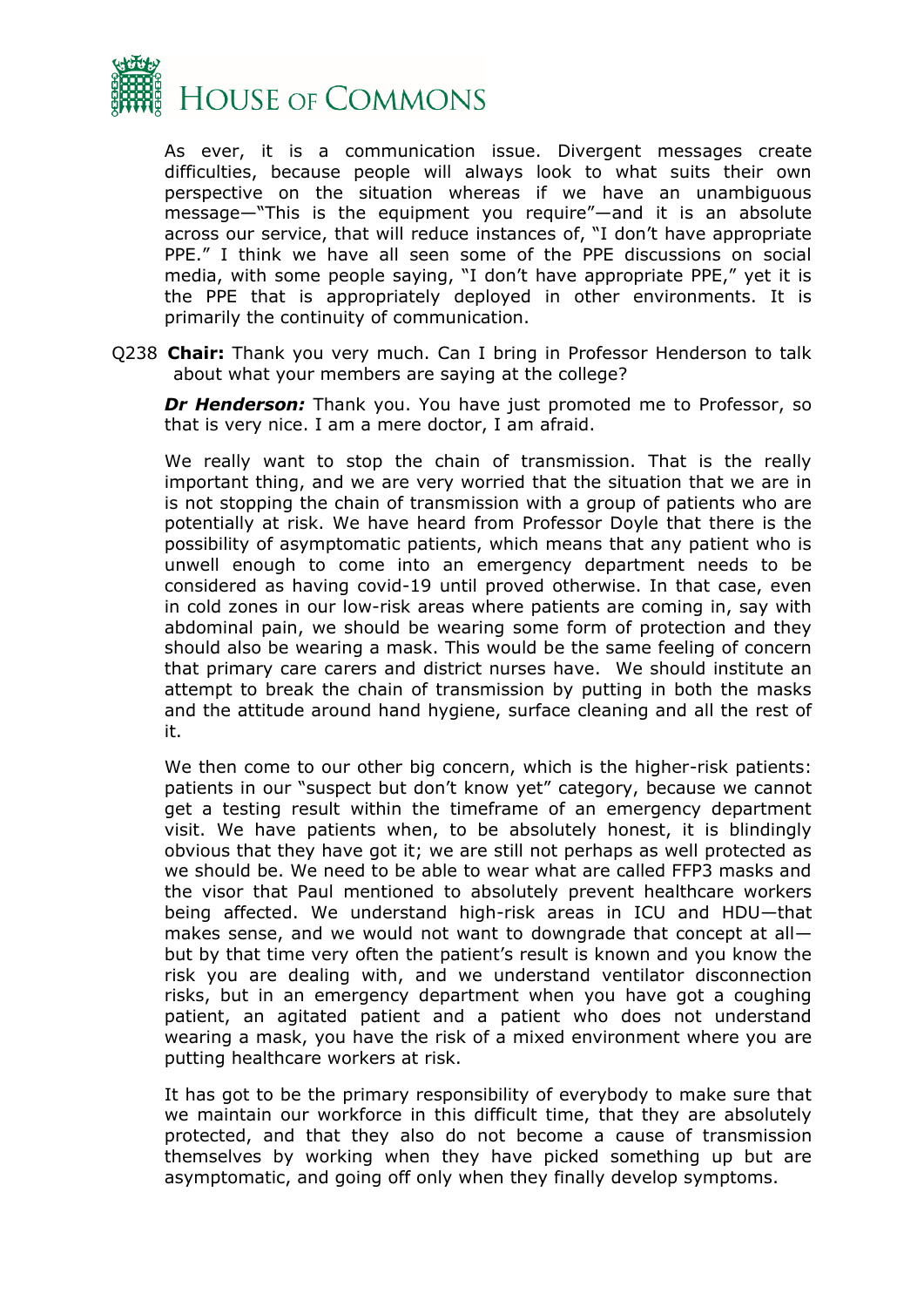

Q239 **Chair:** Chaand, you are obviously getting a lot of messages from your BMA members. What is your perspective on where we are at?

*Dr Nagpaul:* We are flooded with anxieties and concerns by doctors. It is the single biggest issue at the moment. We have two concerns. One is the actual supplies themselves. I know we have had assurances around deliveries being escalated, but we are still finding far too many of our members telling us that that has not translated on the ground. Even this morning I have had emails from doctors saying that masks have run out, that they are having to wear them for longer than they should and so forth. So there is the issue of supplies. In general practice, when we run out and we ring up the helpline, we are told to buy them ourselves—that is the advice we are getting. So there is a still an issue of supplies, but I accept that there is an increase.

The other issue is about the adequacy of protection. If you look at the World Health Organisation's recommendations for any healthcare worker— I also speak for nurses and ambulance crew, because they have the same concerns—as a minimum a healthcare worker should have their eyes protected, because we know that these droplets can be absorbed through the mucus membranes of the eyes, and also have a protective gown. We have neither of those in general practice in the community; nor, for that matter, do frontline staff in A&E. We are given a plastic sleeveless apron. I wear normal clothes at work, and my clothes are exposed—they could be infected. I take off the apron and see another patient; I may be harbouring infection. This does not seem to be the standards we should be adhering to.

It is not just the WHO; UEMO and the European Centre for Disease Prevention and Control are all recommending the sort of protection that the WHO speaks of. So we have concerns on both fronts—adequacy and supplies.

Q240 **Chair:** Thank you very much. I am sure that we will bring you back, but may I ask Professor Doyle to clarify that point? Is Public Health England guidance on PPE weaker or the same as World Health Organisation guidance?

**Professor Doyle:** The vast majority of the quidance is consistent; It does differ, though. We have done an analysis of the coherence of our guidance with the guidance from the WHO, the CDC in Atlanta, and the European Centre for Disease Prevention and Control. There isn't agreement between those agencies on much of the equipment that should be used, particularly in the most risky settings. There is a problem about everybody agreeing what the right thing to do is, but the guidance here, which has been inputted by the NHS, penned by clinicians, and advised by our advisory groups on dangerous pathogens and emerging viruses, is more protective in the most risky environments than what the WHO recommends.

There is a difference in other settings. The reason for that is that the guidance has been written on the basis of best infection control advice, which has served this country for many decades. The issue that comes up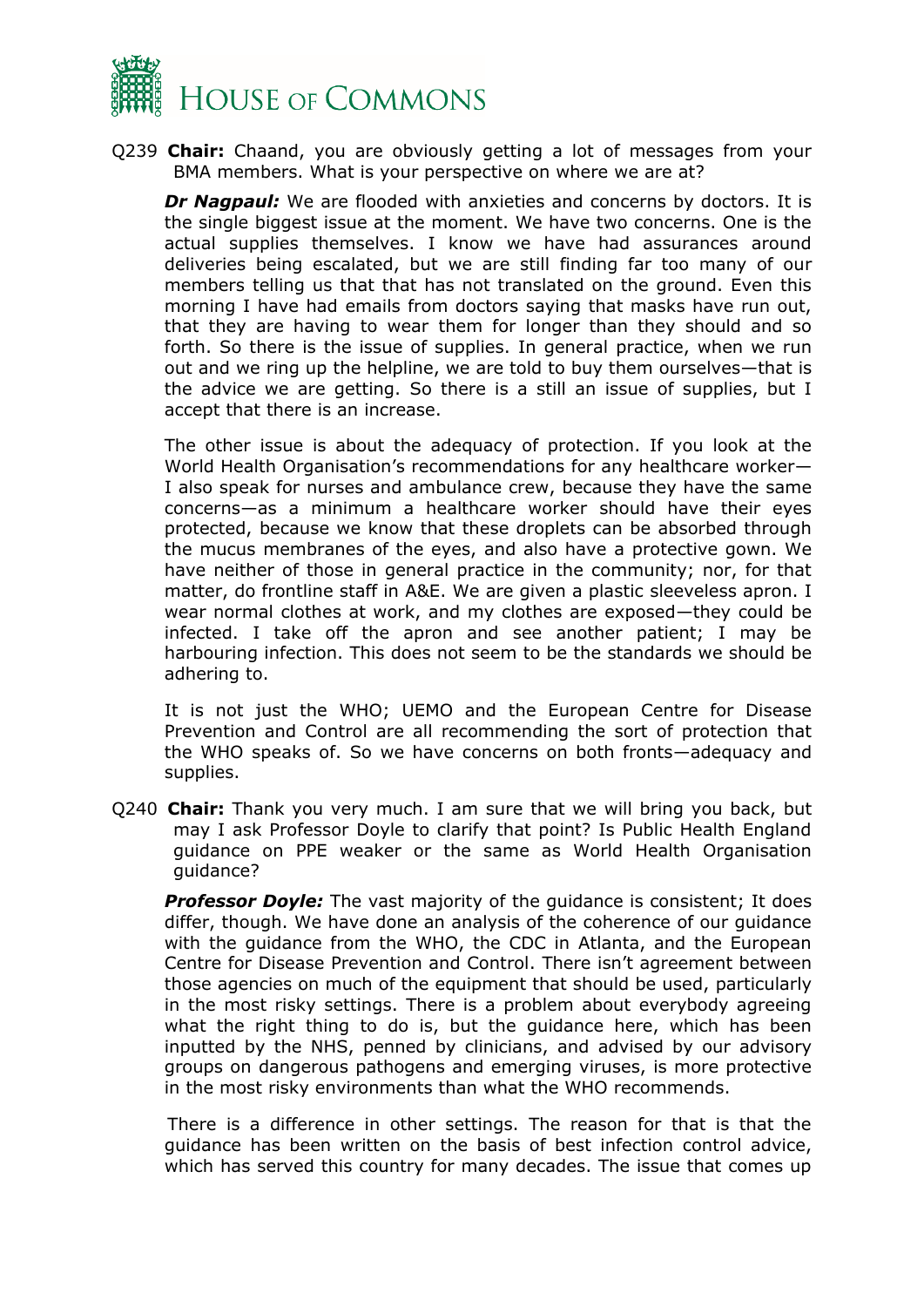

occasionally is "bare below the elbows" and the apron versus the gown. The reason for that is that we want to ensure that it is not another hospital-acquired infection that kills the patient. There is a balance between what we are doing for coronavirus, and what good infection control has told us works for all infections in hospitals.

That is building on experiential evidence, but I would not try to pretend that there is a huge amount; there is a literature review, and we have got it, but it is not as definitive as people might think on what exactly to do in each setting. What the WHO recommends is a proportionate, rational approach to infection control.

The third element of this is that just having a piece of equipment is not going to protect people fully, including patients. There should be a wholesystem approach to best infection control, as people have mentioned—I do not need to labour that point. We are noticing that this has not been at the top of people's minds up to this year. People are very anxious, which I absolutely accept; we are hearing that as well. As well as the question of having the piece of equipment that people think will fully protect them, we have a training issue here, and a communications issue, as Chaand has mentioned.

Q241 **Chair:** This is what the chief executive of an acute trust in the midlands told the *Health Service Journal:* "There is near revolt amongst my clinical staff about the national guidance on use of surgical masks for nonaerosol generating work…They see hazmat suits and FFP3"—the highest grade of masks—"being deployed in all scenarios in western Europe and want to know why we aren't doing the same." That is not an unreasonable thing for staff to feel, is it?

**Professor Doyle:** Absolutely. I accept people's anxieties, but I do not know the circumstances in which the hazmat suits were sought. I come back to the point that the guidance, which was written and cleared by people who live infection control every day of the year, is proportionate and protective for the most risky environments. In this circumstance, I fully accept that the guidance is under review. In the light of people's anxieties and the full package of the problems that are emerging—which are not about just one issue, really—we are keeping that under active review, right now.

Q242 **Chair:** Let me ask you about something that is in your guidance. You are now very clear that if there is a risk of spray—of someone, for example, coughing droplets—the healthcare worker should wear goggles or other eye protection. At the moment, there could be up to 500,000 people infected around the country, if it is still about 1,000 cases for every death. That is a lot of people. This would apply not just to people in ICUs or the covid-19 cohort areas; it would apply to GPs, district nurses and people in A&Es as well. They should be wearing eye protection—is that correct?

**Professor Doyle:** Again, this depends on the clinician doing the risk assessment in their setting of the exact likelihood of droplet infection in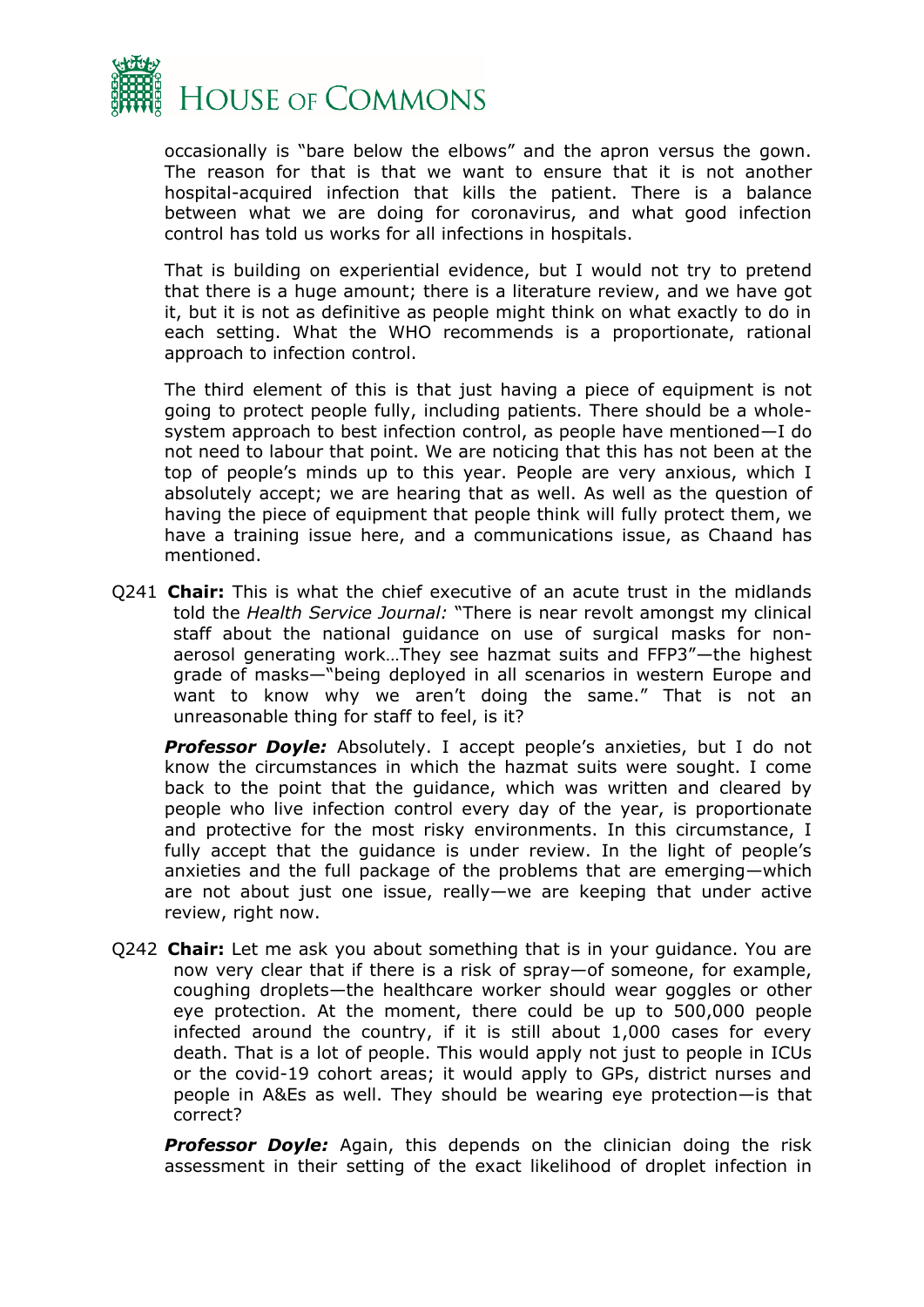

the procedures that they are undertaking. Yes, if an aerosol-generating process is being undertaken in that setting, the right equipment should be used, for sure.

Q243 **Chair:** You are a doctor, and you are the medical director of Public Health England, so it is not unreasonable for me to ask you, given your knowledge of the work done by people done in A&E departments, whether they should be wearing goggles.

*Professor Doyle:* Certainly they should be undertaking a risk assessment as to the likelihood that they will be within a metre of someone, because that is the droplet distance—a metre is the distance that a droplet travels in. Obviously, doctors who are at close quarters need adequate protection for that, but that depends on the risk. It is not a unified—

Q244 **Chair:** They are going to be within a metre, and a GP is going to be within a metre of a patient, and a community nurse is going to be within a patient when they visit them, aren't they? So they should be wearing goggles. Can you just give a straight answer, because that is your advice—that there is a risk of droplets. So, just for those three examples—community nurses, GPs and A&E doctors—should they be wearing goggles?

**Professor Doyle:** If they are in a situation where transmission is likely to occur, of course. Droplets, aerosol and touching are the three ways in which this particular virus is transmitted, and the highest—

Q245 **Chair:** Okay. Can I just ask Chaand then—I am so sorry—have they got those goggles, those three categories, to your knowledge?

**Dr Nagpaul:** No. So, the Public Health England pack that GP surgeries have received is comprised of gloves, a mask—a paper surgical mask—and a sleeveless apron. There are no goggles provided. In fact, there are many GPs who are trying to get hold of them online, but the stocks have run out.

As I said earlier, not only that, but we have no other covering of our clothing, and my own practice, as well as others, has tried to buy some online—some surgical scrubs. That is the sort of desperation that we feel, because we have risk-assessed and we believe that we are at risk, and we are risking the health of patients if we are not at least covered and we do not have our eyes protected.

Also, as you said, many GPs are visiting patients at home, very close by. We have now got GPs going into what are called covid hub centres in the community, where patients with suspected covid symptoms are being seen, and they do not wear gloves; we are not even being provided with them.

Q246 **Chair:** Dr Henderson, do your members have the goggles they need?

**Dr Henderson:** It is very variable. Rather than wearing goggles, we are wearing visors, and at the moment visors are being worn when we are very close up to a patient in our resus rooms, but we are not managing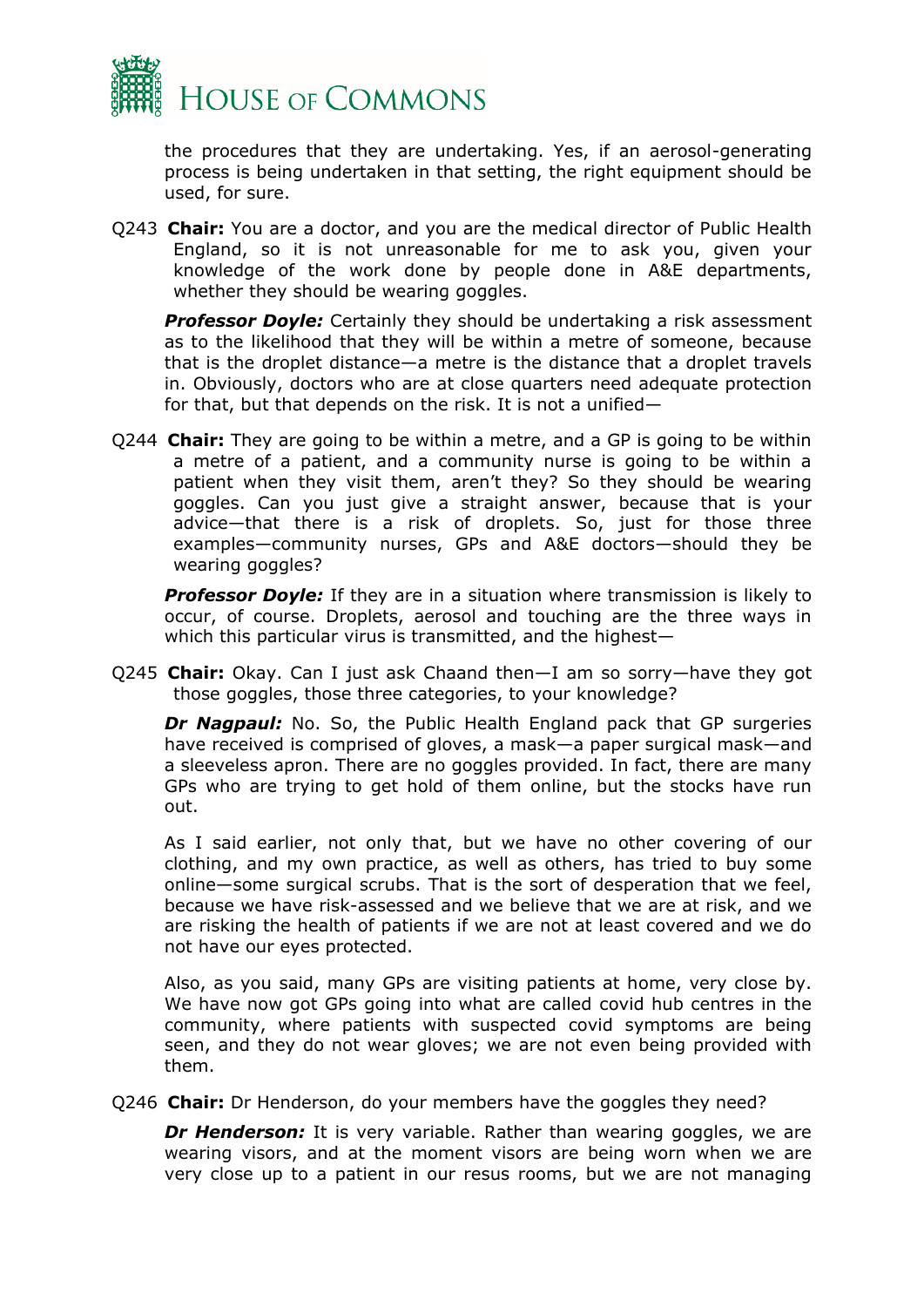

that in our high or intermediate-risk areas. We feel that that would be the most sensible thing to do.

We feel that we need to do this at a higher level than maybe the evidence gives us. We recognise absolutely that the evidence is difficult; we also recognise completely the logistical problems of all of this. But it would be good to hear about the production, and call for manufacturers to be making face shields, visors—whatever you call them—and masks, in the same way that we are hearing about ventilators.

If we can stop the train of transmission by getting all these bits right—we absolutely recognise that it is not just about single items. It is about the whole system. It is about how we take our things on and off, and prevent ourselves from getting infected, and how we use our gowns, how we wash our hands and arms properly, and how we cohort our areas.

Increasingly our A&E departments are pretty much full respiratory. My department started out with a minor division. Now, the whole of our majors area is a respiratory area, and our old observation ward is, in theory, our clean, non-respiratory area. That is not going to last. We just need to assume it is everywhere. We need to have some degree of protection and, in the highest-risk areas—bearing in mind the logistics, that we are in this for the long term and that we need to keep stocks—we should use as high a grade of protection as we possibly can, and absolutely ramp up the production of it.

Q247 **Chair:** I will bring in my colleagues, but I just want to ask Dr Tanto, if I may, about eye protection. What is your experience on the front line in terms of the availability of eye protection in the work that you do?

**Dr Tanto:** It is similar to what Dr Henderson has just been saying. For the higher-risk patients, there is an availability of visors—some staff members have used goggles, but visors are the recommendation. There have been issues with the supply of visors, certainly in the early stages of covid-19. I think that is starting to ease.

Much like Dr Henderson's hospital, we are also a major part of the respiratory division in the A&E in the hospital, and the other part is nonrespiratory. And much like Professor Doyle was saying, we make a risk assessment of the likelihood of the severity of covid in patients who come in with respiratory symptoms. Those who are walking in are probably seen by doctors not wearing visors, whereas those who are conveyed by ambulance to the hospital with more severe symptoms are visor-greeted.

It would be welcome—I echo Chaand as well—to have a surplus of visors so that we are not having to make risk assessments for the use of visors. It would be nice just to have visors for everyone with respiratory symptoms in the initial stages until we get greater clarity on who is and is not covid-positive.

**Chair:** Dean wants to come in to ask about eye protection.

Q248 **Dean Russell:** I was going to make a similar point about whether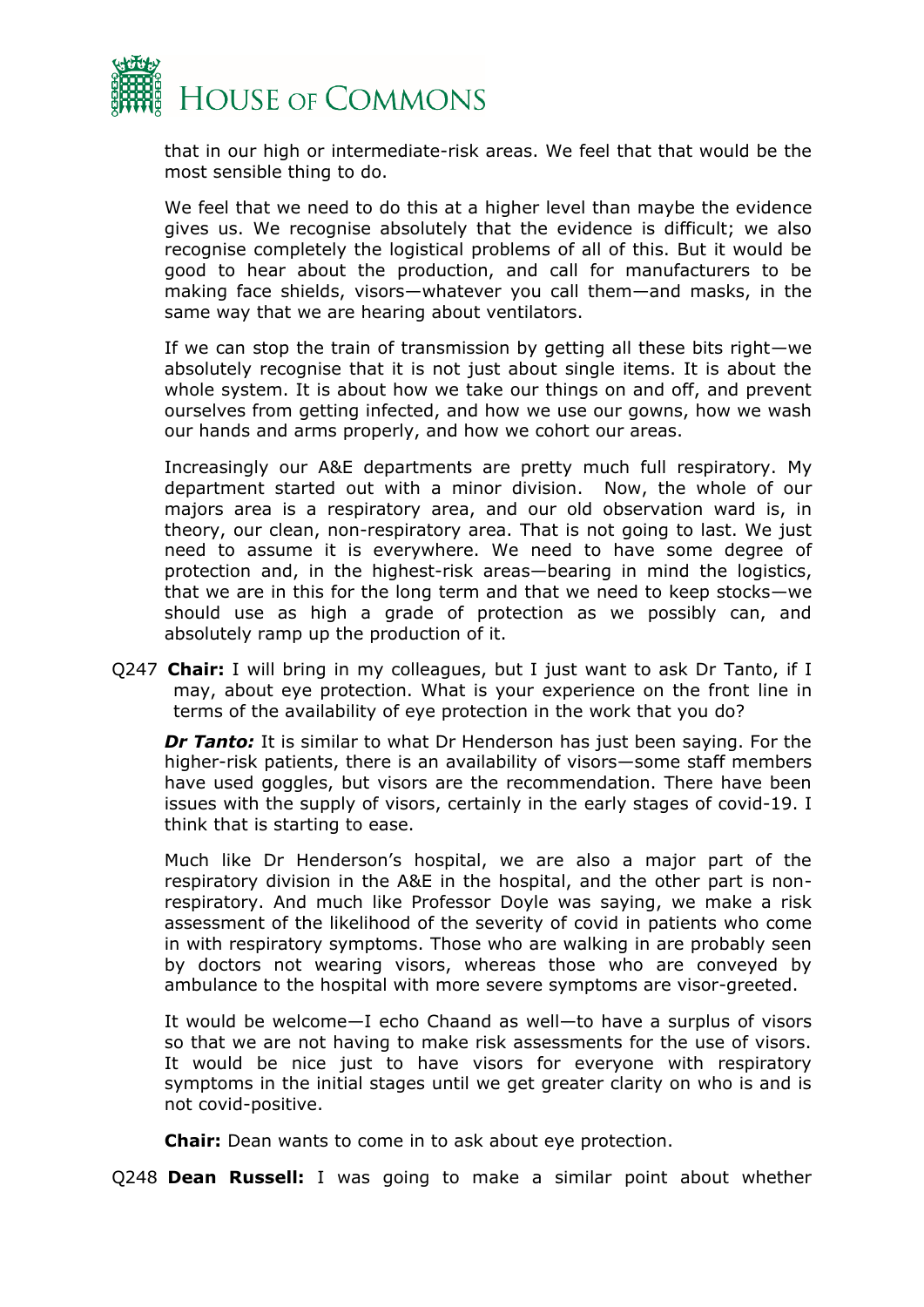

pharmacists and other groups—supermarket workers, for example—who are going to be seeing lots of people should have eye protection. My other question relates specifically to the creation of eye protection. I have seen people popping up on Facebook saying that they are going to Hobbycraft to buy materials so that they can help to make visors and so on. When I have gone into B&Q for DIY stuff, there used to be stocks and stocks of goggles for DIY. Is there any initiative to look at not only going out to factories, of course, but getting people to help from home? They could get the raw materials for building very basic visors, or even donate goggles they have. I appreciate that they would need to be cleaned and properly evaluated, but surely we could get an army of schoolkids who are at home to do a bit of DIY work and build very basic visors, and so on, to help so that we have a surplus. It is the classic thing where it doesn't need to be perfect—it is good rather than great—but even if it is not for the NHS workers, at least it could help the wider groups with visors or goggles.

**Chair:** Just before I ask Professor Doyle and Chaand Nagpaul to answer those points, Laura also wanted to ask about eye protection.

**Laura Trott:** Thank you, Chair. I want to echo the comments made by others about the availability of eye protection, particularly for GPs, and I want to be clear that GPs in my constituency at the moment have not received any form of eye protection. When are they going to get this?

**Chair:** Thank you. Professor Doyle first.

**Professor Doyle:** Just to go back on a couple of points, the guidance will support the use of eye protection, with a risk assessment as to whether you are likely to get droplets into your eyes, and I continue to support that. I understand the points about, "Could we not just get more supplies?" I know that there is work in hand to ensure that there are supplies and there are millions of these respirators available at the moment, but in the light of what is coming back from the field, this may, again, be an NHS issue that will have to be assessed, but I do not think there will be a lack of willingness to hear those concerns.

In terms of making them, there is another element about this, which is that people do need—as I understand it—proper training to fit them adequately, particularly the ones in the highest-risk settings. If they are not properly fitted and not properly designed for fitting in the way that they are intended to, they do not protect. But I think it is very welcome, again, if people are offering to help and support with this.

*Dr Nagpaul:* So the difficulty we have is that the World Health Organisation—I have a piece of paper sitting in front of me—is very clear that a healthcare worker like a GP or a primary care physician should be in receipt of protection comprising eye protection, a gown, gloves and a mask. The supplies, as specified by Public Health England and as supplied by the NHS, do not include any eye protection for GPs or primary care workers and they do not include a gown. I know that we are speaking about eye protection, but let us not forget that our clothing also transmits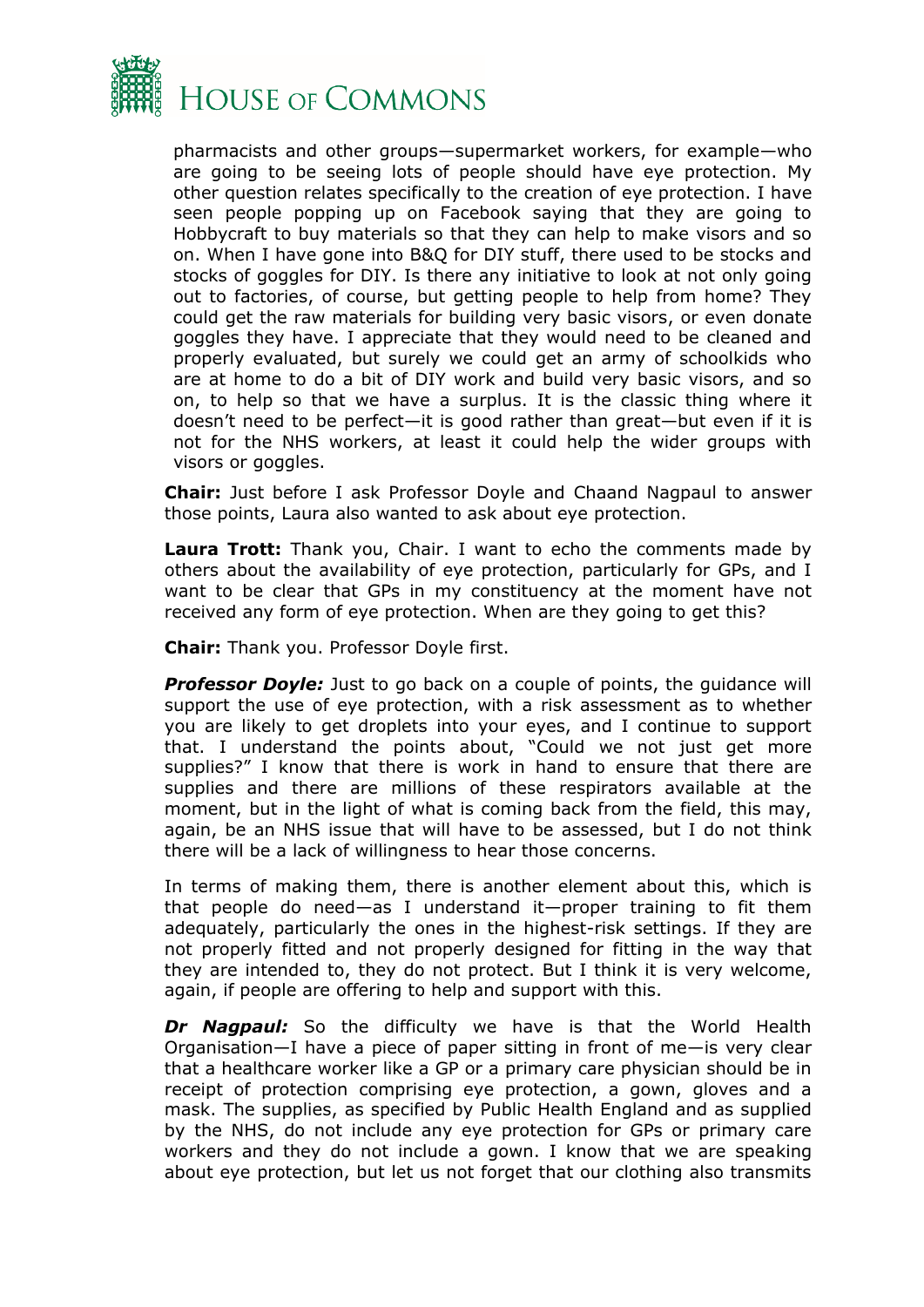

and can be a carrier of infection. We are not receiving—it is not even specified that we should receive the protection of the World Health Organisation's recommendations. For that matter, the same applies in Europe—they made the same recommendations as the WHO—so we seem to be an outlier here, and naturally, not just GPs but nurses in the community are very, very worried that they are not adequately protected.

**Chair:** I am going to bring in Sarah Owen next and, after that, James Murray.

Q249 **Sarah Owen:** These questions relate to the concerns that Dr Nagpaul and Dr Henderson have raised. The first one is for Professor Doyle. There is clearly a mismatch now between the more optimistic messages coming from the Government and their briefings, to the reality of what is happening on the ground, in terms of the supply of PPE. Chris Whitty had said that supply chains were an issue. How far are we away from clearing up those issues and how is it being prioritised in terms of who gets the PPE first? Is it hospitals? Is it the dedicated covid-19 centres that we are seeing set up? Is it GPs or paramedics? As Dr Henderson said, it is really important for social care workers and primary care workers to have access to PPE. Who is taking the decision on how PPE distribution is being prioritised?

You are the Government representative here, Professor Doyle, so that is why you are getting the questions; we appreciate that. Some of the questions will be outside your area, but if you could help us as much as you can that would be much appreciated.

**Professor Doyle:** I do welcome this; I will certainly convey it to colleagues who need to hear it as well. To go back to Chaand's points about the guidance, I accept them entirely. This is not an attempt to undermine general practice. The guidance is more orientated towards the context of what is being done, where the risk is and, particularly, where the procedures with the highest risks are. Whoever is involved in that higher risk, the guidance is very supportive of them having the appropriate protection. It keeps coming back to what one of the other speakers said, which is that risk assessment is very important.

I accept the issue about supplies as well, and the priority there. It is understood that there is a lot of anxiety, not just in hospitals but in the communities and in social work. We accept that those who are at any risk in the community should have equivalent access to protective equipment. It is not as if the health system in a particular setting is more important than the social care setting. That is definitely a challenge, but it is an accepted one.

**Chair:** Okay, thank you. James Murray and then after that Rosie Cooper.

Q250 **James Murray:** I would like to ask two questions. The first question is to Dr Tanto, particularly given his experience working at Northwick Park. Northwick Park serves many people in my constituency, so a particular thanks to him and his colleagues for the work that they do there. We know that Northwick Park declared a critical incident at the weekend and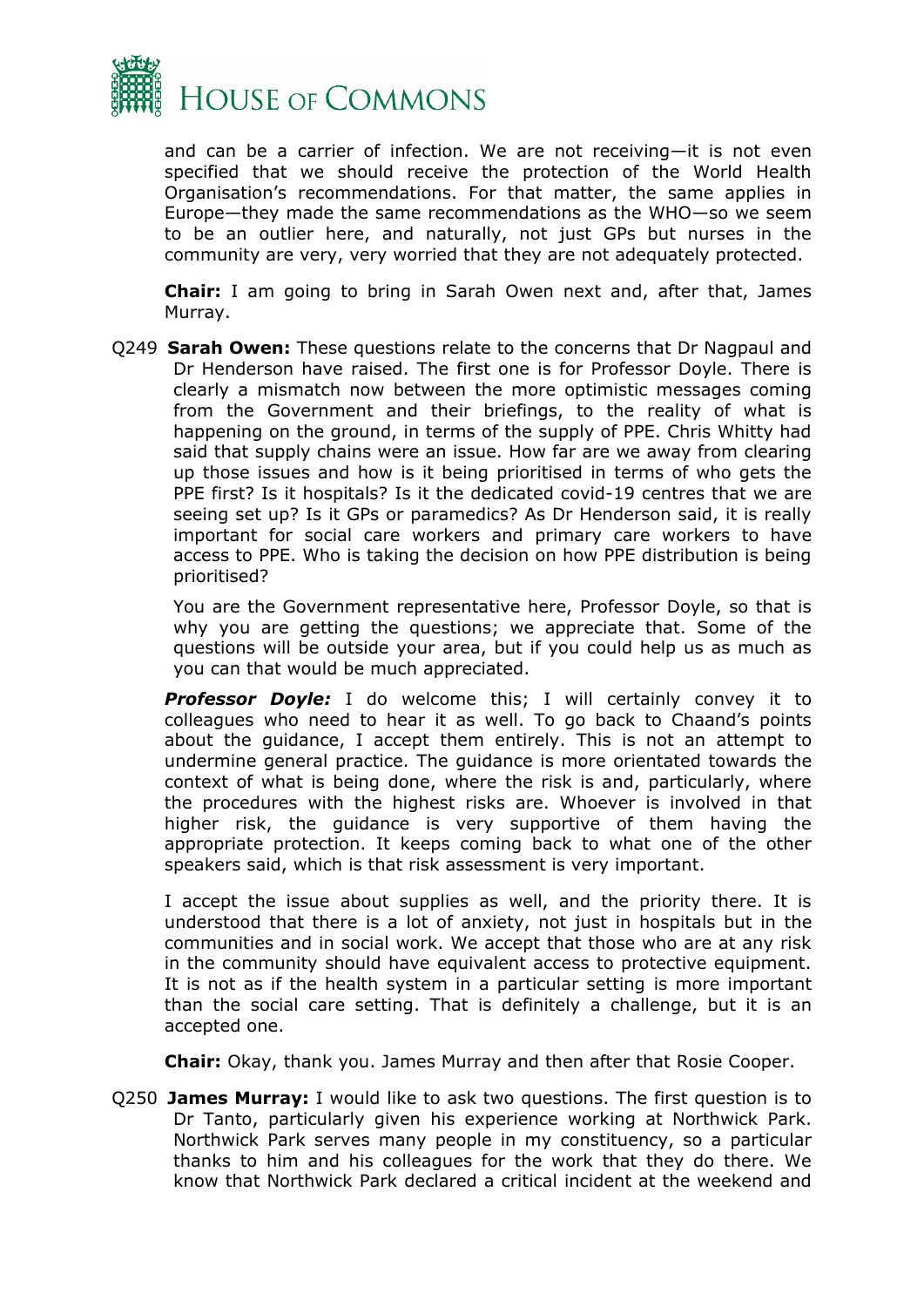

that on Tuesday over a quarter of the deaths registered in England from covid-19 were in the London North West Trust. From Dr Tanto's experience on the frontline, does he have a view on why the numbers from Northwick Park and from the trust that it is part of are so high? Obviously, that is a concern for people living locally. What can we learn from that in terms of the general response to the covid-19 outbreak?

*Dr Tanto:* I think there are two issues about the statistics. The first is a hospital issue and the second is a geographical or territorial issue. The hospital issue is that Northwick Park is a centre of specialty for infectious diseases. There are some notable clinicians who work there. The consequence of that is that Northwick Park has taken covid patients from other parts of the country to Northwick Park for infectious diseases treatment. I think, by definition, they will be more ill than elsewhere. As we all know, patients who are more ill have a higher risk of mortality.

In terms of territory and geography, the Harrow-Brent area of north-west London has a significant number of houses in multiple occupation. With that, you have non-family households in probably small-ish housing stock, with people at Heathrow and in service industries. There is a lot of comingling. There is also quite a large number of intergenerational households, where you have grandparents, parents, children and grandchildren all living together. Again, there are the confluence points of interdependence of exposure to covid in the community, mixing in the housing and out from that. Those issues allow for greater penetration of covid in the area resulting in a greater number of covid patients presenting at Northwick Park, which is the hospital there.

We also have quite a high degree of frailty in our community of Harrow-Brent. There are a lot of patients with heart and lung conditions. We have a respiratory team of excellence at Northwick Park. People who already have respiratory conditions will be slightly more vulnerable to covid infection, and that adds to the statistics. The critical incident happened because there was a surge requirement for intensive care beds. The hospital is making more intensive care beds available from its baseline. As that comes on stream, we should have less of a surge, but there will certainly be increased demand over the next weeks to a month for intensive care beds, so we are in a difficult situation.

Q251 **James Murray:** I have a quick question for Professor Doyle. We heard from Keith Willett last week about the NHS being able to draw on the pandemic influenza stockpile for certain elements of PPE. Thinking about his comments, it struck me that if you had such a stockpile, you should naturally have a distribution chain to get that out quite rapidly, but the problem seems to be the lack of that rapid distribution. Why would we have a pandemic stockpile of certain elements of PPE, but not the distribution chain to go with it?

**Professor Doyle:** That is correct; the pandemic stockpile is being used. This is complex logistics, and I do not pretend to fully understand the answer to your question. I think it is partly about the uneven distribution of the cases themselves. We now concede that the analysis of both cases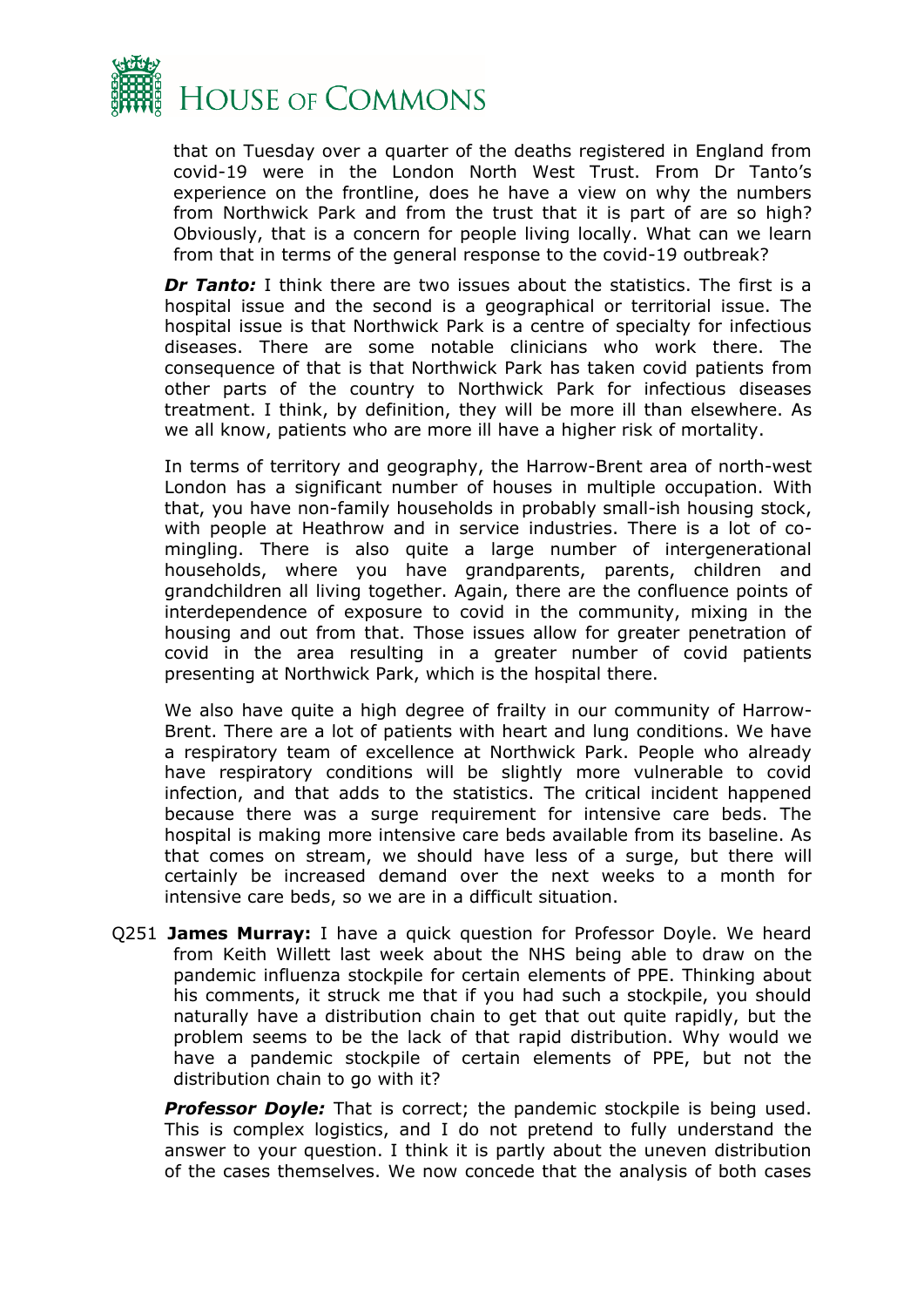

and deaths by region shows different patterns at the moment. It may simply also represent where trusts particularly needed additional supplies that perhaps they had not realised they needed before. It is difficult to answer the question, but there is a distribution chain, and in fact, press releases went out saying, "This is how it's going. If you can't get access, ring this number." I think that improved matters, but we are still not completely there.

Q252 **James Murray:** That was very helpful, but just to understand a very specific point, there is this pandemic stockpile of certain items of PPE ready to go; was there a special rapid distribution plan for that stockpile?

**Professor Doyle:** Yes, I believe so. Again it is something that I am not involved with day to day. It would work through the NHS, but yes. I think the distribution was ramped up considerably when it was realised that certain places were not getting what they needed.

Q253 **James Murray:** Okay, so there was a rapid distribution plan, it just has not worked.

**Professor Doyle:** There was a distribution plan, but no plan survives battle when it becomes clear where there are different levels of supply already in stock. I think that is maybe what happened, but I cannot answer any more than that I'm afraid.

Q254 **Dr Evans:** I have two questions. The first is for Chaand and the second for Yvonne. Chaand, I spoke to my CCG yesterday, and there seemed to be some confusion from GPs about the best models. Does the BMA have any suggestions on whether hub and spoke models/PCN models should be working? Do you feel that the guidance is clear enough about how to use resources? If you had three practices close by, setting one up as the covid centre with PPE may well allow you to carry on normal GP activity and also covid-19 activity. Does the BMA have any position or thoughts on the continuity of the message that is coming through?

**Dr Nagpaul:** It is so good that someone has raised the fact that there are many ill people out there who are not covid sufferers, and the health service must provide its services to all of them. We think it is important for GP practices to be clean areas so that the patients who come into our surgeries feel safe and that they are not mixing with ill patients with respiratory symptoms. In that sense, a "hot hub" is a very sensible model, which I would support. We do not have a BMA position on it, but we certainly have a position on having clean and hot hubs, so to speak. That goes back to the protection. The GPs in my patch, where we have just set up a hub, are worried about the PPE. It goes back to that. If we could provide those GPs with the eye protection and the gowns to enable them to feel that when they were doing their jobs they were protected, that would enable those hubs to take off. I absolutely agree with you about separating clean and dirty areas.

Q255 **Dr Evans:** Thank you. My second question is to Yvonne Doyle. There are two parts to this. The first is advice on high-risk people. ENT specialists, dentists and ophthalmologists are very close to people's eyes, nose and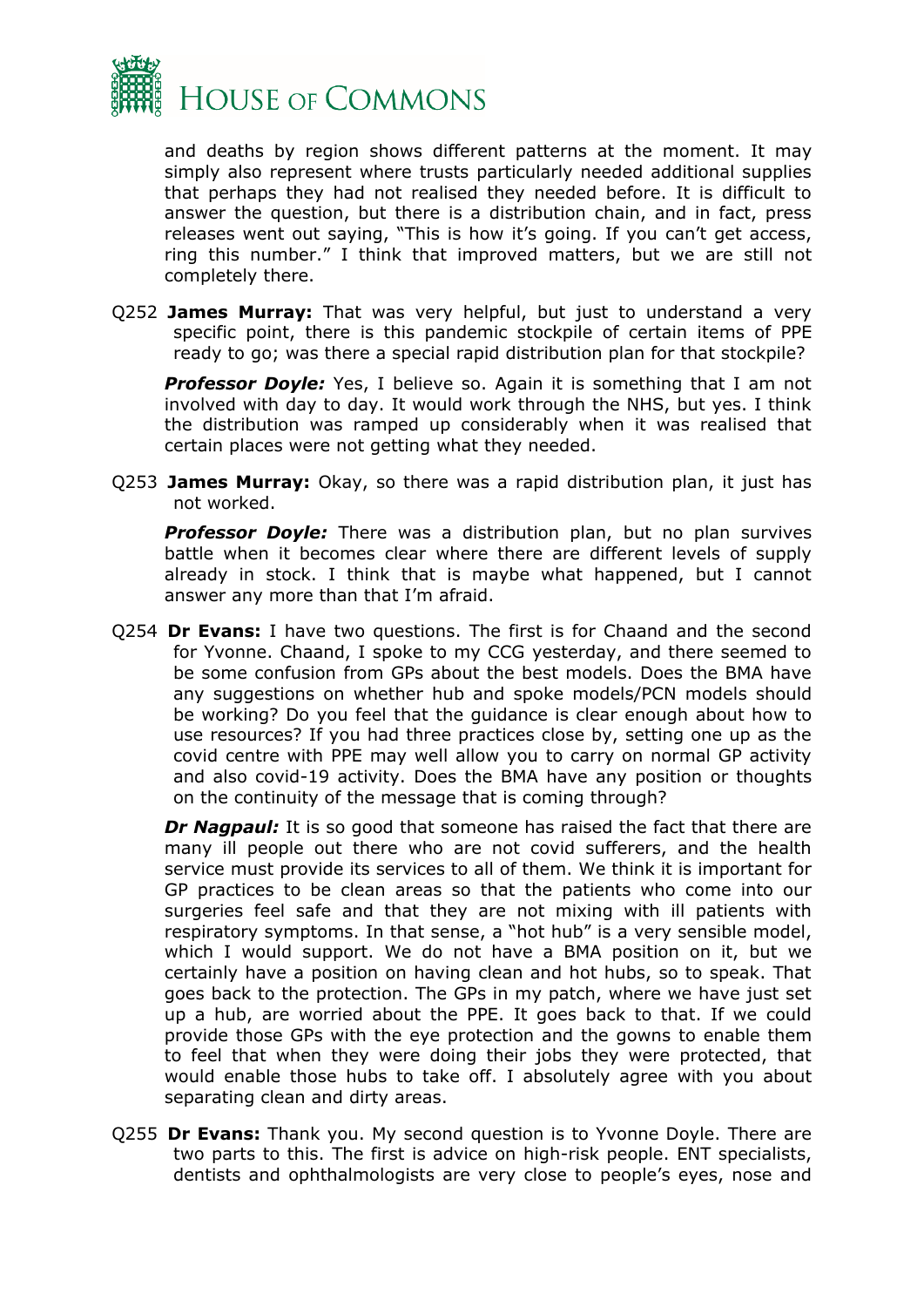

face, obviously. Is there any different advice for them, and special precautions? They really are right on the frontline.

**Professor Doyle:** Sorry, I was frowning because our fire alarm just went off. Yes, aerosol-generating procedures are reckoned to be part of dentistry; indeed, there is a list of procedures, and it would include anything in ENT involving suctioning and certainly anything respiratory—a list of respiratory procedures that are reckoned to be very high risk. In those circumstances, the full PPE should be worn, including FFP3.

Q256 **Dr Evans:** Thank you. To follow that question up, because I think this one is really important, can you be clear on the advice? If someone is exposed front-up—a GP looks into someone's throat and that person does have covid-19—what should be that clinician's response? Are they to selfisolate for 14 days? Are they to go for seven days? The worry is that the workforce do not know how to react to this, and I am not sure that the message has been clear. I was on a phone call with the police yesterday. They face a similar thing; they are getting people spitting at them, saying, "I've got covid-19." I do not expect you to comment on the legal aspect, but if this is happening, what is the advice for someone who has been exposed? What is significant exposure, and what should the advice be?

*Professor Doyle:* Droplets and aerosols are significant exposure, for certain, as is touching with hands that may be contaminated, which is where the washing hands thing comes in. For healthcare workers, people do not isolate unless they have symptoms. If they have symptoms they definitely need to isolate, and they isolate for seven days. The 14-day period is where families are in touch—I do accept that this can be confusing. It does take people out of the situation, and it comes back to the issues of testing, which we fully accept. Fourteen days is when a member of your family has been exposed and is symptomatic. The reason for that is that by the time you actually get to be in contact with them, you may be incubating the condition yourself, and that gives you another seven days. It does end at 14 days. But for people in healthcare settings, the advice is: if not symptomatic, don't isolate.

Q257 **Dr Evans:** Can I be crystal clear on that? If I am a GP and I see a patient who gets confirmed covid-19, what is the procedure that I should follow?

**Professor Doyle:** There is a risk assessment. If the person has been deemed positive, you will need to be followed up carefully to ensure that you do not develop symptoms. I think the advice would be to watch for symptoms, and the most important symptoms are fever and cough. At that point, the assumption is you should immediately self-isolate.

**Dr Evans:** Thank you. I think Chaand wanted to come in.

*Dr Nagpaul:* I just want to understand the logic there. We have had many doctors who have been worried that they have been in contact with covid-19 patients without protection—the example you have given. If you are waiting for the symptoms, in that intervening period you could be passing on that infection in the incubation phase. How does that tally with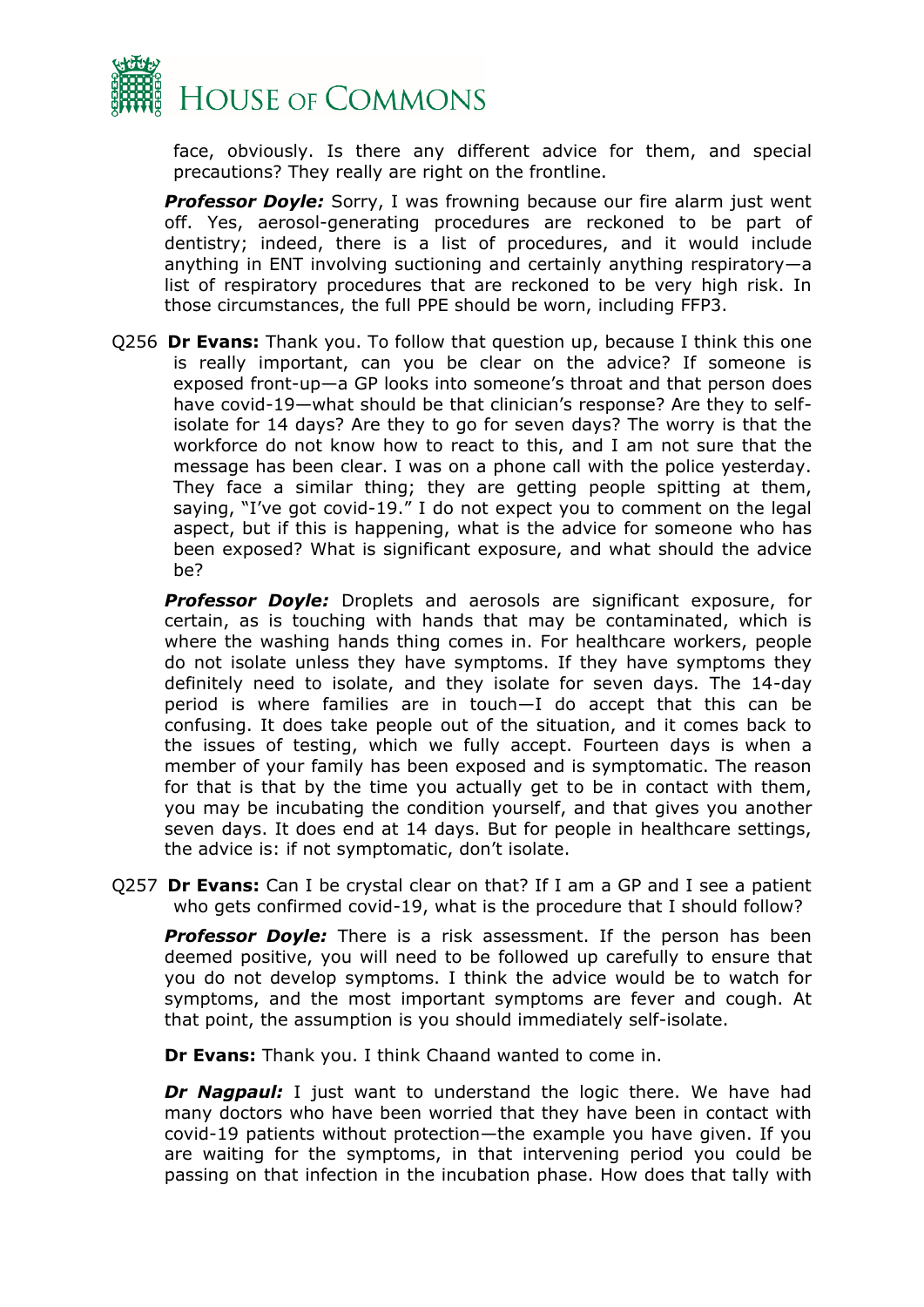

the advice we are giving around self-isolation if a member of your household has symptoms, let alone being covid-19 positive? Is this not resulting in the risk of spread by healthcare workers who do not selfisolate after contact with proven covid-19 patients?

**Professor Doyle:** Again, I understand the difference here. This is a balance between the healthcare worker's understanding the level of risk and remaining at work. We have certainly taken advice from clinicians on this. Somebody in the lay community may not, and we are overly precautionary, particularly in the family setting. But I do understand that it sounds different.

If people are uncomfortable—certainly if they are at high risk—about continuing to work, and certainly if they are developing symptoms, they should self-isolate. So this is not absolute; it is the best guidance in circumstances where we are learning about how the virus behaves, particularly before people are symptomatic.

*Dr Henderson:* I have enormous sympathy for the GPs' position, but to a certain extent a GP's surgery can decide what rules it is going to play by and what kit it is going to get; I know that some stuff is being sent out, but the surgery can make certain decisions. Emergency departments at the frontline of the NHS have to follow the central guidance.

We have hospitals where it is being said: "You must follow the current guidance." We do not have the option to risk-assess, perhaps, in quite the way being described. We have the kit available—that is the kit you have got available. We are to a certain extent trying to make sure that when there is a risky situation we get kit that is appropriate, but basically we have had people being told that there will be serious consequences if they do not follow PHE guidance as regards kit.

We do not have the luxury to go, "Oooh—this is a bit more high risk." We need to just protect everybody as much as possible proportionately from the beginning, so that everybody has something, and then be able to ramp it up when infection becomes apparent.

Currently, the resus room of an A&E department is not even thought of as a high-risk area unless there is an aerosol generating procedure going on—at which point, yes, everything is being followed. But we are not doing those in single rooms; these are now in open areas.

So there is a problem with proportionality, with risk assessment and with how we communicate to staff how at risk they are. We need to be able to know that there is going to be some protection for everybody who is coming into a hospital or having an encounter with a healthcare worker, and we need to understand that the nervousness that we could become part of the problem as well as of the solution is real.

Q258 **Paul Bristow:** There has been a recent downgrade in PPE requirements from WHO standards, and this is outlined in a document called "COVID-19: Guidance for infection prevention and control in healthcare settings".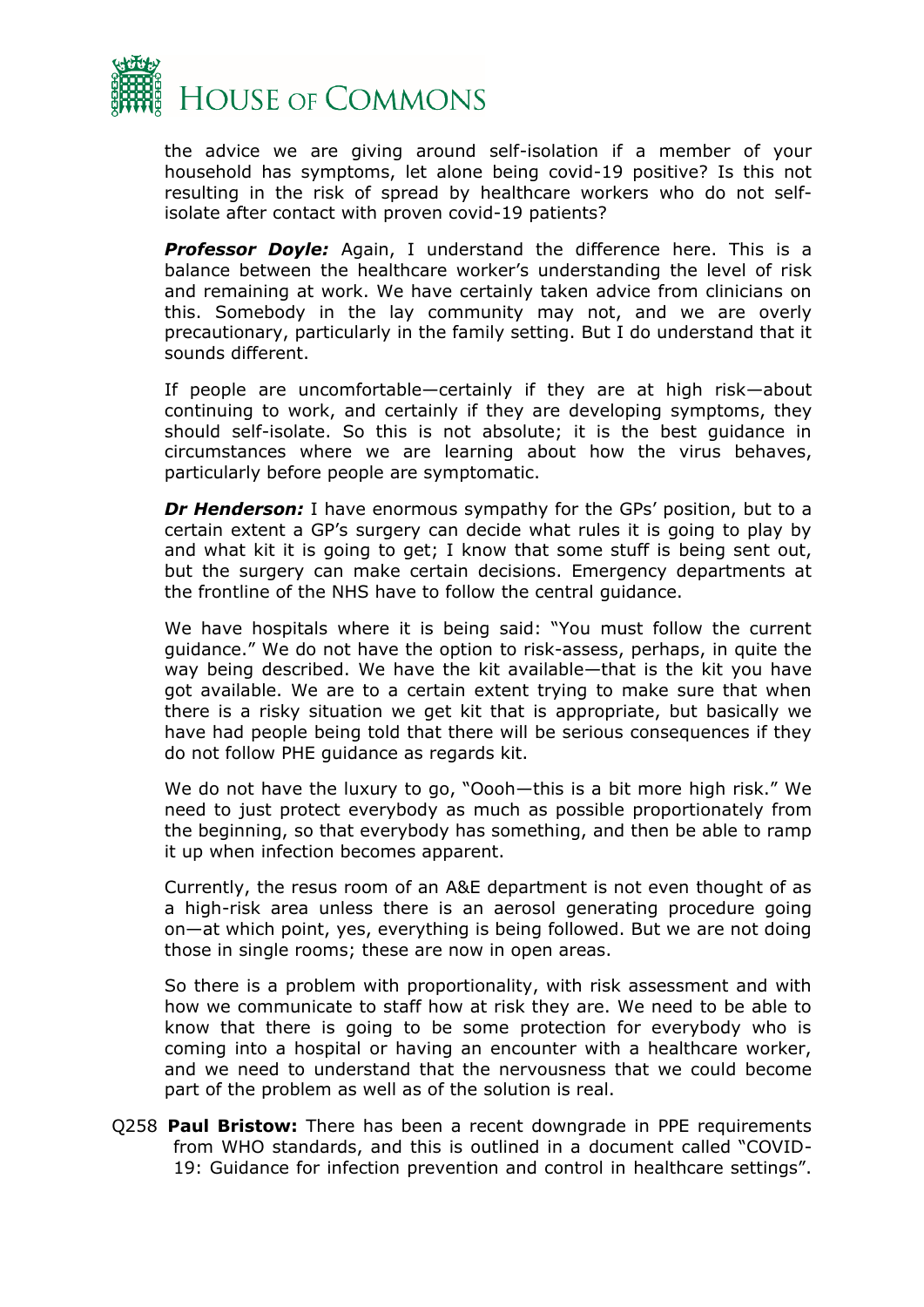

If the evidence for the downgrade is there, why do you think so many NHS staff are unhappy? Why do they not believe Public Health England?

*Professor Doyle:* Thank you; that is a really key question. The downgrading was not an attempt to underestimate covid itself, but was really a learning about how it is behaving, which looks much more like flu than some conditions like Ebola—initially, people were not certain about how that virus behaved.

The assumption has always been that 80% of people will actually get better, and very quickly—from seven days onwards—and that there would then be a severe tail. When that was better understood, the four countries—it was not Public Health England but the four devolved Administrations and the NHS, in conjunction with the right expert committees—took the view that it was proportionate and reasonable to change the status from high-consequence infection to the status it has at the moment. But the equipment and guidance in relation to that does still very much approach where the risk is likely to be.

We have taken advice collectively between the NHS and Public Health England on that again, and we will continue to do so. So it is a risk-based approach.

Sorry, your question was—

Q259 **Paul Bristow:** It was about why so many NHS staff don't believe you. I can tell you first hand what I have heard. Quite honestly, people believe that Public Health England, or at least the NHS, realised that there was not enough FFP3 kit to go around, and that was the reason for the downgrade.

**Professor Doyle:** That is very helpful to say, because that was not the reason for the downgrade. Again, this is a learning experience for everybody, and I absolutely accept that how the public behave and what they are feeling anxious about is something we have always felt would be part of the learning from this epidemic. That continues. This is not for ever. The guidance is reviewed regularly in the light of practice, and I am sure that will continue to be the case.

Why are people anxious? I think there is a complex set of reasons for that. Partly, it is the unknown; partly, it is the real problems that people have experienced, maybe in getting supplies; and, partly, it is unfamiliarity with day-to-day infection control.

Q260 **Dr James Davies:** My question is about communication above all else. I read the documentation from the public health bodies of the UK, but a lot of people out there, in the community in particular, do not really know what they should be wearing. For instance, occupational therapists are still wearing their usual uniform, with no form of protection—admittedly, this is in north Wales, not in England—and community nurses are doing the same. They feel very much on their own. What I have not seen is simple guidance, with a flow chart or graphical illustrations, for the hundreds of thousands of people going into homes daily, for social care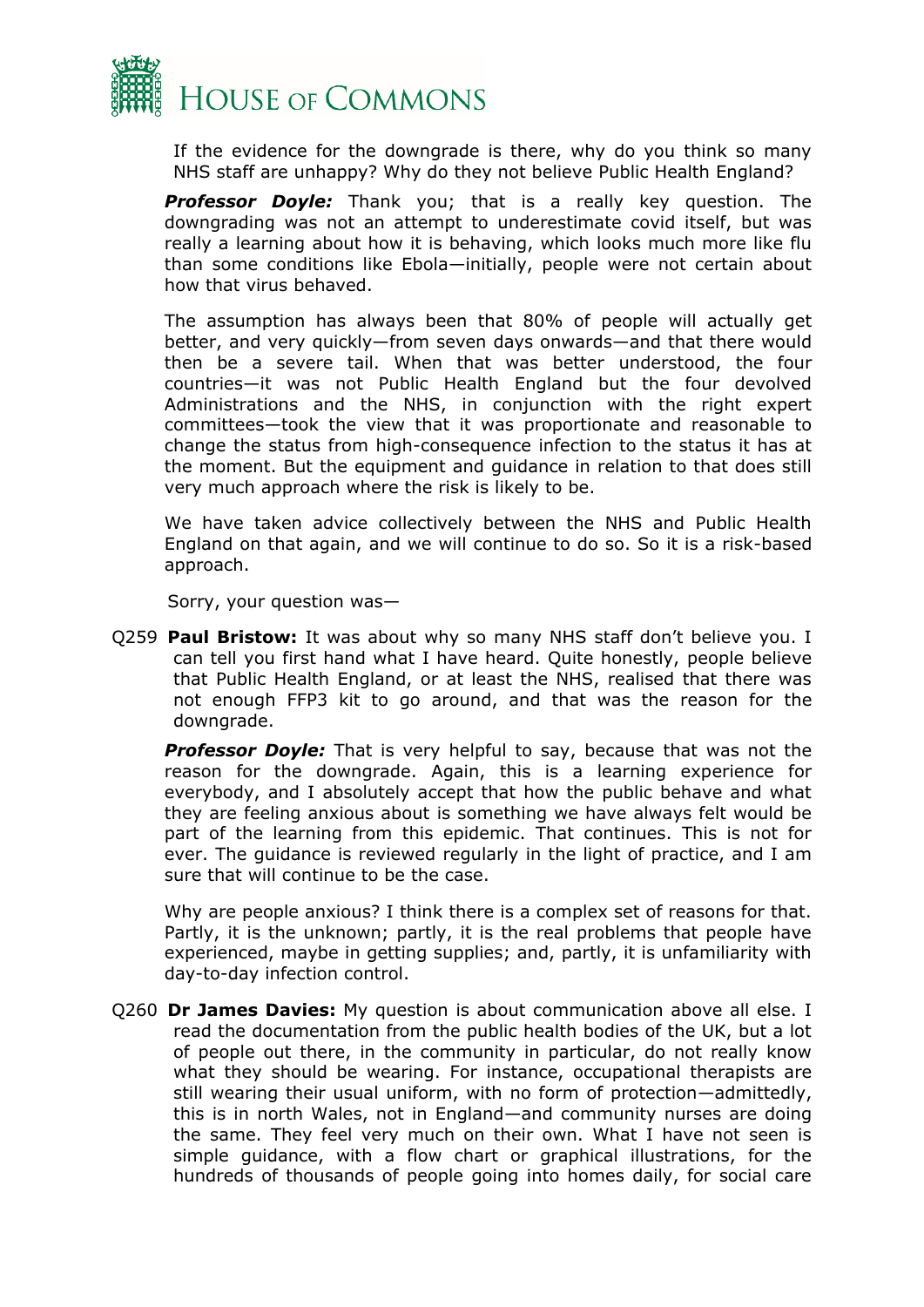

and so forth, so that those people know whether they are doing the right thing. Are they being given the support they need from those around and above them? They are in a different position from those in hospitals, where there are often supported teams and infection control support to hand. That question is to Professor Doyle but does Chaand Nagpaul agree?

**Professor Doyle:** Absolutely. Actually, Public Health Wales was involved with the guidance and will continue to be so. This is absolutely right: communication, training, and making it easy for people to understand what to do, rather than every profession having to have bespoke guidance. Trying to get out there what circumstances, in your professional practice, you could you be at risk in is by far the better way to do this, but it needs much more education and opinion leadership than we have at the moment anticipated. I completely accept that, and I think that the clinicians involved in all this would accept that too.

Public Health England has commissioned some support to add to other training, and it has done posters on donning and doffing—the greatest risk is taking things off, so taking it off in the wrong way and selfcontamination. That is stuff on which we will continue to offer support. I accept your point—I think it is right. Communication is paramount.

**Dr Nagpaul:** I wrote to Public Health England yesterday, and I maintain that the guidance and equipment offered in low-risk situations—if we can call general practice and A&E front-end low risk—is still not the same as that recommended by WHO. I would like a clear answer to that.

I also agree with the comment that we are working in a health and social care system. The plans, increasingly, are for patients to be seen in the community—to discharge from hospital earlier—and I worry about our community nurses, and about the volunteers and social care workers. They also must have proper protection. They are equally at risk, not just themselves, but also of spreading infection.

When I speak about protection, I am speaking for doctors, but I am also speaking for the wider healthcare and social care communities, who have expressed exactly the same concerns.

Q261 **Chair:** That is a very good point. Will Professor Doyle tell us about that, because this is the question that Taiwo Owatemi wanted to ask: what are we doing to keep those 400,000 volunteers safe, in terms of protective equipment? Also, a question from Sarah Owen: what work are you doing with care companies and care homes to ensure that they get the right advice and the right equipment for their work in the community?

*Professor Doyle:* If the volunteers are for the NHS, I think the answer to that is that the NHS, with our support, will need to consider in what circumstances the volunteers are deployed, what the risks are, and indeed what the protection for them will be. That would be a huge and massive logistics exercise, to make sure we get that right and to give people the confidence to keep volunteering when they generously offer to do so. That will be work in hand, because this is very recent. It comes back to the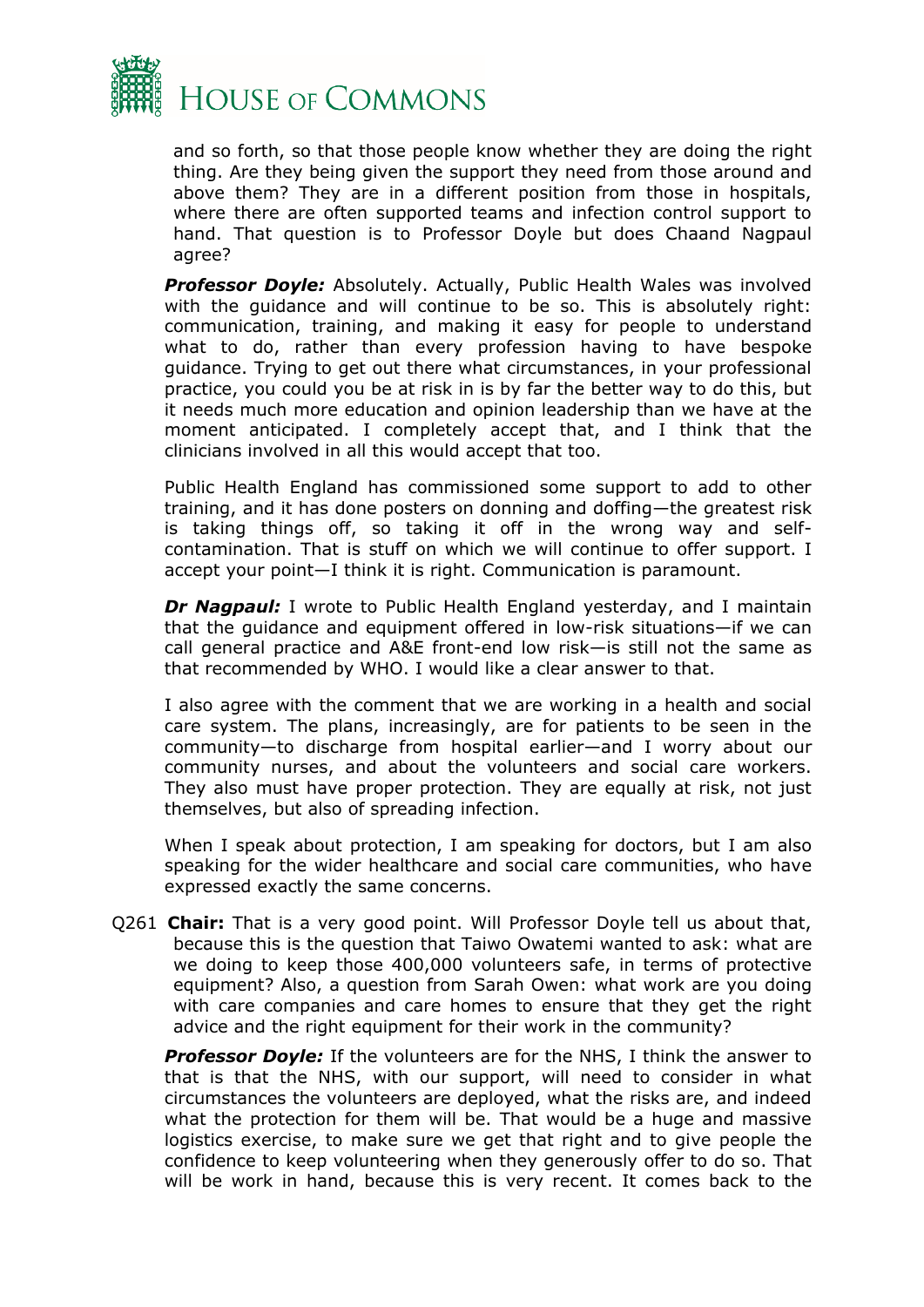

circumstances of exactly what they are being asked to do, how risky that is, and how much risk that incurs for them.

We have provided guidance on social care, for people working in the social care setting and, indeed, for informal care. As I said before, we accept entirely that social care needs good consideration, according to the risks that they have, alongside other frontline workers. There is plenty of advocacy for that within the system, so I assure you that we do not lose sight of that. Again, it is what is appropriate for the risks that they are facing, particularly in care homes. I understand that point.

Chaand, yes, just to acknowledge, we did receive your communication, and we will be responding appropriately and fully to that. Thank you for it.

Q262 **Chair:** I want to wrap up, because we need to move on to our second panel. I have one last question. I know that you cannot give me an answer now, Professor Doyle, but will you make a commitment to get back to us by the end of tomorrow on when GPs will get eye protection in particular, but also the gowns that they need, so that we can get to the bottom of it? This is obviously a huge concern. We also want to know about community nurses and other healthcare professionals, but particularly for GPs—not just because Chaand is a GP, but because it has been raised by so many people. Will you talk to your colleagues in the NHS and in the Department of Health and Social Care, and get back to us with a very specific answer about when we will ensure that all surgeries have all the equipment, including the eye protection, that they need?

*Professor Doyle:* Yes, Chair, I will do that.

**Chair:** Thank you. It has been a longer session than we planned, but these are very important issues. On behalf of the Committee, I thank you, Professor Doyle, for answering so many questions on such important issues. Thank you for your patience in answering those questions. Dr Nagpaul, Dr Tanto and Dr Henderson, thank you, too, for joining us—very important questions. We will now take a five-minute break.

### Examination of witnesses

Witnesses: James Bullion, Professor Martin Green OBE, Emily Holzhausen OBE, and Sarah Pickup.

Q263 **Chair:** Welcome to the second session of our Health and Social Care Committee sitting focusing particularly on testing and PPE. For the second half of these proceedings, we are looking particularly at the social care sector. We are extremely grateful to have Sarah Pickup from the Local Government Association, Professor Martin Green from Care England, James Bullion from the Association of Directors of Adult Social Services and Emily Holzhausen from the Care and Support Alliance.

If I could start with a few questions, then I will pass on to my Select Committee colleagues. James Bullion, if I could start with you: what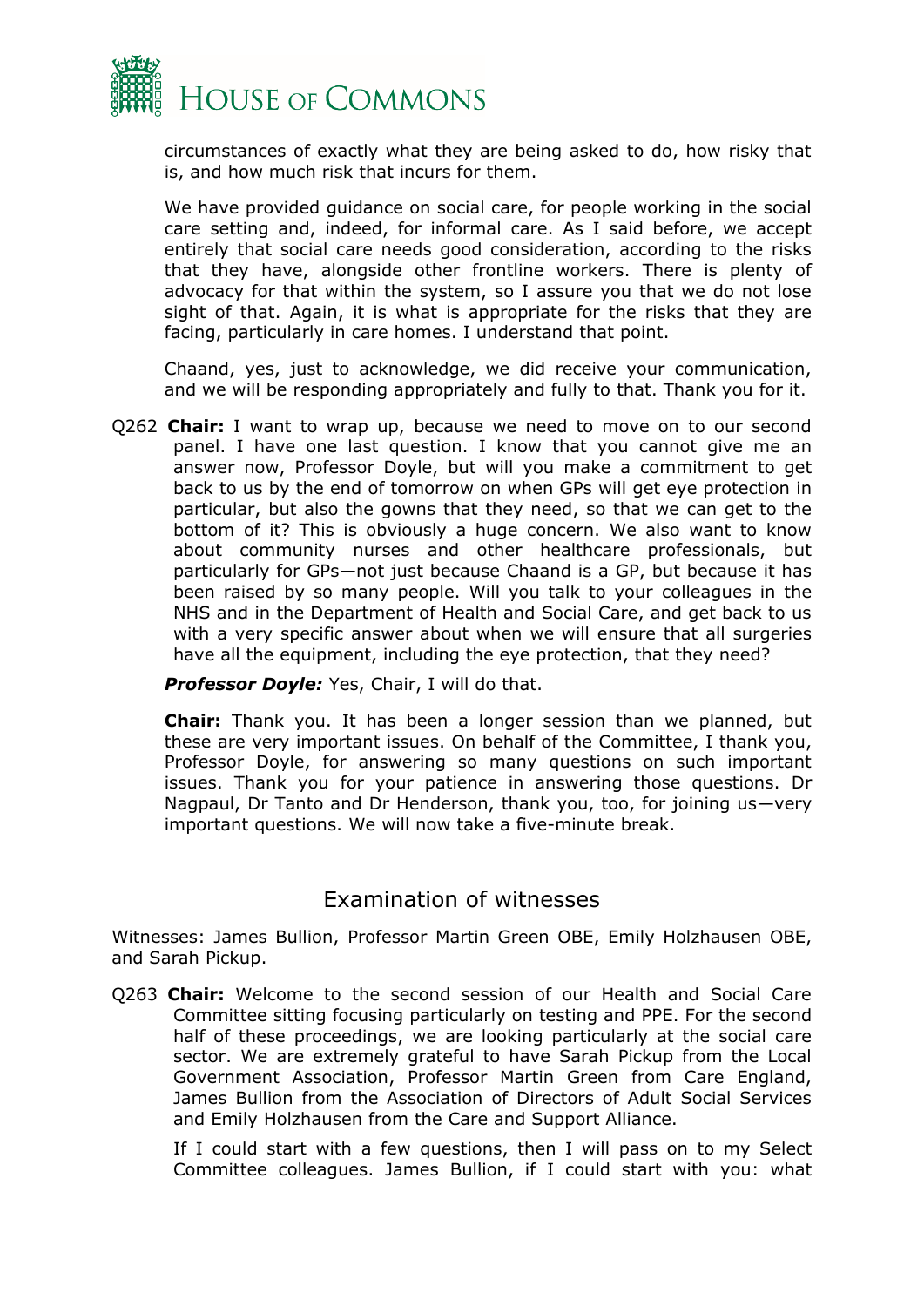

guidance has been issued to social workers about protective equipment?

**James Bullion:** Thank you for the opportunity to participate in the Committee's meeting. In terms of the pieces of information that have gone out to social care in general and social work specifically, we have obviously had guidance for home care, residential care and supported living settings, and we are currently finalising guidance for personal assistants—in other words, individuals who employ a PA themselves.

In all those sets of guidance, there is a section on local government and how care workers and social workers work with people in those care settings. In addition to that, in relation to the other major item of guidance relating to the Care Act and the Care Act easements, there is an ethical framework that we have published specifically in relation to how social work works.

In all four pieces of guidance that have been issued, there are sections on how to work and a little bit of information about personal protective equipment and what you should and shouldn't do. I have to say, though, that we have mainly referenced out from that guidance to the general Public Health England guidance on what you should and shouldn't do about infection control and PPE. I have to say, though, that the experience of councils and, locally, social care providers is that the delivery of PPE, as is well known, has been extremely erratic and difficult. We have sent guidance out, though.

Q264 **Chair:** Can I ask you a very specific question? Given the high risk and vulnerability of residents in care homes, and given that the people who are doing an amazing job looking after them are going home to their families at the end of the day, shouldn't care home workers wear protective equipment just as a matter of course, to avoid the risk of passing the virus on to highly vulnerable residents?

**James Bullion:** What we have tended to do is to follow the quidance from Public Health England, and so far that has not said PPE for general care only for when either a person is symptomatic or there is another reason to do that in relation to other infectious illnesses that they might be working with. You mustn't forget that also out there at the moment is flu and other IC issues.

Q265 **Chair:** Do you feel comfortable that you have not had guidance for people in care homes to do that?

**James Bullion:** I certainly recognise that among both social workers and social care workers, and patients or service users, there is a certain amount of assurance required that PPE does deliver, but I have to say that, given the stocks that most councils and care providers have got, it might be impractical at the moment to go for that level of prevention or protection, if you like, which would be beyond the current guidelines.

Q266 **Chair:** Can I just bring in Professor Green? Public Health England say they are going to issue PPE free to support compliance with their advice. You speak, I suppose, for 300,000 care workers working in care homes. Have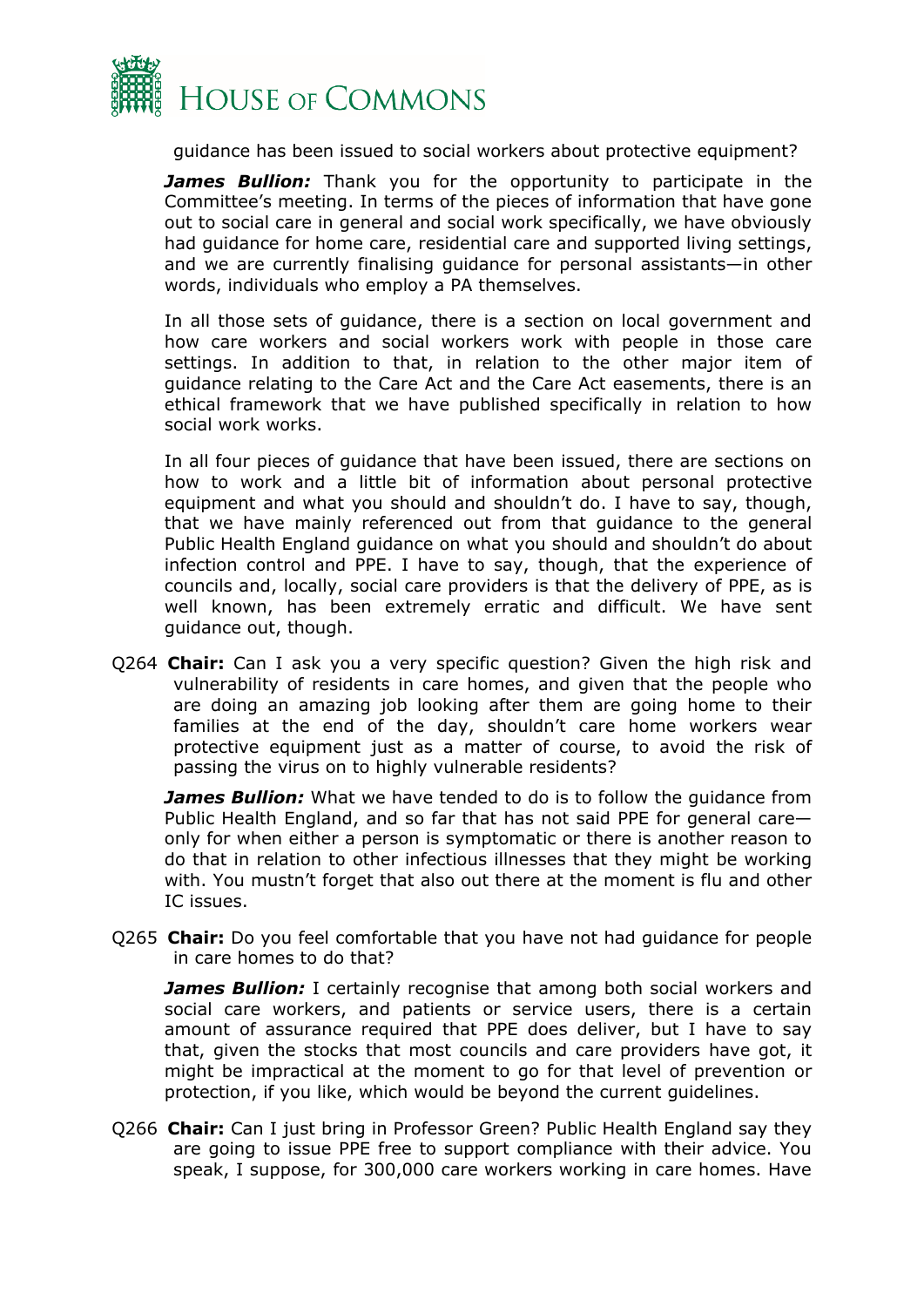

they received that equipment yet?

*Professor Green:* At the moment, we are in the process of it being rolled out. One of the concerns people have is that they are starting to receive the equipment, but they feel worried—when that equipment has been used, where is the next tranche coming from? We have also heard that the things some of my care members ordered some time before this crisis are being taken at the borders for the NHS.

We have a situation where even the normal areas of supply are not getting through, and the PPE that is coming through at the moment is only a short-term measure. For example, this morning I heard of one case where one of my providers got a letter from their normal suppliers saying that they would not be providing—*[Inaudible]*—anymore because those were all going to the NHS.

If we have a national stock, we must make sure that it is cascaded right across the system. Obviously, the NHS has needs, but so does social care. You made the point at the start, Chair, that the people in social care are all in the highly vulnerable category, so we have to focus a lot of our attention on social care services.

Q267 **Chair:** Let me ask you a question: in the session that we have just had, Dr Chaand Nagpaul of the BMA said how he felt very uncomfortable that the advice to doctors who have had exposure to a covid-19 patient was still to carry on treating other patients until they showed any symptoms. That advice is the same for the people working in care homes, so if a resident gets covid-19, the people who have been looking after that resident are, at the moment, still supposed to carry on working until or unless they show symptoms. Do you feel comfortable with that advice, given the vulnerability of care home residents?

**Professor Green:** I would not say I am comfortable with the advice, but I think we have to recognise that we are in uncharted waters and this is a complete emergency. If we have our staff going off and following the advice, which is to self-isolate, we will then have a major problem in care homes. This really plays into the fact that we need to have testing. We need to know exactly who has got covid-19 and who has not, so that we can bring people back into the workforce. You made the point at the start, Chair, and James made it as well, that this is also heavily reliant on having the PPE required, so that if people are in that category, they can make sure that they are able to have infection control.

Q268 **Chair:** I have a couple of brief questions for Sarah Pickup. Thank you for joining us, Sarah. Under the Coronavirus Act that is now becoming law or is about to become law today, if it has received Royal Assent—as a local authority sector you will have the power to meet statutory care needs, but not the duty to meet them. Do you anticipate reducing the number of people that the local government social care sector will be helping?

*Sarah Pickup:* Thank you for the question. I do not think that we do. Obviously, the real issue here is that—*[Inaudible]*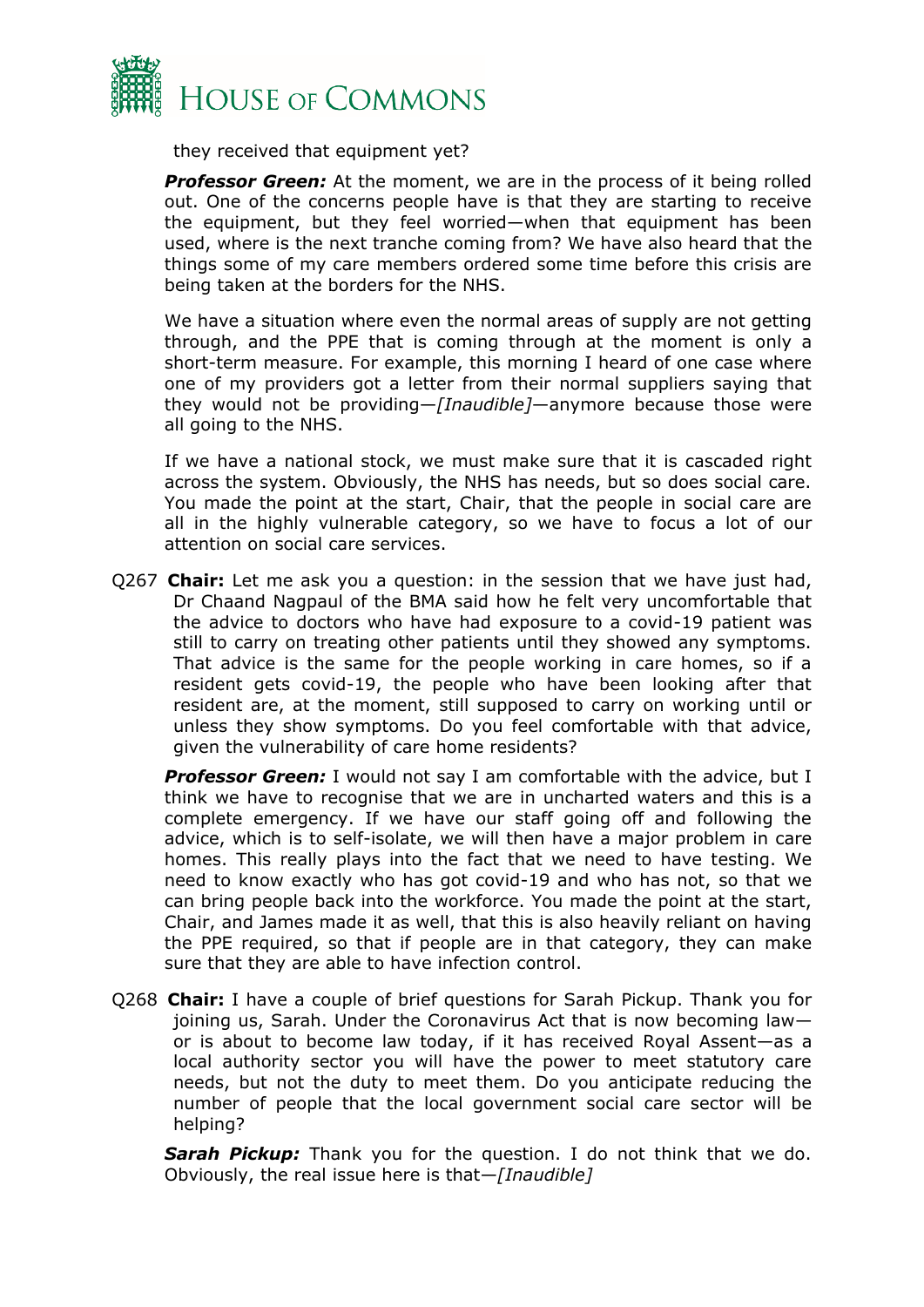

Q269 **Chair:** Sarah, I am so sorry; I think we are having a bit of trouble picking up your line. I am sorry, but we probably need to ask you to log out and log back in, because we cannot pick up what you are saying. I am very sorry about that.

Can I bring in Emily Holzhausen? What are your comments about the way your members are responding to the covid-19 crisis? Do you have any particular concerns?

*Emily Holzhausen:* Sure. Just to clarify, the Care and Support Alliance is about 75 charities, some of whom are providers of services—voluntary sector providers—and some of whom, like mine, do not provide frontline services but represent people who care. It is worth recognising the level of anxiety among disabled and older people and their families, trying to follow Government advice at a very difficult time.

I want to raise a number of things on behalf of disabled people, older people and carers. One of those things is that they are having to make some of the most difficult decisions of their lives. To give you an example, there might be somebody working in the NHS who has to come home to somebody who is on the shielding list, and they have concerns about PPE and about transferring it and infecting people.

People are wondering whether they should give up work to care for their relative, because they are concerned. People are very worried about people coming into their house and passing on infections. Of course, the services that are so important to people's lives are changing daily, because the availability of other staff is not there. Families and disabled and older people are having to deal with some quite complicated, difficult situations.

From a provider point of view in the voluntary sector, all our organisations are trying to respond as well as we can, with information and advice, to make sure that those really important messages coming through from the Government get through to families and disabled and older people. Most of our helplines are absolutely swamped and our local services are also under quite a lot of pressure in the same way that other services are trying to respond.

There are also some structural problems, such as cash flow, when local organisations have income from other sources and it has gone, and they are trying to manage care. Some have seen an increase in services. For example, if someone needs one-to-one support to go to a day service and that day service can no longer operate because of staffing levels and Government guidance, that person is not safe at home so they need the one-to-one support at home. That instantly changes the ratios and the cost goes up, because otherwise they would be extremely vulnerable.

Q270 **Chair:** Emily, may I ask you a specific question on the basis of what your members are telling you? If you take the most vulnerable people, many of whom, such as older people with underlying conditions and disabled people, will be in the shielding category, and their basic needs, such as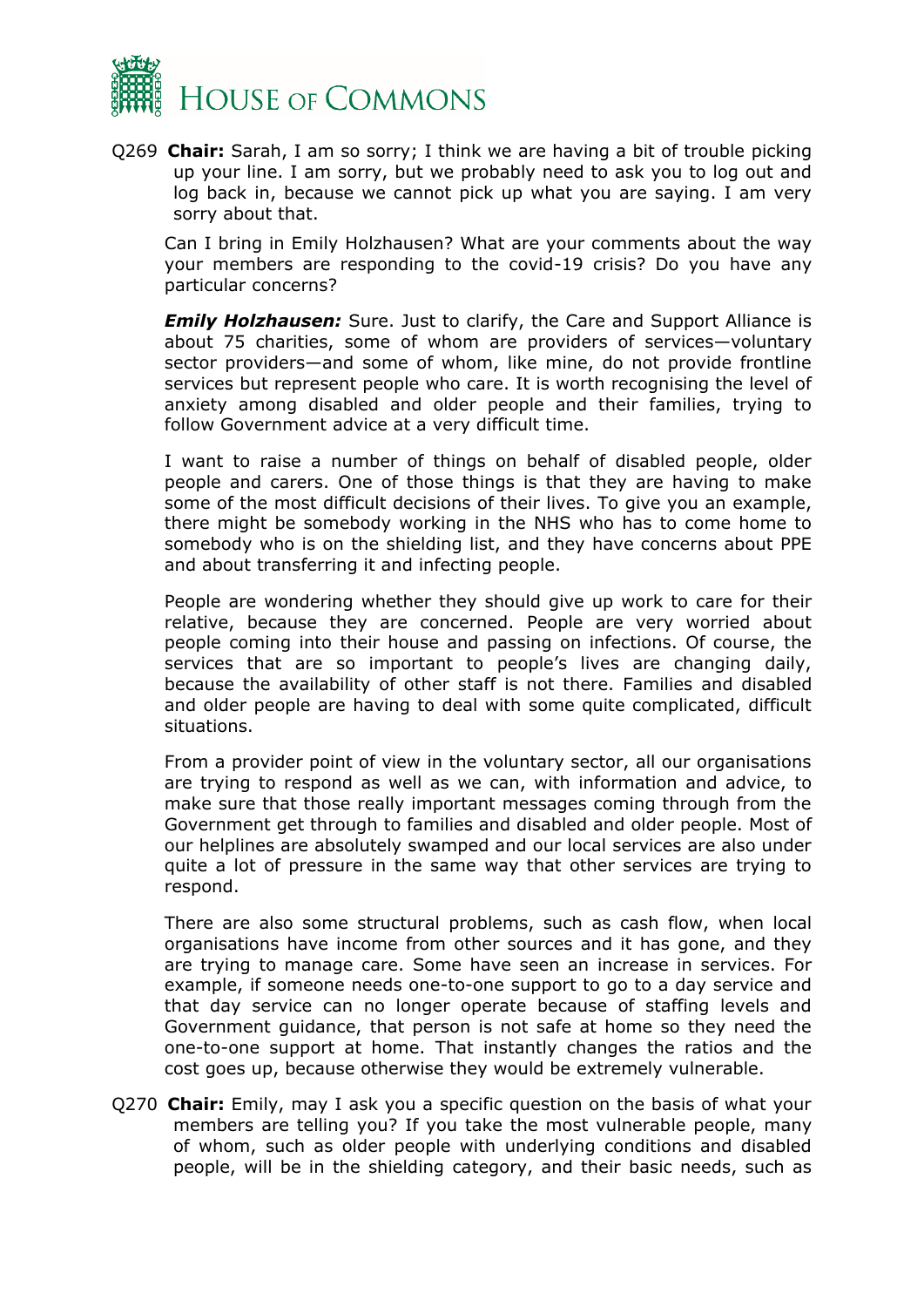

being able to get up out of bed, being washed and being able to eat, are you getting any reports at this stage—this extreme policy came in only at the start of this week—of people who are not having those basic needs met?

*Emily Holzhausen:* I am going to go and ask that question directly of all the members. I have not had anything fed through directly. I know through Carers UK's services that people are having to change what they do rapidly, so, for example, with the withdrawal of nurses providing nursing care, the family has had to take over some quite complex procedures to keep somebody not at high risk of medical infection. They juggle work and care, so they do not necessarily live with them. We have other people who do live with them.

I think our worry is people who live alone, whom we do not know and have not necessarily told us. The other worry is how long people might have to manage for. I know people whose services have reduced who are thinking, "Okay, I can manage for a bit." The difficulty is that none of us can tell how long that will be.

I would be happy to go back and ask that specific question of CSA members and provide the Committee with a note.

Q271 **Chair:** Thank you. That is very good. I know James Bullion wants to come in, but do we have Sarah Pickup back now? We do not, so James, you wanted to make some points.

**James Bullion:** Yes, thank you, Chair. I want to come back to the issue about local authorities, the Care Act easements and the reduction of the duty to a power to provide care. From a social work point of view, in social services we see that as more of an enabling power, rather than a direction to us to cease providing care.

I would expect, as a jobbing director, in my case in Norfolk, that that power be used only where it is absolutely necessary to deprioritise somebody's care in favour of a new person with priority coming through the system, to allow me to act speedily not to have to do an assessment, for example, in a hospital and to not have to rely on a review for changing the level of package. But, all the time, we would expect social workers and other staff employed by the council to be taking a risk-based judgment about whether this is the right to do for this person.

Of course, the category of those most in need, and the shielded groups, will be at the top of our list, but typically, as Emily described, we have shut our local day services—partly for reasons of safety, but also partly as a prioritisation issue—so we need to make sure, as far as we can, that those people who might have a lower level of need none the less have some contact, and some eyes and ears, keeping them safe and keeping them connected to the community.

The power to avoid having to do an assessment is really meant to be enabling; it is not meant to be the scrapping of people's rights, but I absolutely understand, from an advocacy point of view and from a self-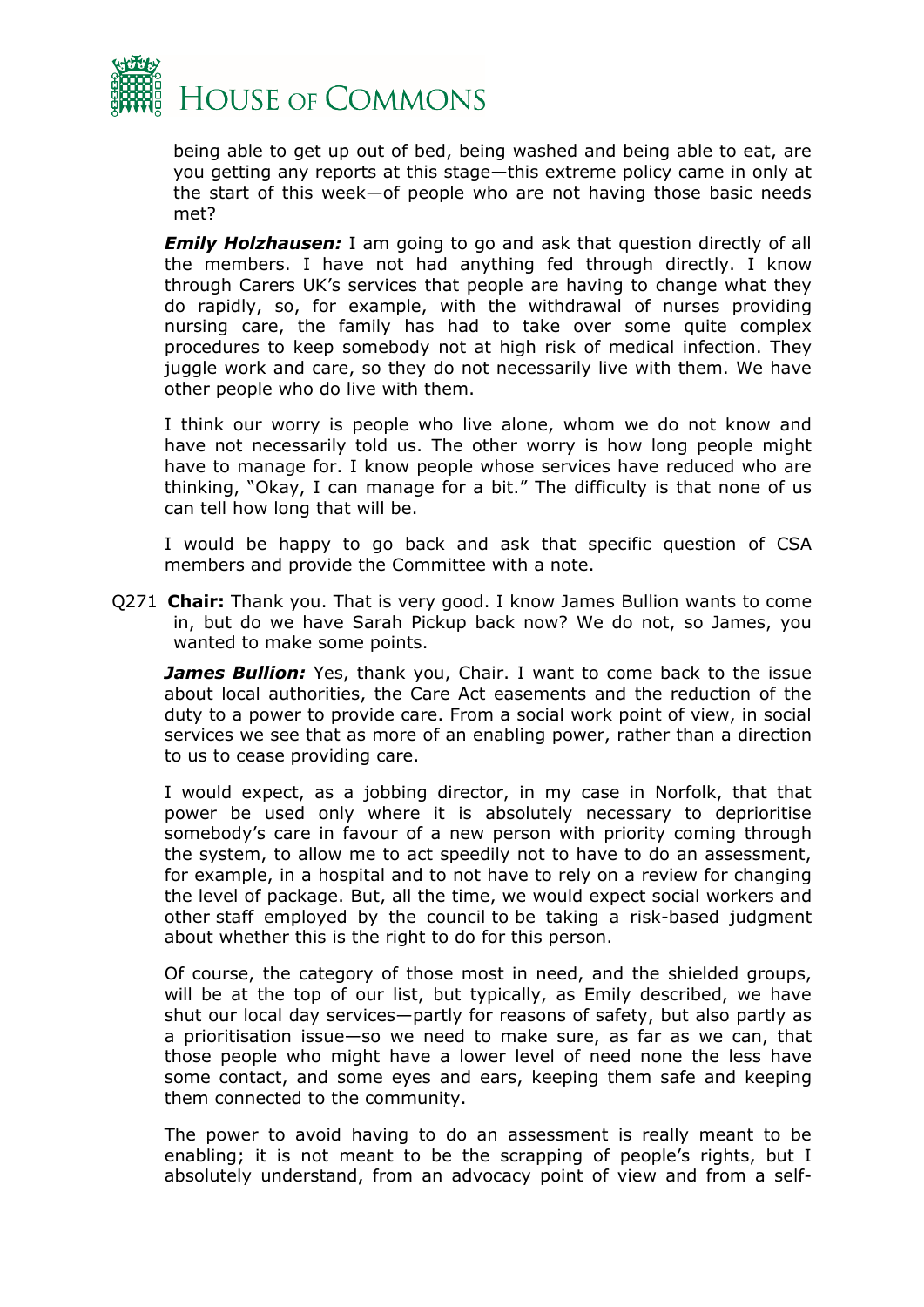

directed support and user control point of view, that those freedoms to control your own care were fought for very hard by the disability movement and by the carers' movement. As a director, I would only avoid those duties for this emergency. Although the legislation might have a two-year sunset clause, I would absolutely want them back as quickly as possible to get that self-direction and control back to people.

On the numbers issue you raise—will we serve fewer people?—I am not sure we know that. I would like to think we serve everybody in some way that we are already serving, and we may go further and serve more with the community response that we have. But, as Emily described, the nature of the care will need to change for some people, and most people have been very understanding about that change so far.

Q272 **Chair:** Thank you. We have got Sarah Pickup back, so I just want to give her a chance to come in on that. Also, very directly, the Government is giving local authorities £1.6 billion extra to deal with the social care needs of covid-19 patients. Is that enough?

**Sarah Pickup:** To answer that very bluntly, I do not think it will be enough in the long run. It is a really welcome sum of money and certainly will help*—[Inaudible.]*

Q273 **Chair:** I am terribly sorry. We are not able to hear you. I appreciate how infuriating that is, but this is the very first time we have used this technology in the House of Commons. Many apologies.

James, could you give us your take, from the ADASS perspective, about whether that £1.6 billion will be enough?

**James Bullion:** To echo what Sarah said at the beginning, I do not think it will be enough, but it is a good start. We very much welcome the  $£1.6$ billion for local authorities, but also the £1.3 billion for the NHS. Between us, with one focusing on the "discharge to assess" spending, and the other focusing on keeping the care sector and community groups sustained, we will have a go with that amount of money. But it is already very clear, and I am sure Martin will want to come in on this, that the costs involved in providers taking on agency staff and dealing with sickness, PPE and all of that, are likely to be 30% to 40% higher than the usual rate that we would pay. We are going to have to pay our way out of trouble on this issue, and I think we might have to come back for additional funding.

I have to say that if the care sector was not so stressed by the last six or seven years of the funding regime that we have had, we would be in a much better state. If ever there was a demonstration that social care is our social infrastructure, then this period is a demonstration of that.

Q274 **Chair:** Thank you. I think we should use this moment to ask you to pass on to all the people you represent in the care sector our gratitude as a Committee for the work they are doing. We fully understand how incredibly important that is, alongside the work of their NHS colleagues, at this time.

I want to bring in Professor Green, but, Sarah, while Professor Green is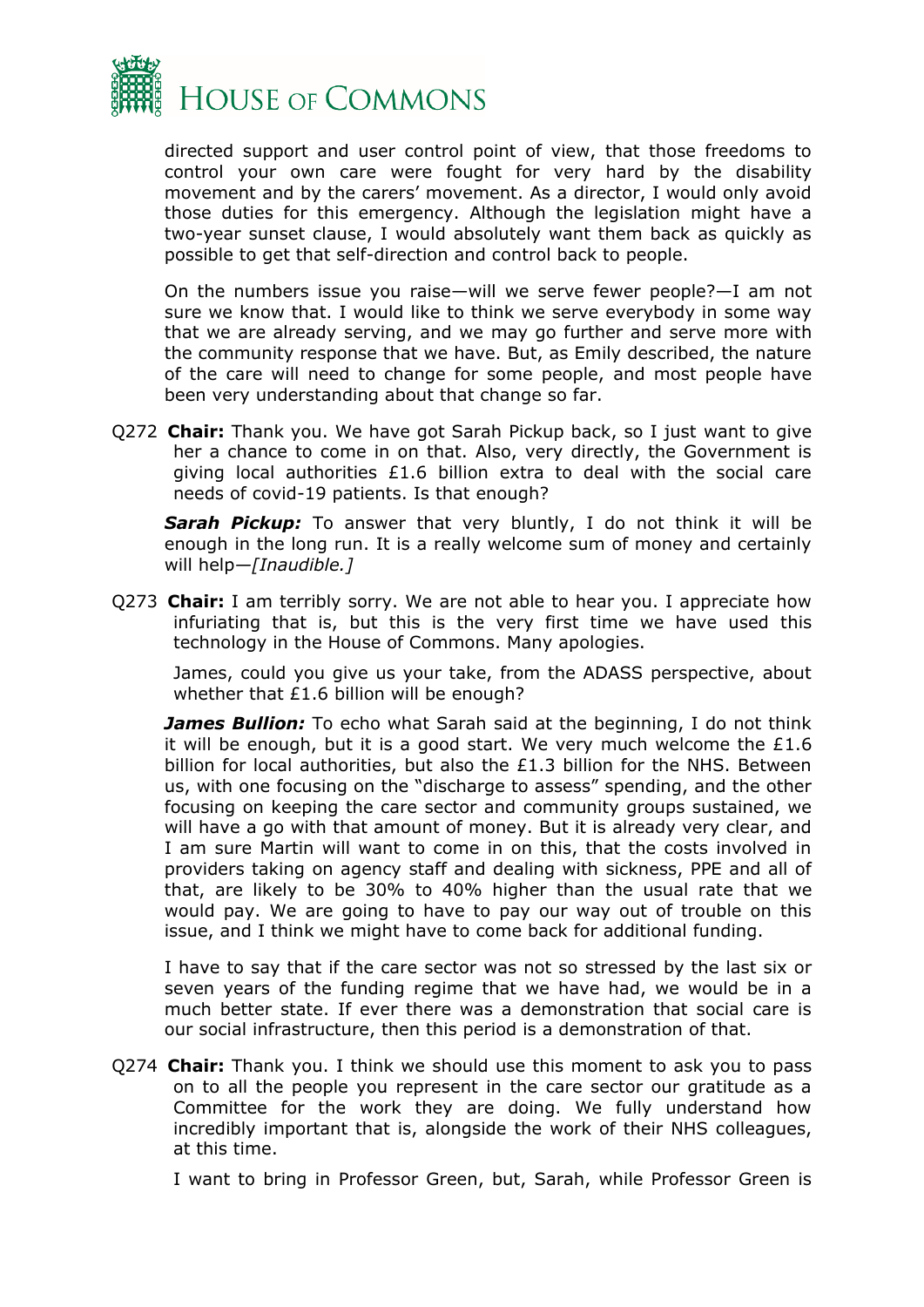

speaking, if you could try to turn your video off, so you are just on audio, we might have a bit more luck. Professor Green, do you have a comment on the funding issues?

**Professor Green:** Yes. Thank you, Chair. I agree with what James and Sarah have said, but I also think we need to separate this out. For example, it would be much more helpful if we had an agreed figure from NHS England for people being transferred out of hospital who might not have coronavirus and might be ready to discharge, so that we could do that very speedily. Some of the extra money could then be for how we move beyond this particular crisis.

One challenge for care providers is in trying to deal with 343 local authorities, or 44 sustainability and transformation plans. However, in terms of the emptying hospitals bit, all we need NHS England to do is to agree a figure for discharges, and then we will work with colleagues in local government on what to do after that has ended its four weeks, or whatever timeframe is put on it. We have been trying to push for this from NHS England for about the last 14 days, and we still have not got the answer to that.

**Chair:** Thank you. I am hoping that we might now have Sarah again, with a bit more luck. Sarah, are you there?

*Sarah Pickup:* Yes, I am. Can you hear me now?

Q275 **Chair:** We can hear you beautifully, so please fire away.

**Sarah Pickup:** I switched off my wi-fi, so it may be better. It is really important to me that there are two strands of funding—the £1.6 billion going to councils and the funding going to the NHS CCGs to help councils with discharge. We have to think about the entirety of the people who need social care, not just those who need to be discharged from hospital.

We know that we need to work with providers to ensure that they can access staff for all those purposes. Even if we do not fully apply the Care Act, there are still a lot of people out there who cannot manage without support day to day. In agreeing any rates, we have to be cognisant of local differences, local workforces and the different purposes to which we need to put the care workforce.

It is absolutely vital that we all work together. We have been working with the NHS, the Ministry of Housing, Communities and Local Government, the Department of Health and Social Care and the provider sector to try to make sure that we are all sharing all these issues and trying to work through solutions. We have worked with the Care Provider Alliance, the Association of Directors of Adult Social Services and the Local Government Association to put together some guidance for commissioners to look at all these issues about funding.

It is about not just the rate but the speed of payment—payments up front, payment on plan and so on. We need to take a whole range of measures to support providers. It is absolutely vital, but it is unfortunately not simple. Guidance is coming out very rapidly. There is guidance on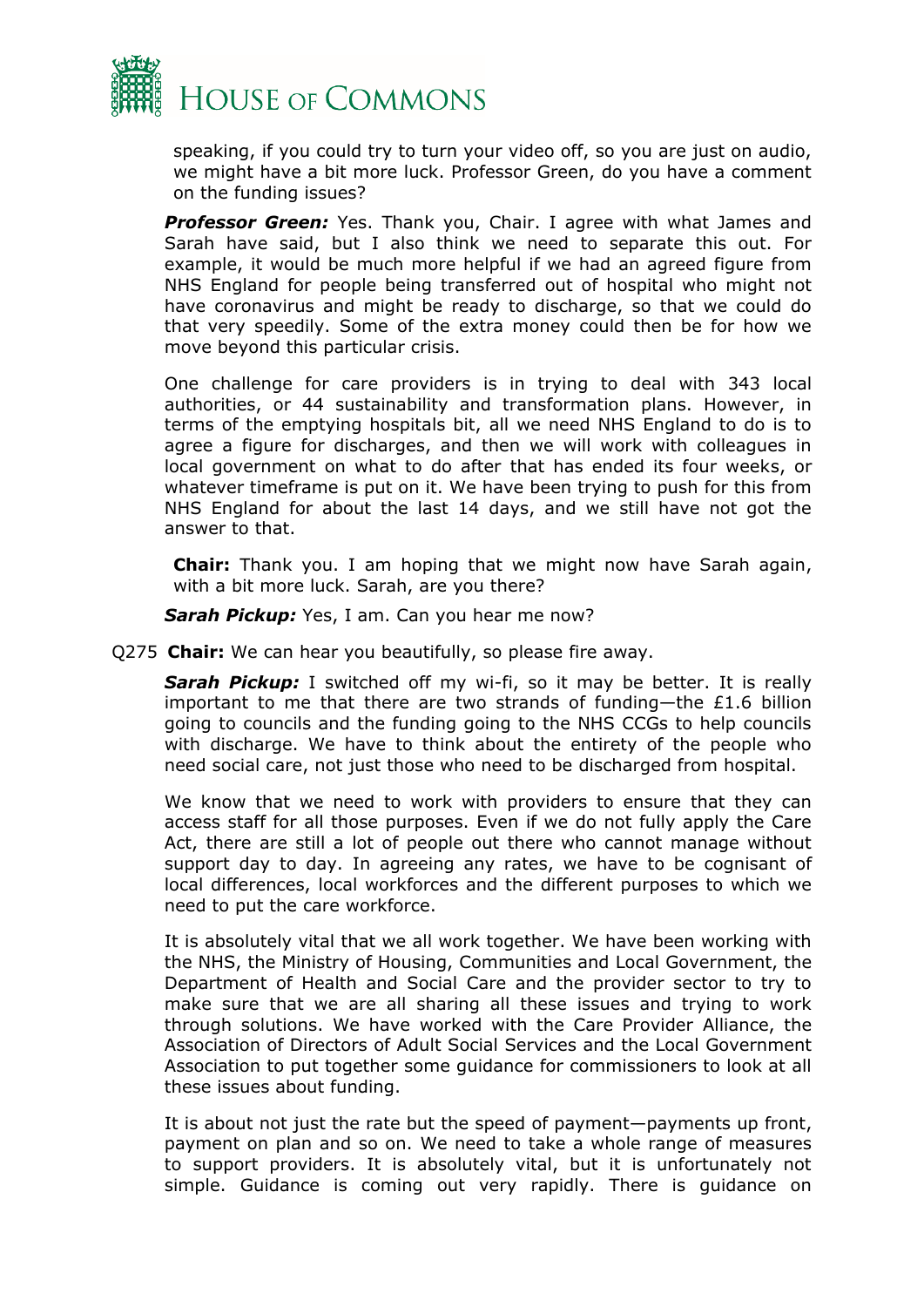

discharge, guidance for commissioners, and I think guidance on fees is coming shortly.

**Chair:** Thank you very much. I am sure my colleagues will have more questions for you, Sarah. I will bring them in now, starting with Rosie Cooper. Then I will go on to Luke Evans.

**Rosie Cooper:** Thank you, Jeremy. Sorry, I have been offline, so I am not quite sure exactly which part of the proceeding we are on. I apologise. I have lost you altogether now. I can hear you now. Sorry.

**Chair:** It is questions on social care provision, Rosie.

Q276 **Rosie Cooper:** Right. How are people in the community being reached? I know a number of people who are self-isolating who are immunosuppressed and have not been contacted by anybody thus far. They are isolated and do not know what is happening. Who is taking control of that? Is it local authorities? Social care agencies? How will that work?

**Chair:** I will bring in Emily or James. Did you hear that question, James?

James Bullion: Yes, I did, thank you very much. There are a number of ways into this. First of all, those people who already have a relationship with social services or social care are being prioritised, as it were, into groups that need to be contacted immediately or groups that we can work with, through existing providers, to make sure that they are cared for and that issues that crop up are picked up. That is people who have an existing local authority relationship, as it were.

Secondly, the NHS is in the process of identifying, through primary care and community health services, people who need to be shielded or who are vulnerable on the edges of that. That process is now under way, although my own feedback on this is that it is a bit patchy and variable around the country. That process is under way to identify those names and pass them on to local authorities through our local resilience forums for us to intervene with those people and organise the practical response to them, whether it is picking up shopping or prescriptions, or checking that they are okay.

Beyond those two categories of people—those who are known and those who are shielded—there is a broader community response being organised by councils. That is sometimes quite targeted, such as with rough sleepers and homeless people, and sometimes very broad, about encouraging community groups to pick up community needs. With everybody being at home, though, the complexity is how you get the names in one place and then triage them, so in every local resilience forum there is a kind of triaging going on.

Of course, the role of the VCS sector in this is absolutely critical, and I am sure Emily would want to say something about how we respond to that and the role of care providers themselves in reaching out where they can, too. There is a command and control structure around this, and there are the resources to do it—it is about £1.6 billion.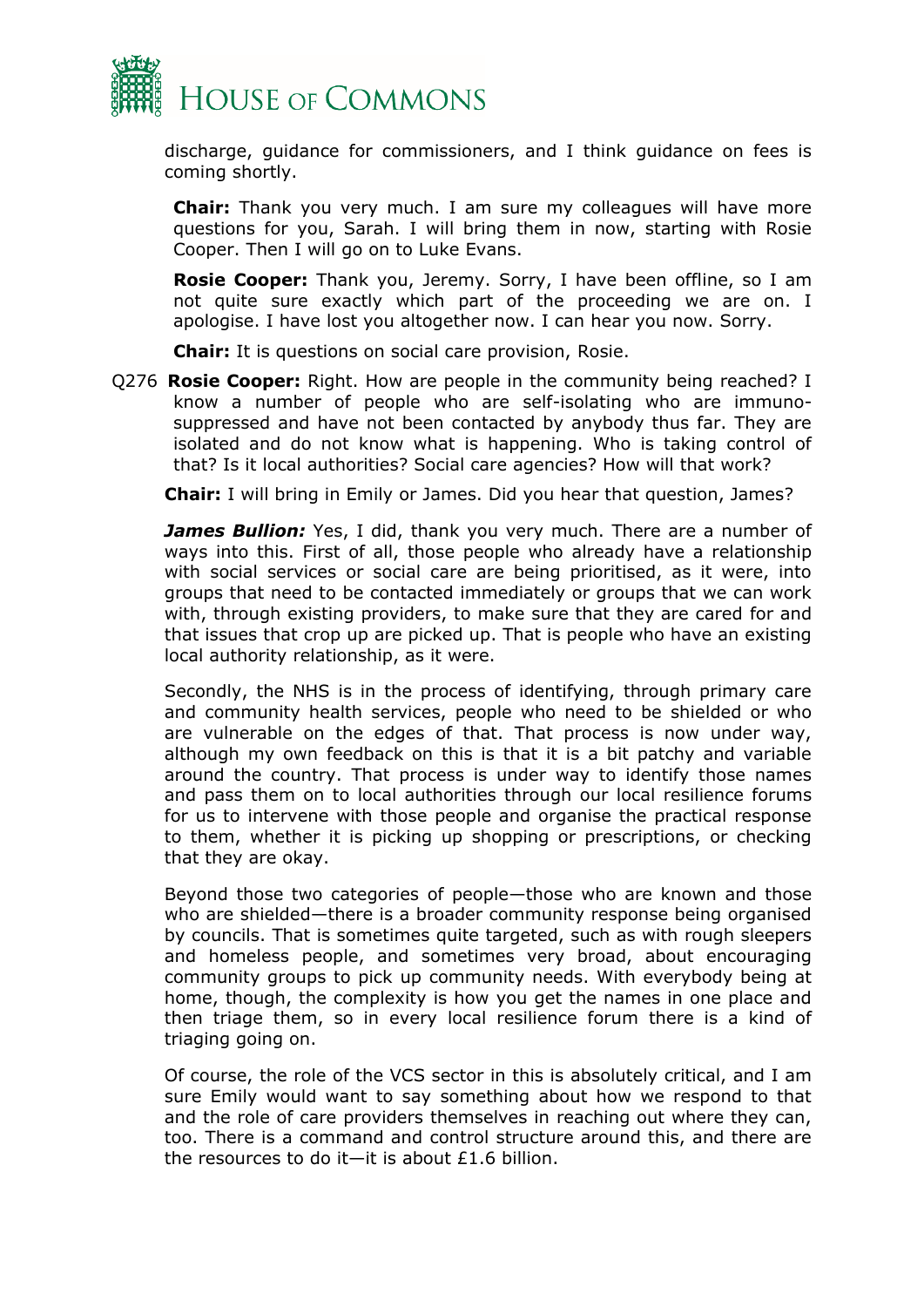

#### Q277 **Chair:** Emily?

*Emily Holzhausen:* Thank you, James. This is where the voluntary sector is also adding a bit of value, so I understand, Rosie. There are also a lot of people who are not necessarily in touch with services, as James said. Hopefully they are in touch with local voluntary organisations. I know people have been trying to reprioritise services where something has closed down: they have shifted, changed, brought volunteers in to start ringing round people and keeping in touch, making sure they are okay. My hope, too, is that they have really good links with the local resilience efforts and the forum, so that we can ensure that that is systematically fed in, and really clear routes for those organisations to flag risk where they see it coming in.

Of course, if you are telephoning people, it does rely on them on the other end to give you the answers that you need to know. One of our concerns, of course, is that if you phone somebody with dementia, you may not get a clear answer. It may be very hard to see what the answer is, whereas if somebody goes in regularly, they can see how people are, so it does need a mixed response. The same would be true for people with a learning disability. Organisations are trying to respond to that and ensure that no nobody falls through the net.

Our information systems and communication out from Government, using all the usual channels including radio, have been incredibly important to help translate some of those messages. Of course there is social media, but some of the media that are more traditional have been very important, especially local radio.

**Chair:** Thank you very much. Luke, and then I will bring in Amy from Scotland.

Q278 **Dr Evans:** My first question is to Emily, if that is all right. The Government put out a call for volunteers to come forward, expecting about 250,000. We have almost 500,000 and we are now getting close to aiming for 750,000. That is a lot of people coming into the service, and I just wondered how you are receiving it, how the people you work with are receiving it and how that is being structured. On top of that, what about things such as DBS checking? A lot of people may come forward. That is both a good thing and a bad thing. I would just like your comments on how you see that actually working on the ground.

**Emily Holzhausen:** I am really sorry, but I do not have a huge amount of detail about that. I will have to come back with the detail—but what a phenomenal response! It is absolutely incredible, and I am so pleased that people have put themselves forward. I will go away and ask my colleagues how they see that working. Of course things have to work quite quickly and there needs to be a proportionate response, making sure that the people we have operating are bona fide, but at the same time making sure that we get those volunteers out quite quickly. Of course, there will be a number who are already DBS-checked, which is important. Would you like me to come back with a note from colleagues on that?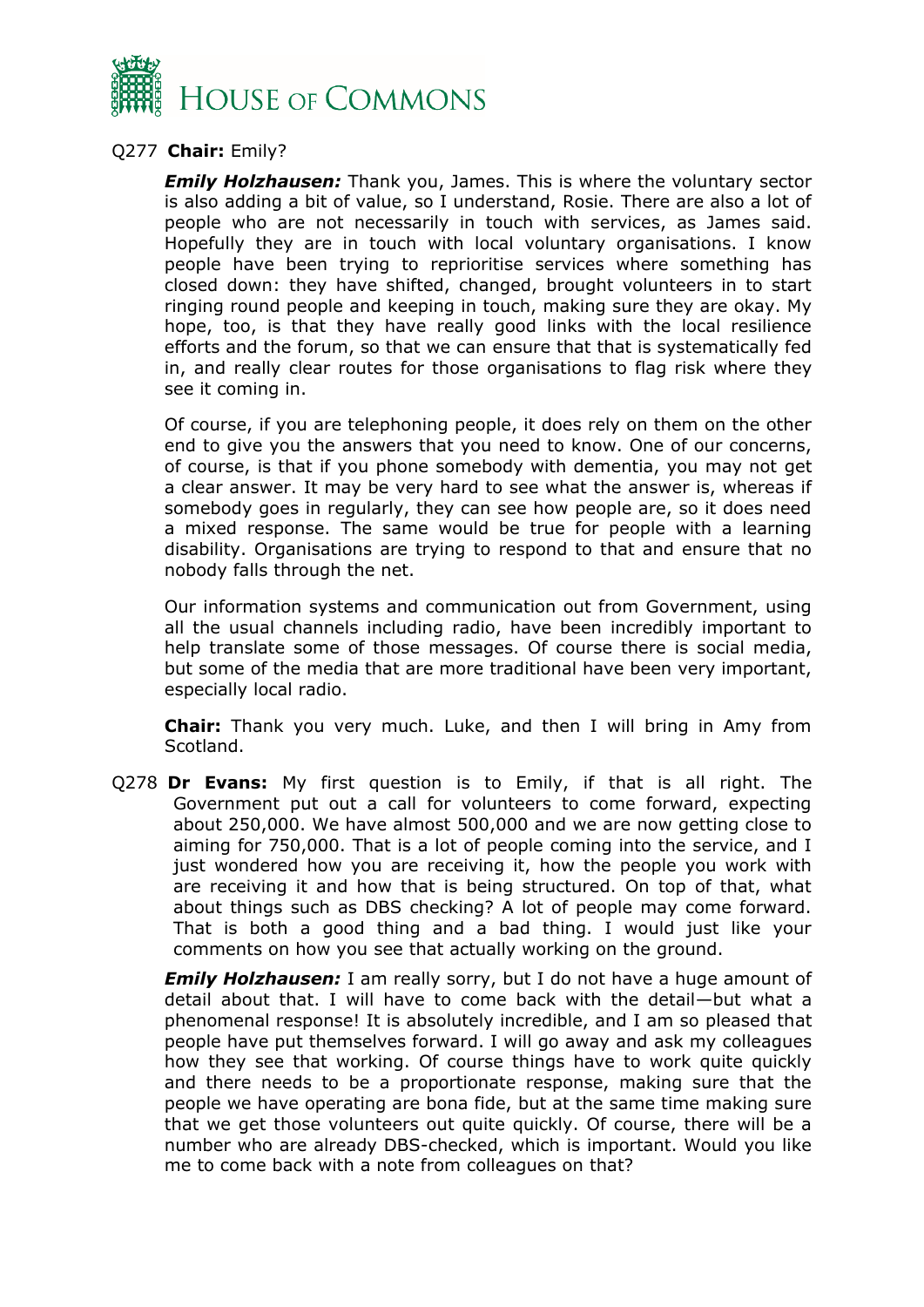

Q279 **Dr Evans:** That would be very helpful. My second question is to James and then Martin. My concern is that, given that the people your staff look after are the most vulnerable—we are looking at a 10% to 15% death rate—that is very, very hard for staff to be dealing with. What mental health provisions are being put in place and talked about for people who will literally be seeing a huge amount of death in a care home? I am talking about carers, who may be on low wages. Do they have the resilience? What is in place to support them? If this goes as badly as it could, I am concerned about the effect on people who see this day in, day out.

**James Bullion:** First, there is a broader issue both with the volunteers and with the social care workforce. As Martin will no doubt say, in the social care sector there is already a vacancy rate of about 10% and a turnover rate of about 30% to 40%, so if we are expecting an expansion of care capacity in the next couple of months, as we deal with this in a sustained way, we will need to bring more workers into social care. Some of those could come from that volunteer pool, but many of them will just come from the employment market and, indeed, other sectors of the economy. So there is this broader issue about DBS checks for both volunteers and the social care workforce.

At the moment, we are working with a process of doing the minimum making sure that there is an adult first check to exclude anyone on the register of barred individuals, and then getting in one good reference. We are working at a slightly high degree of risk, but none the less making sure that we recruit people in the best possible way. As Emily says, where there they are known to an existing organisation, that gives us a level of assurance.

There is plenty for the volunteers to do, even though the number is really high. Over the next two months, as well as the practical things we can think of like shopping and prescriptions, all kinds of stuff will happen around people's homes and houses that might need a bit of intervention or support from local voluntary groups or volunteers.

On the mental health issue and staff care, that is really important. We need to adopt an approach that is for the long term, as well as recognising the heroic efforts that people are making. We have switched to an 8 am to 8 pm, seven-day working week in most local authorities, and that means we cannot wear people out. We have put in place some resilience measures in local authorities around both counselling or debriefing for difficult situations, and trying to rota respectfully, so that we have a four days on, three days off type of approach.

Q280 **Dr Evans:** James, can I pin you down on that bit about the difficult situation? That is my concern. If you are working in a residential home, looking after 300 residents, all of whom are over the age of 80 and very vulnerable, and the virus gets in, a 10% rate will be very, very scary and that is 10% generally, let alone for the people there. Could I press you a little on whether you have been given any provisions or anything about that aspect?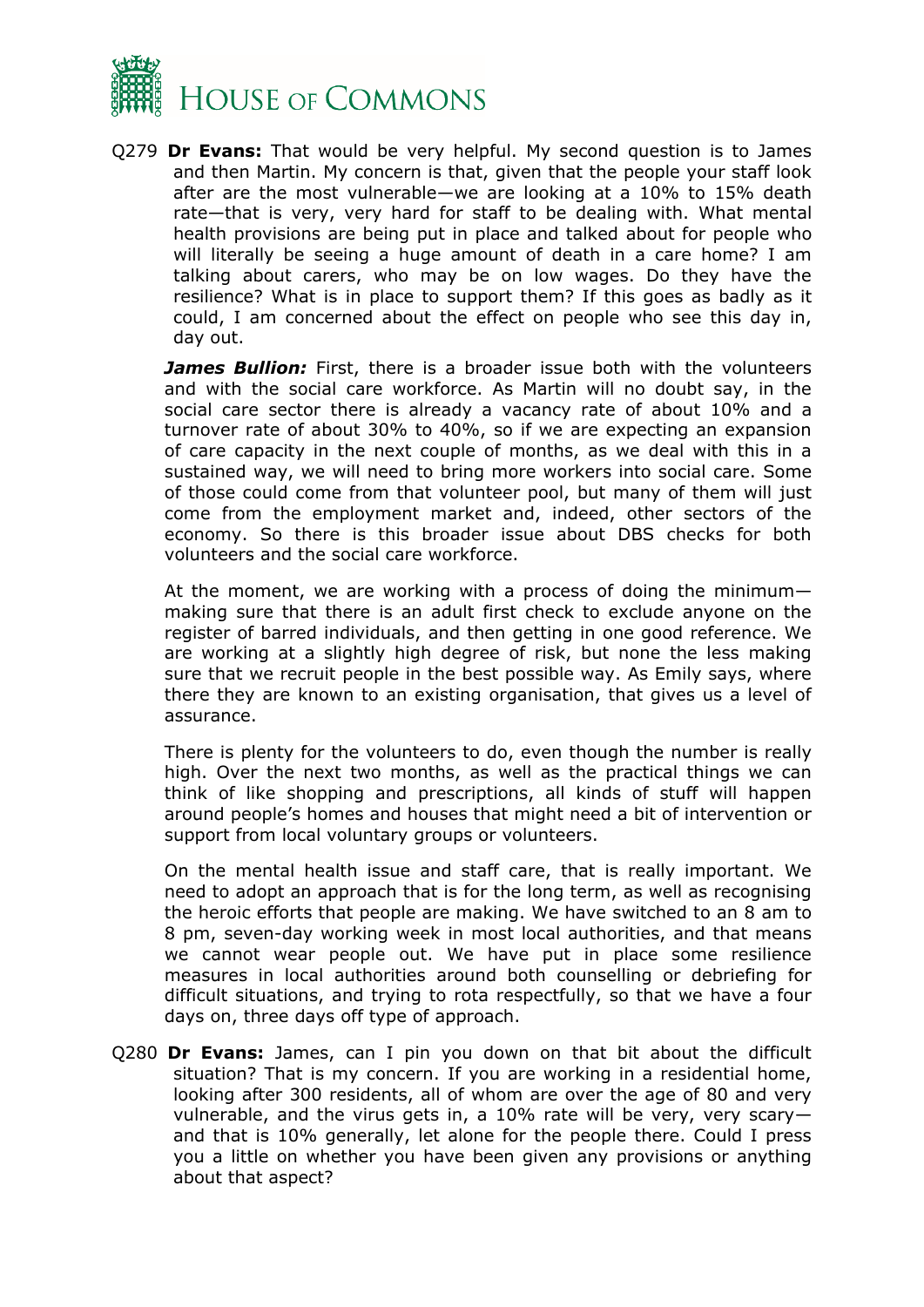

*James Bullion:* In the quidance we have given ourselves, we have given a profile, as it were, of what the impact of covid-19 might be on people infected and the numbers of people who might die. The social care sector is used to dealing with these issues. Every year, we have about 600,000 deaths, so in our sector we are quite used to dealing with that. It is the compression of all of that and the changes in terms of dignity and bringing in other family members—the usual arrangements you might have around someone sadly passing away. It is more those issues that will be more difficult.

**Chair:** I am going to bring in Martin to answer this question, then go on to Amy.

**Professor Green:** Those two points are well made. Just as James has said, on issues around volunteering or indeed staff and DBS checks, we are not going down the road that we would normally go down, but we are taking every possible measure to make sure that people are safe. We are doing that quite reluctantly, but we feel we have to because there is a real need. We have also reached out to people like the retail associations and the hospital sector, because we know that there are people in those sectors who will quite happily transfer into social care, so we have been doing some of that. We have been trying to make those processes as seamless and as quick as possible, so that we can get the necessary people into care services.

The issue you raise about people's mental health and resilience is really important. As James said, we have done our level best to try to put in measures that will support people, but the reality is that we will probably be in a situation where we have lots of people who have built relationships with people who die. This is a challenge in social care at the best of times. People in residential care settings have co-morbidities. Many of them will be at the end of their lives, so people have that challenge on a day-to-day basis. I appreciate that it will be really compressed in this situation, so one of the things that we have to do is to get enough time for people to have support and to reflect, and, as James says, to look at the rota situation. We also need managers to be really mindful of identifying people who they feel might need extra support. There are things in place, but they are not going to be perfect.

Q281 **Amy Callaghan:** So the question I am asking is probably directed to both James and Emily; it would be appreciated if either can answer it. What is your view on visitors to care homes? I will frame that specifically with the notion of protecting the vulnerable residents of the care home and the staff working there, but also with the obviously very difficult situation of many people having relatives in care homes who are perhaps at the end of their life. They are really struggling with the idea that they cannot visit them.

*Emily Holzhausen:* I think it is one of the most difficult things that people have to deal with, and families are generally dealing with it and trying to keep contact. Care homes are also trying to keep contact with the families where they can, and some of them are being wonderfully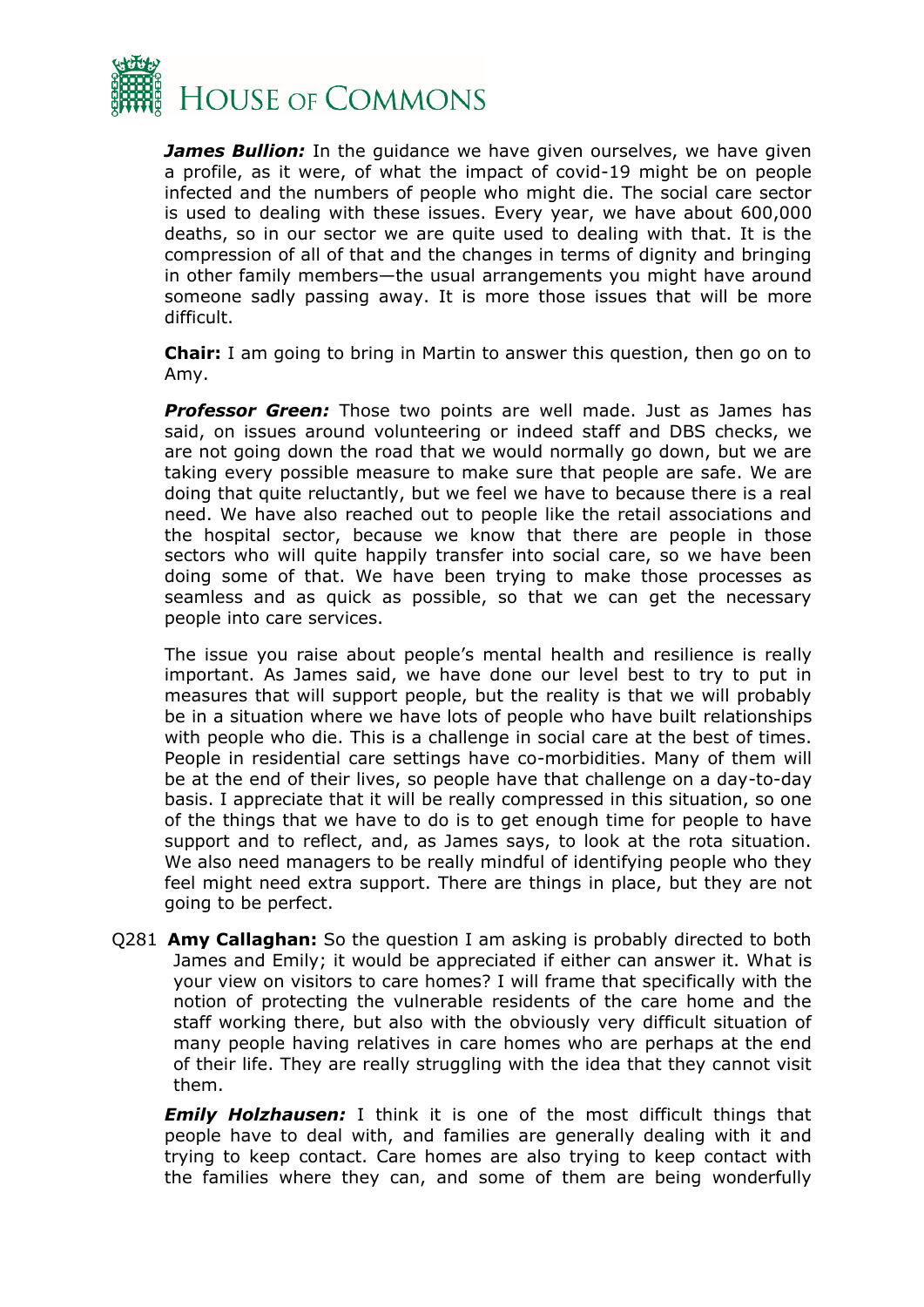

innovative. Families are very aware and very worried about their taking something into a care home, and they are painfully aware of what reduced contact does for the health and wellbeing of the people who they love and care about. I know it is one of the most difficult times when they have to deal with such situations. I don't know whether Martin or James want to say anything more. We are dealing with unprecedented times.

*James Bullion:* As Emily says, I think families themselves have the greatest level of concern about not visiting their relatives. I suppose we need to enforce the measures that we have in place now. The Prime Minister was very clear about what families should and should not do. Having said that, however, we know in our hospitals whether someone is very ill and at the end of their life. Some innovation about how you bring people close but not too close—such arrangements have been utilised on occasions, and it is as much about protecting the family as well as the vulnerable person. It is a very difficult and unprecedented circumstance that we face.

**Chair:** Do you want to come back on that, Amy?

**Amy Callaghan:** No, I just want to thank our witnesses for all the work that they are doing to help families that are in this situation. It is much appreciated.

**Chair:** I am going to bring in Laura, then Paul Bristow.

Q282 **Laura Trott:** Even before this pandemic, one of the big issues—you all know much more about it than I do—was social care discharge. That will obviously need to be addressed, to a heightened extent, during this crisis. What needs to be done to facilitate that? This question is probably best directed to Sarah and James in the first instance.

*Sarah Pickup:* I think we covered a little bit of this earlier—I don't know whether you were able to hear it, Laura. What is really critical is the capacity in the care sector and looking at things that you would not normally be able to access. There are a number of things that will help. There is the funding that has gone through CCGs but is for joint use, which therefore takes away the dividing line about who is paying for what. There are the flexibilities from the Care Act, which mean that we do not have to do financial assessments or detailed care assessments. We can do work on payments to providers, to enhance fees—Martin has already talked about the importance of that—and to ensure that providers can get enough staff. And also to look to new sources—for example, there are a number of care home placements that councils do not normally access because the fees are too high, and we can work in this crisis to access those in the same way that the NHS is accessing private hospital beds. But I think the key really is to have staff to help people go home and to work with unpaid carers and families to make sure they have got the right support. The key thing is that we—the providers, the NHS and councils—have all got to work together to get people out fast. All the freedoms and flexibilities that have been put in place will really help with that.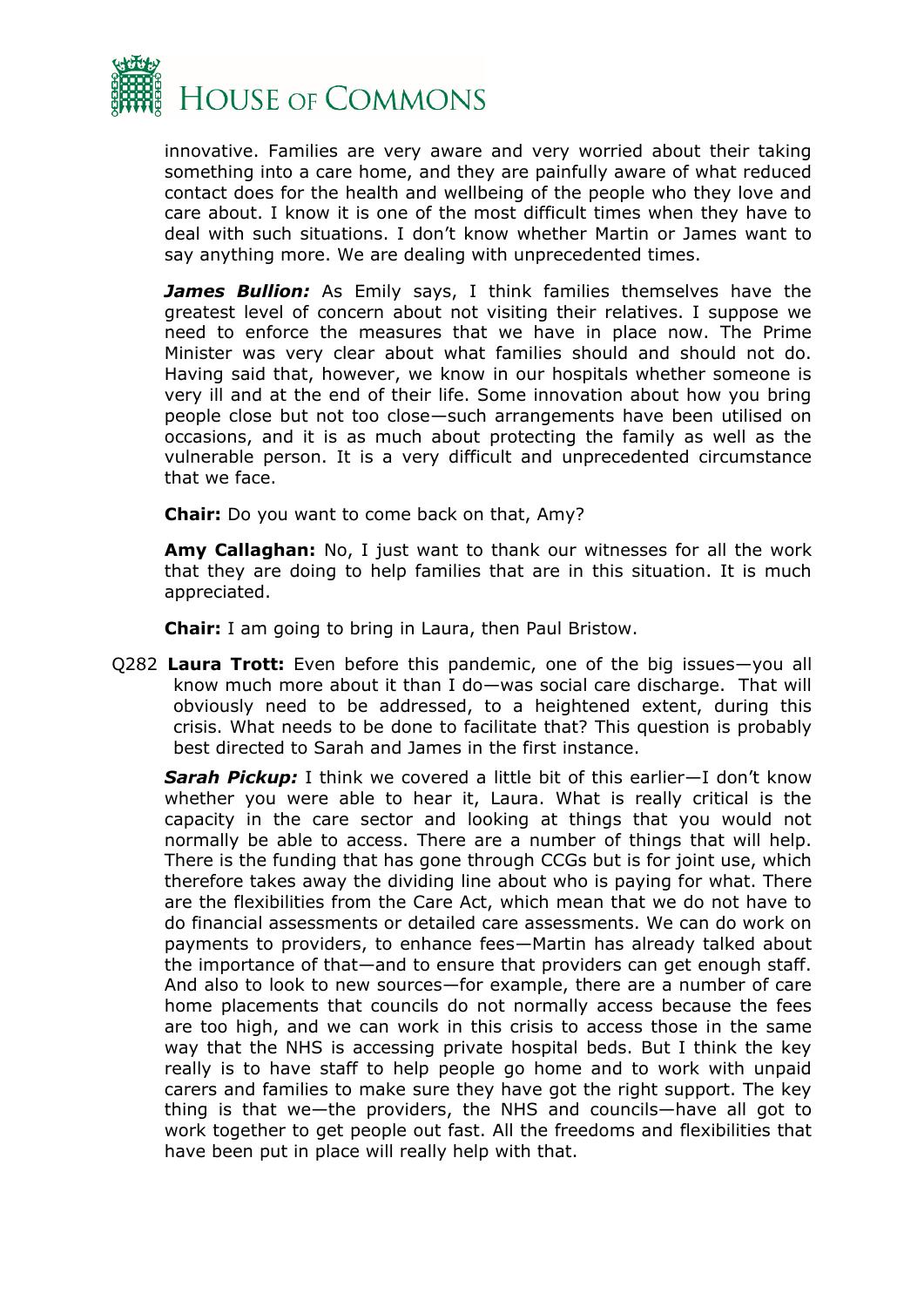

*James Bullion:* I absolutely echo what Sarah said around the funding, the flexibilities, the payment rate with providers and having a single model where everyone is joined up, and where the care providers are brought into that model as an integral part of it rather than just being transacted with. I think that will allow us to maximise what is out there in the market. I have to say, though, that during the time of surge—whenever that comes—the current capacity of the care market may not be enough on its own. So we may get into, and most local authorities are beginning to look at whether we should be thinking about, hotel facilities—or, in my case in Norfolk, holiday park facilities—where we may need to put people who can be competently cared for until the capacity in the care market is there again, because there is a high degree of compression in the discharge arrangements. But I have to say that NHS England, ADASS, DHSC and the Care Providers Association are working very well together on this model.

Q283 **Laura Trott:** As you outlined, there are clearly supply-side constraints, which are being dealt with through money and other aspects that you talked about. Sarah, you mentioned flexibility in the Care Act. Are there any additional administrative hurdles that should be addressed by Government? To give one example, I have been talking to doctors who have said that they need to give patients only one choice of discharge destination, but there is not clarity on whether they have the legal right to send patients to a care placement without a court order protection. Are there issues like that in the system that the Government need to address?

*Sarah Pickup:* I think there is clarity that the choice directive is essentially paused during this period and you can require people to move to a place where they can be safely cared for because you simply cannot have hospital beds used by people waiting—and on the whole, people will absolutely understand that. Of course, in the vast majority of cases, the place people will be going is home. The majority do not need a choice of bed; most people will be going home and will be cared for there, subject to the capacity in that care provider market. So we will need to keep an eye on those administrative hurdles and make sure we overcome them. Even where we have action in place, like the sharing of data around the 1.5 million vulnerable people, it is agreed, but it has not been done everywhere. So there is something about making sure that everything happens in every place and there are not some people lagging behind the curve in enacting what is available.

*Emily Holzhausen:* I just wanted to speak from the perspective of the people going through that process. The changes that the Government have made and the funding actually take away a lot of the complexities that families have to deal with at hospital discharge around financial assessment, which can be extremely stressful. In fact, making some of those services free at the point of delivery frees up some of that pathway. So we absolutely welcome that.

I want to say that these are people moving through. I very much hope that our colleagues in local government and providers will still try to take on people's preferences and views and make sure that they are involved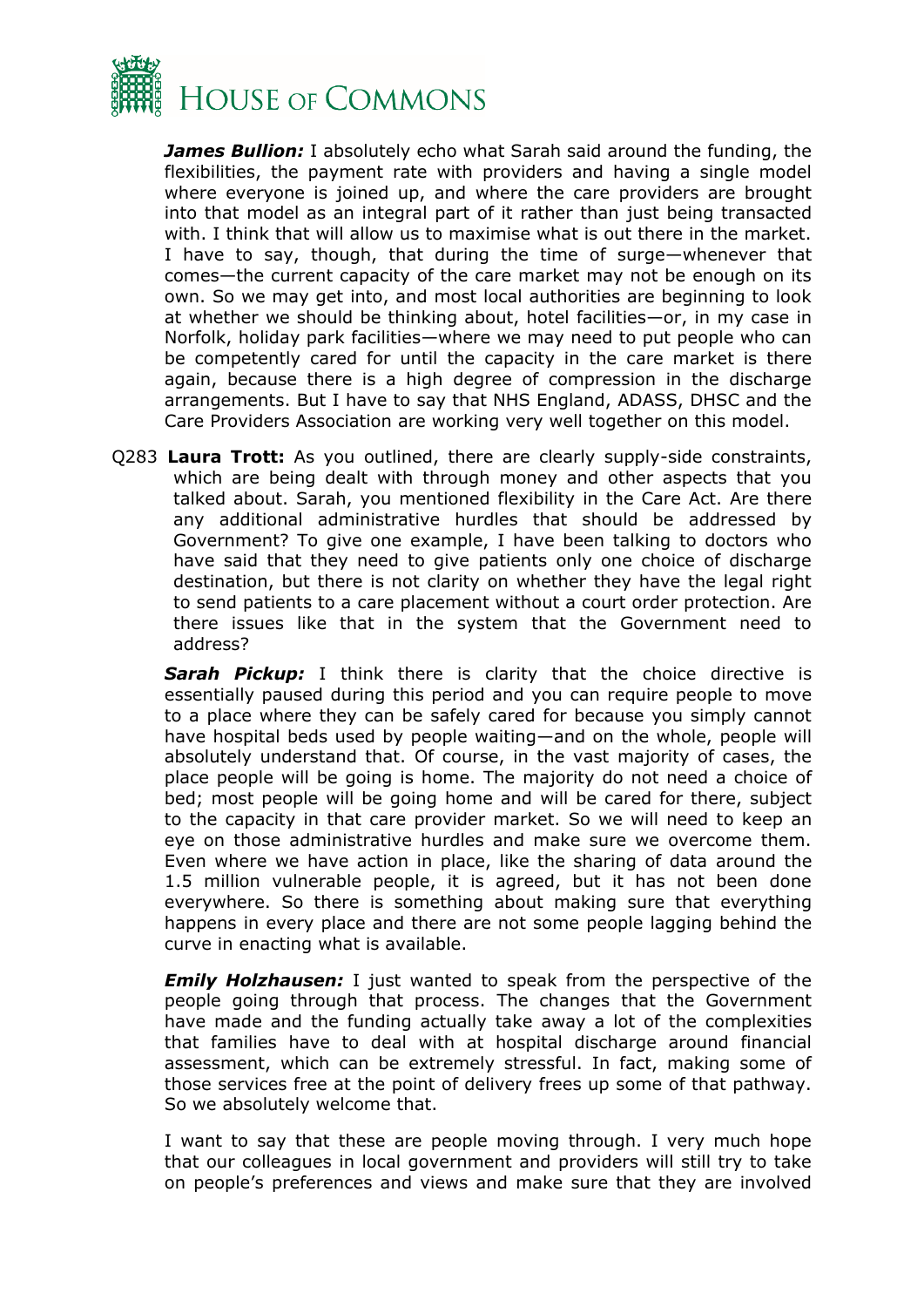

as well as their family in the difficult decisions they might have at a very pressurised time, so that we get the best for people.

*Professor Green:* We have some new care homes coming on stream and we have been in touch with the Department, because some of those can be used as isolation units for people with coronavirus. We have linked to various hotel groups that have offered significant numbers of hotel beds, if those are necessary. Also, we have linked to people like Sixt car rental, who provide cars for transport. Oomph!, a group in the care sector that provides minibuses to transport people out of care homes, has turned that to be available to deliver staff if we have to move staff around. So there has been a really great effort by lots of different people in the system, by colleagues in the local areas and by businesses associated with the sector, which are coming forward to offer some really tangible resources.

Q284 **Paul Bristow:** I know we have touched on this already, but I want to talk again a little bit about PPE and testing in the care sector. I have been contacted by a hospice in my constituency on several occasions. They are telling me that they are still expected to admit patients with symptoms, but they have a very limited supply of PPE and no testing capabilities at all.

Do you accept this about PPE and testing? Is it your experience that they are really two sides of the same coin for social care staff? With rapid testing, staff would feel more confident about lower protection, and if everyone had the appropriate PPE, slow and patchy testing would be less of an issue.

**Chair:** Who do you want to put that question to, Paul?

**Paul Bristow:** I think that first and foremost Sarah Pickup would be good, and then anybody else who wants to chip in can do so.

**Sarah Pickup:** This is a really big issue, and I know Martin will want to say something about it. Access to PPE—we referred to this at the beginning—is insufficient in the care sector. The Government have been doing their best to get things out to people, but it is very, very difficult to have enough. If you think about a situation where you're a care home with a set of people—residents—who do not have the infection and you are at risk of bringing in someone who could bring the infection into the care home, and there is the lack of testing and the lack of PPE together, you can see why there could be some difficulty or reluctance to do that.

I have heard from care homes that have said, "Look, we can do barrier nursing if we have the kit and the testing and we know who is positive and who isn't. We can make that work, but it is a big challenge." We know that there is a lot to do and there are a lot of people in need of PPE, including people outside the care sector, like the police and mental health workers. We really have to get the flows of equipment going, and testing, as soon as that is practicable.

**Professor Green:** I absolutely agree with Sarah, because we have to have the testing and the PPE. If we have both, we will be able to balance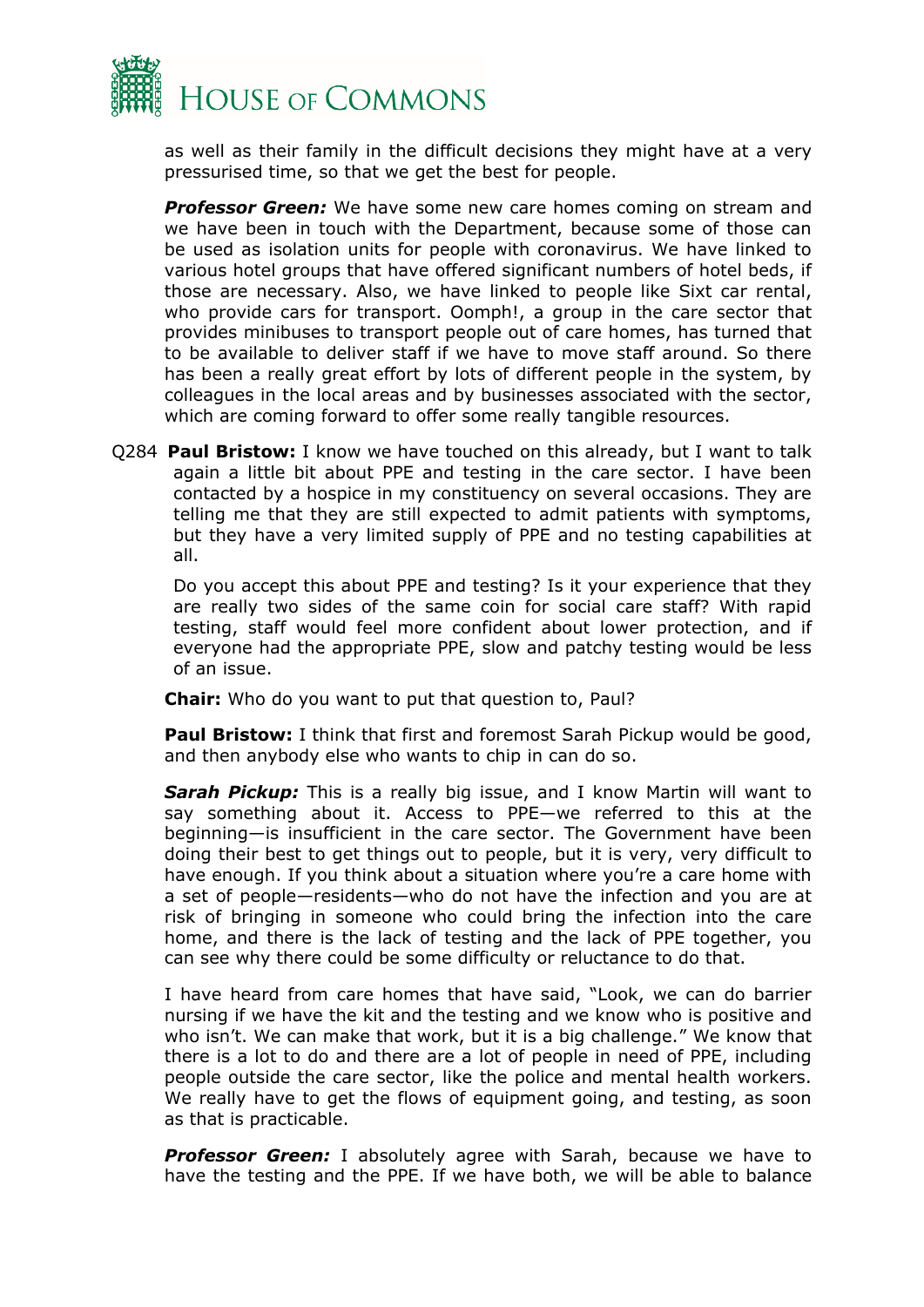

how we manage this process. For example, there are care homes that can really easily, if they have the right equipment, do barrier nursing and isolation. Within a locality, you could identify the number of care homes that were able to do that. But if we had testing, you would send people who had had the coronavirus to those care homes and send people who had not had the virus to other care homes. It would really help us to make sure that we had enough facilities and capacity within the local area. Both testing and PPE are essential. In a way, they sit hand in hand. We have to do both.

**Chair:** Paul, do you want to come back on any of those points?

Q285 **Paul Bristow:** Not specifically on those, but I do have a second question to ask, if I may, Chair. I am interested in how we improve the morale—I think Luke touched on this as well—of social care staff, because the staff who work in the social care system are at the frontline of the crisis and their morale is a key factor in ensuring the wellbeing of the people they provide for. Rather than just, obviously, saying thank you and making sure that we recognise everybody—today, at 8 o'clock, the country wants to have a clap for NHS staff—what we really need to be doing, I think, at the same time as doing that is to value the social care staff and the work that they do. That is not often put out there. Emily, you might want to comment on that. It's parity of esteem I'm looking for.

**Emily Holzhausen:** Absolutely; I could not agree more. Every time someone says, "Our NHS staff are doing an amazing job," I can hear myself saying, "And social care. And social care." I say to all of you, who are leaders and do quite a lot of media work, that just hearing that over the airwaves and seeing it in print and online, consistently, about the NHS and social care would make such a difference. Wouldn't it be fantastic if we could raise the profile like that, and even have a separate shout-out to all the social care staff who are supporting our families, disabled people and older people, and carers? It would really help to raise the profile.

Q286 **Taiwo Owatemi:** My question is also about testing. My major concern is what is being done to support staff and residents, and home carers, in terms of assessing the issue, and what support is being provided from local authorities to ensure that the staff and patients are safe?

**Sarah Pickup:** At the moment, there simply isn't access to testing for local authority staff, for care workers or for people resident or in use of social care. We know that the Department of Health and Social Care has got a priority order, starting with critical cases in hospitals and staff nursing those critical cases.

I also know from being in a conversation with the Secretary of State yesterday that there are a significant number of tests in the pipeline and then there is an order of priority. I know care workers and users of care services are on that list, but I go back to parity of esteem, in a sense, which the previous speaker mentioned. It is really important that those care workers who are in and out of people's homes or people's rooms in a care home, are protected and have access to testing. I don't think there is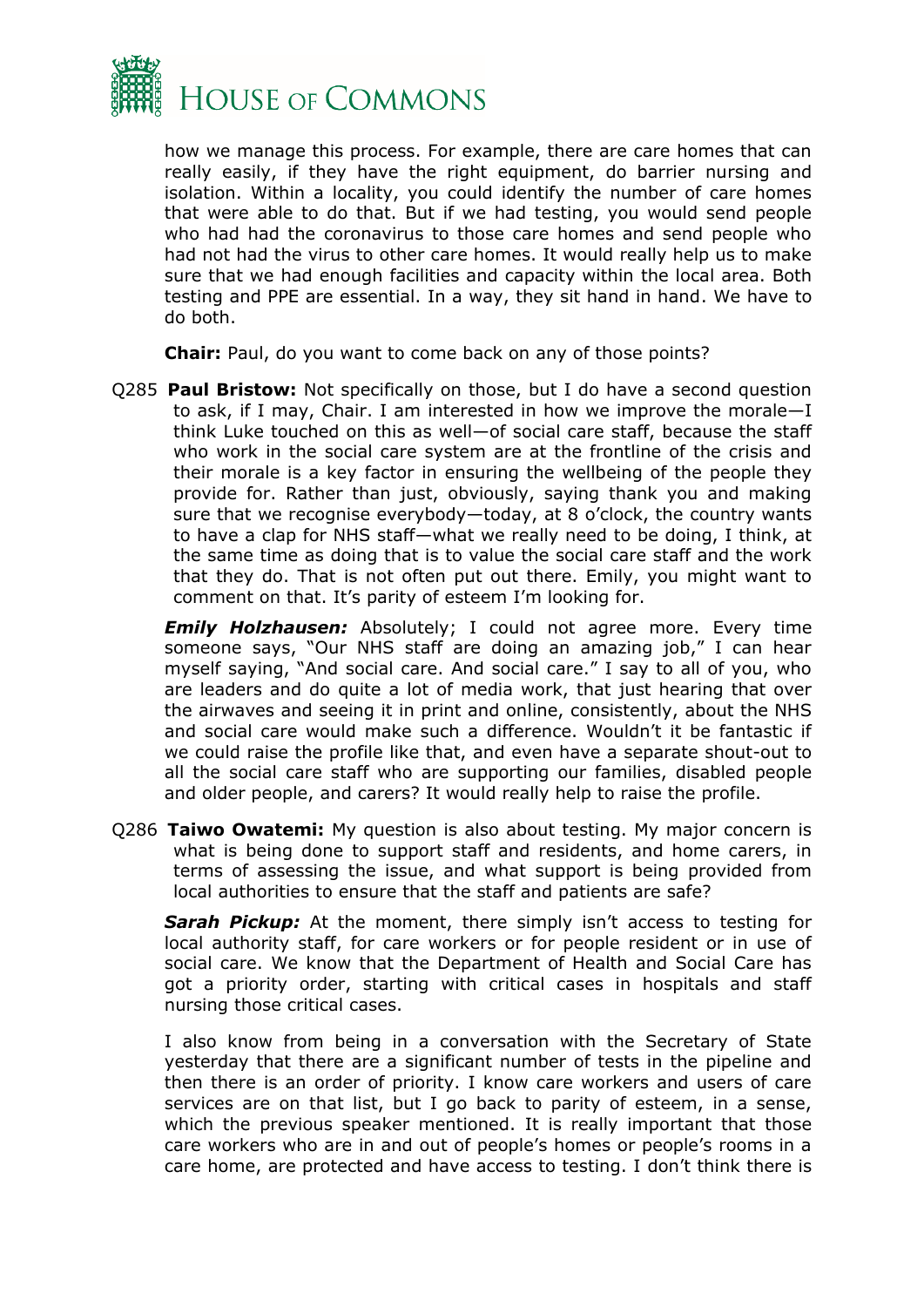

a lack of desire to do it; I think it is a capacity issue, but it needs to be recognised that, as and when that capacity is available, the care sector is one of the places where it is absolutely essential to get those arrangements in place.

**Chair:** Thank you. Taiwo, did you have another question?

**Taiwo Owatemi:** No, that was all.

**Chair:** Thank you. I will bring in Sarah Owen, and after that, James Murray.

Q287 **Sarah Owen:** Thank you to the panel for the information you have given already.

My first question relates to PPE. James, you mentioned already that guidance has been given to care providers, but I want to ask about the training, and how are we ensuring that the right level of training on how to use the PPE is being provided by the care companies or in care homes. We heard in a previous evidence session that this is not just about the PPE—it is also about how to use the kit.

Secondly, on disposal of equipment and PPE—I think this question will be for Sarah—are local authorities being given extra resources to ensure that the disposal of the PPE is being done correctly and to ensure that there isn't further contamination?

Lastly, a large number of the workers within the social care sector will be women and some of those will be pregnant women. What guidance is being given to pregnant social care workers about going into work, when the Government have told pregnant women that they should be one of the categories who are shielding?

**Sarah Pickup:** I am not an expert on what training is being given. I think there is some rapid training being put in place, particularly e-learning for new workers coming on board, around things like PPE. It is the kind of training that care providers would put on anyway, which Martin can comment on.

In terms of disposal, which is where the local authority role comes in, this is one of the issues we have flagged as having costs. Obviously, we have been provided with £1.6 billion. That is predominantly for adult social care, but it is for all services—it is intended to meet the beginning of all costs, which would include waste disposal.

My understanding with the disposal of PPE and other contaminated materials is that they should be double-bagged and then after three to four days, they are no longer contaminated, so you do not necessarily need additional disposal arrangements, except perhaps for some of the care homes and other providers of care, where there would be collections of clinical waste in any case. I think the funding is expected to come from the core funding.

**Chair:** Thank you. Martin, do you want to talk about the training?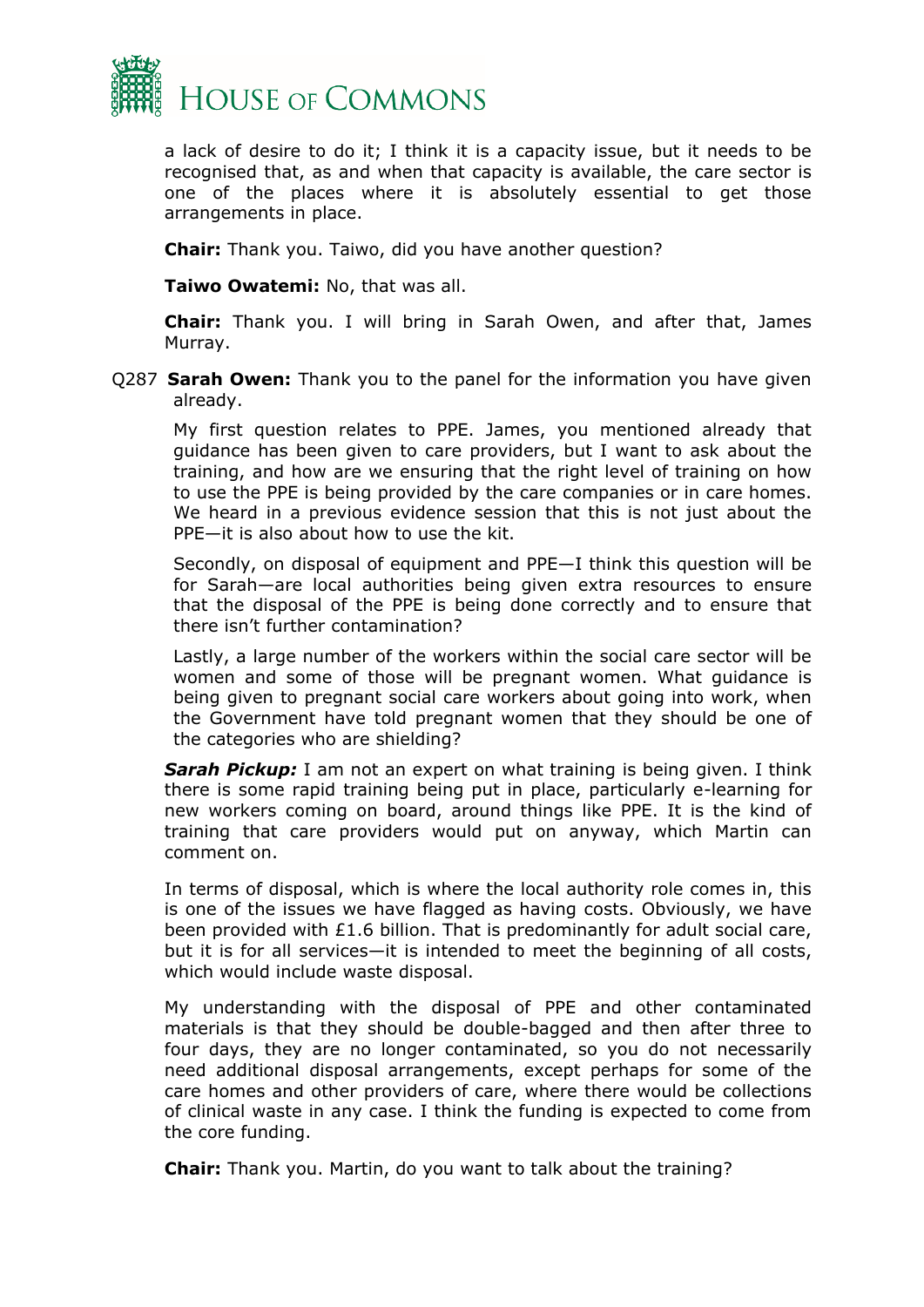

*Professor Green:* Yes, thank you Chair. We should recognise as well that care homes do quite a lot around infection control in their daily work. For example, we have in place infection controls for norovirus and other things. A lot of staff are already trained in those aspects of it, and what we need is the equipment. I think that there is a good understanding within care homes, which needs of course to be refreshed. As we get new staff in, because of the fact that we have lots of staff off, we need to have clear and easy ways in which people can be trained to use this equipment. Of course, we do use it quite regularly anyway.

**Chair:** Thank you, and thank you very much Sarah. James Murray?

Q288 **James Murray:** Thank you, Chair. I have a couple of questions that relate to commitments that Ministers have made about some of the approach overall. I would like to ask the panel members whether, from their frontline experience, they have any view on whether they are being met or not. First, there was a commitment from Ministers to a target that the discharge of people from NHS hospitals into social care settings should make at least 15,000 hospital beds available by tomorrow. In my view, James is best placed to begin the answers, but obviously anyone who has anything to contribute is welcome to do so. Do you get the sense from conversations or feedback that we are on track to get those 15,000 beds freed up, and if not, what more help do you need?

*James Bullion:* Yes, the discharge to assess process is very ambitious and it does talk about 15,000 beds. If I take my local council as an example, which is Norfolk, we have identified 2,000 potential beds, hotel spaces or other spaces that might be able to cope with our need for an additional 650 beds in our area. I can see that authorities up and down the country will be doing the maths and trying to identify where that capacity will come from. I think that the limiting factor on our success will be the PPE and the providers feeling assured that they can take people either into care homes or back home for home care. That is the first limiting factor.

The second, though, will be the workforce and plugging the gap. There are currently 122,000 vacancies in social care—right now, today. That is a fantastic opportunity for growth, jobs and all of that—it is a good thing in a way—but because those vacancies are there and because we need to expand, they will be another limiting factor on making a success of discharge to assess.

Thirdly, and I will put this delicately, the flow arrangements within our hospitals are still not perfect. We have removed all the bureaucracy, we have removed the funding question, and we have removed some of the legislative factors requiring an assessment, a continuing healthcare assessment or a financial assessment—those are gone—but we still have this flow issue about identifying the people who are safe to discharge. Because those three limitations are there, I think that we will struggle to get 15,000 beds by tomorrow, if I am candid with you, but we will move—

**Chair:** Do you want to come back on that, James?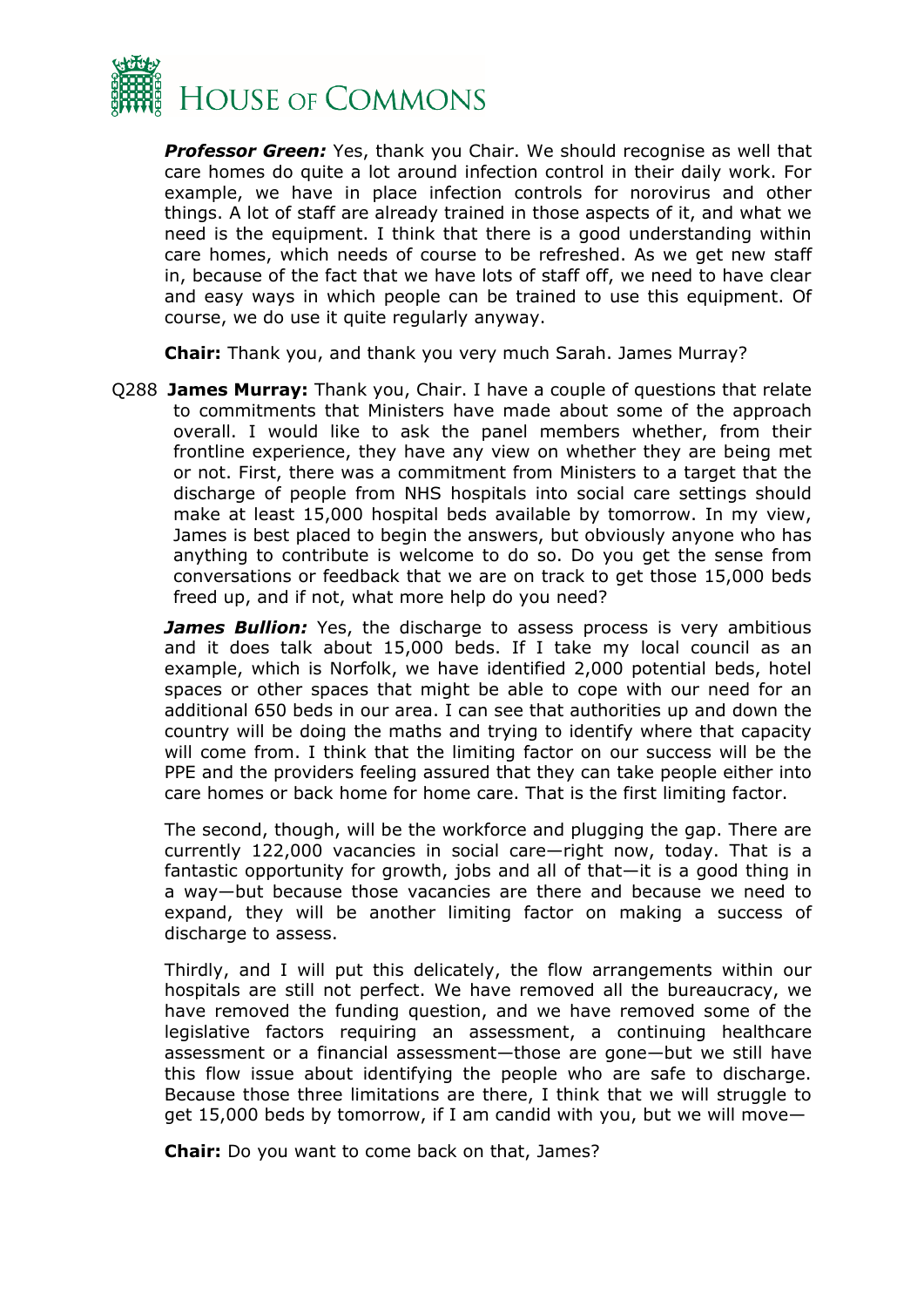

Q289 **James Murray:** I have another question to ask as well, but it is really helpful to understand how we are struggling to hit that 15,000 target, and that is quite a clear message from you, James, about the limitations. One limitation you mentioned was about PPE, and we spoke quite a bit about this. This question relates to a separate commitment that the Government have made to the sector about getting some of the fluid repellent face masks from the pandemic flu stock to care homes and home care providers, so that every such institution will receive 300 face masks by, I think, Tuesday of this week. Again, from your experience and the people you are speaking to, has that been met and how long will it last?

*Professor Green:* Well, I think it is on target to be met, but of course people are really concerned about the fact that it will not last very long. If we look at the numbers of people in care homes, 300 masks will not last very long, so we need some surety about where the rest of the supply chain is and how we can assure ourselves that we will get those things. There is a particular issue for example, in that there are masks, but there is also the issue of goggles and whether they are available. They seem to be in very short supply, both in the NHS and particularly in social care. This is another reason why we need to have testing. If we knew who had the virus or who was currently infected, we would be able to make sure that we used any of the equipment that we had in the most effective way, so we would use it for the people who were seen to have the virus and so on. Testing, again, is really important in relation to how we use the equipment. The short answer to your question is: a lot has gone out and I think we are on target, but it is the next tranche and how we ensure future supplies that is going to be the big challenge.

Q290 **James Murray:** Can I clarify that, just so I am really clear? You say that we are on target to meet that commitment for 300 face masks. My understanding was that that was supposed to have been completed by the Tuesday of this week, so, just to be clear, we haven't met that target. Obviously, there are limitations to how long it lasts, and the fact is that we are talking only about face masks rather than about all the other things and the supply issues that you mentioned earlier.

*Professor Green:* Certainly, we are probably on target for Friday, not last Tuesday.

**James Murray:** Finally, I have a request of the panel members—we probably don't have time to go into it today—about the Coronavirus Act provisions on the removal of duties and shifting over to a power. I know that a six-month review of the Coronavirus Act provisions will come back to Parliament in due course. From my point of view, it would be helpful if the witnesses attending today could let us know, if they have the capacity to do so, how they think the removal of those duties is playing out in practice and the issues that we will need to raise in a few months' time when it comes back for review in Westminster.

**Chair:** That would be very helpful indeed. I will bring in panel members in a minute, but I want to crack on, if I may, with Dean Russell and then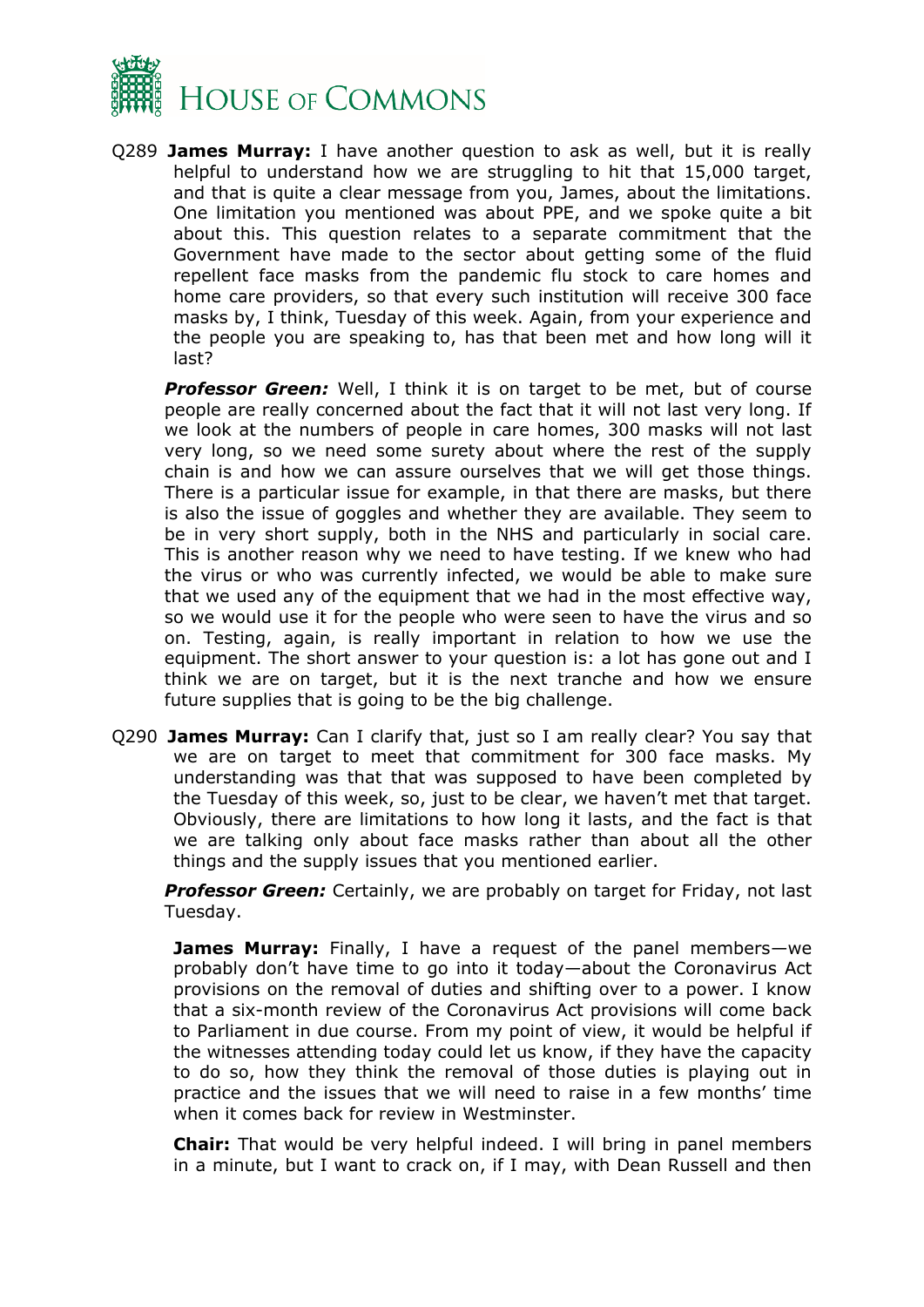

James Davies.

Q291 **Dean Russell:** Thank you, Chair. First of all, can I echo everybody else's comments about social care workers being seen as having absolute parity with the wider NHS? My thanks go out to everyone. One of my relatives uses a carer every day and they do a fantastic job.

My question is about our care for people who are homeless. For a good chunk of the end of last week, I was working solidly with Ministers, Watford Borough Council and a fantastic local homeless charity called New Hope, to try to organise both the funding and the support to enable homeless people to get rooms, to self-isolate. A large chunk of that work was with local hotels. I was very pleased on Friday night when I got a wonderful call from Ministers saying that the money was coming through and the council was going to be able to support that. But now that we are trying to get rooms in hotels, even though I know that hotel chains are working very hard and are under an awful lot of pressure, the sense I am getting, if I am totally honest, is that hotels are probably open to helping NHS staff and people in care, but when it comes to helping homeless people, there is probably a fear that there might be damage to rooms or related problems. I wonder whether that is something that other people are hearing. While hotel chains are opening their doors in some instances—and I am very grateful for that—is there a resistance there?

Related to that, are there other options whereby some people in care homes could go directly to or move for a period of time into apartments in hotels—a lot of hotels have not just rooms but apartments—so that they can self-isolate but also have the workers with them so that they are all living in a similar place?

I have another, slightly different, question about technology. I have been working locally with a technology firm to develop a system so that we can help people on the ground. I manage their processes. We have launched this amazing volunteering assistance, and 500,000 are signed up. I am interested to know your views on the ground about how people are trying to organise, say, street-by-street volunteering support, especially in the social care space and for people who are in need of care, and how that will work and what the machinery of that is. Do we need other systems to latch on to it, like the one I have been working on, or will that all be rolled out over the coming weeks?

**Chair:** I will ask Sarah to answer the technology one, but James, do you want to come in first on the homeless issue?

*James Bullion:* This is a really difficult area of work, actually. I absolutely recognise the issue of hotels being somewhat resistant to this, and we have had examples up and down the country of hotels closing and causing homelessness in some circumstances, which is very distressing. Also, from an equalities point of view, rough sleepers and homeless people appear to be suffering from a disproportionate experience of infection and access to health services. The pre-existing inequality in access to services that rough sleepers or homeless people already have is made much worse by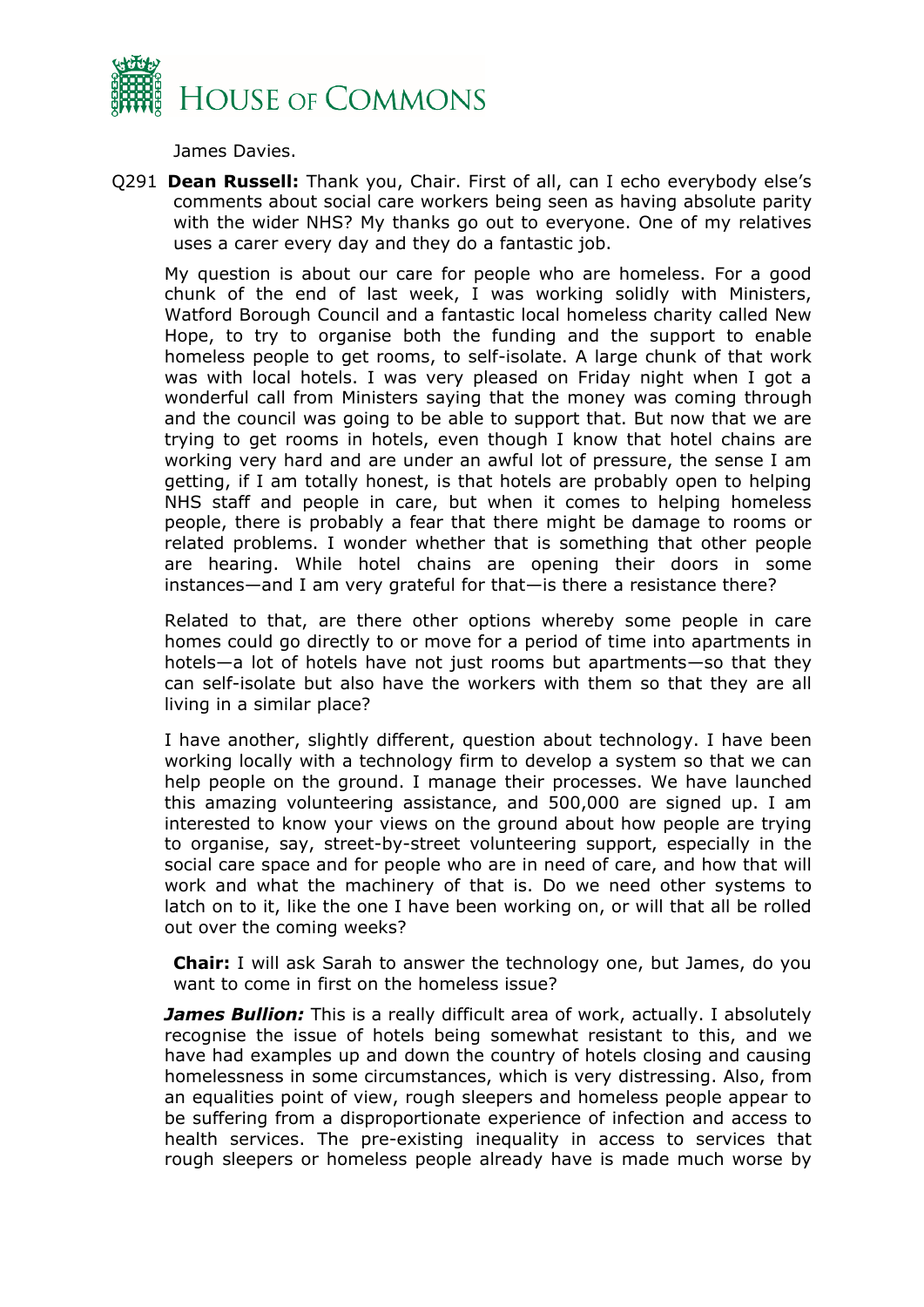

covid-19, by the perception of those people as well as the scarcity of the service. It is a real problem.

Through our local resilience forums in local authorities, we are beginning to pick this up and make sure that the best practice of some areas—your area sounds potentially like one of those—is moved around the country, but I still think we have further to go in terms of having a model in which people can self-isolate or can be cared for. It is an issue that is not yet cracked, because it is not a resource constraint; it is more of a model constraint about how to tackle an ingrained problem.

**Dean Russell:** If I may, I will use this opportunity to call out to hotels to please help on this. I was chatting to a homeless man just this week who was telling me they can't get access to public toilets, so they are having to use plastic bags. I mean, it is just horrific, and the reality is that from a health perspective, that is causing a whole load of issues. I would really love to see some collaborative efforts—because the money is there, the funding is there, and the will is there in local councils. We are just not seeing it on the ground or in those rooms, which I think is a real travesty.

Q292 **Chair:** Thank you. Sarah, do you want to address that technology point?

**Sarah Pickup:** I would just add on homelessness that there was a problem when there was the directive for hotels and hostels to close due to isolation, because that was when some homeless people were put out on to the streets. That has been corrected, and very close work is going on with the local resilience forums across the country to try to address this problem with hotel chains and others.

On the technology point and the NHS app, this is a very fast-moving time and things are happening at pace, not always as co-ordinated as you would ideally like. The NHS announcement about volunteers and how that was going to work was not entirely communicated to the social care sector and the LRFs beforehand. However, people are catching up. The technology behind that will allow matching of needs identified in local areas to volunteers who come in through the local hub, but of course, we have to work out how to tie that up with existing voluntary networks in local areas and all the work that councils have already been doing with their hubs and their helplines to attract volunteers.

What we have to do is work as best we can to use all the resources at our disposal, and make sure that the hubs have access to the volunteers who can help in local areas. I know that is what the app is designed to do, but we have yet to see how that works in practical application.

Q293 **Dean Russell:** Very quickly, am I correct in saying that people who previously perhaps signed up to local and county council volunteering systems should now shift fully to volunteering through the new NHS one?

*Sarah Pickup:* I hesitate to say they should shift fully before we know exactly how it is going to work, because I do not know whether, for example, councils or LRFs simply have to put a need on the system and then get matched to a volunteer, or whether they will have access to the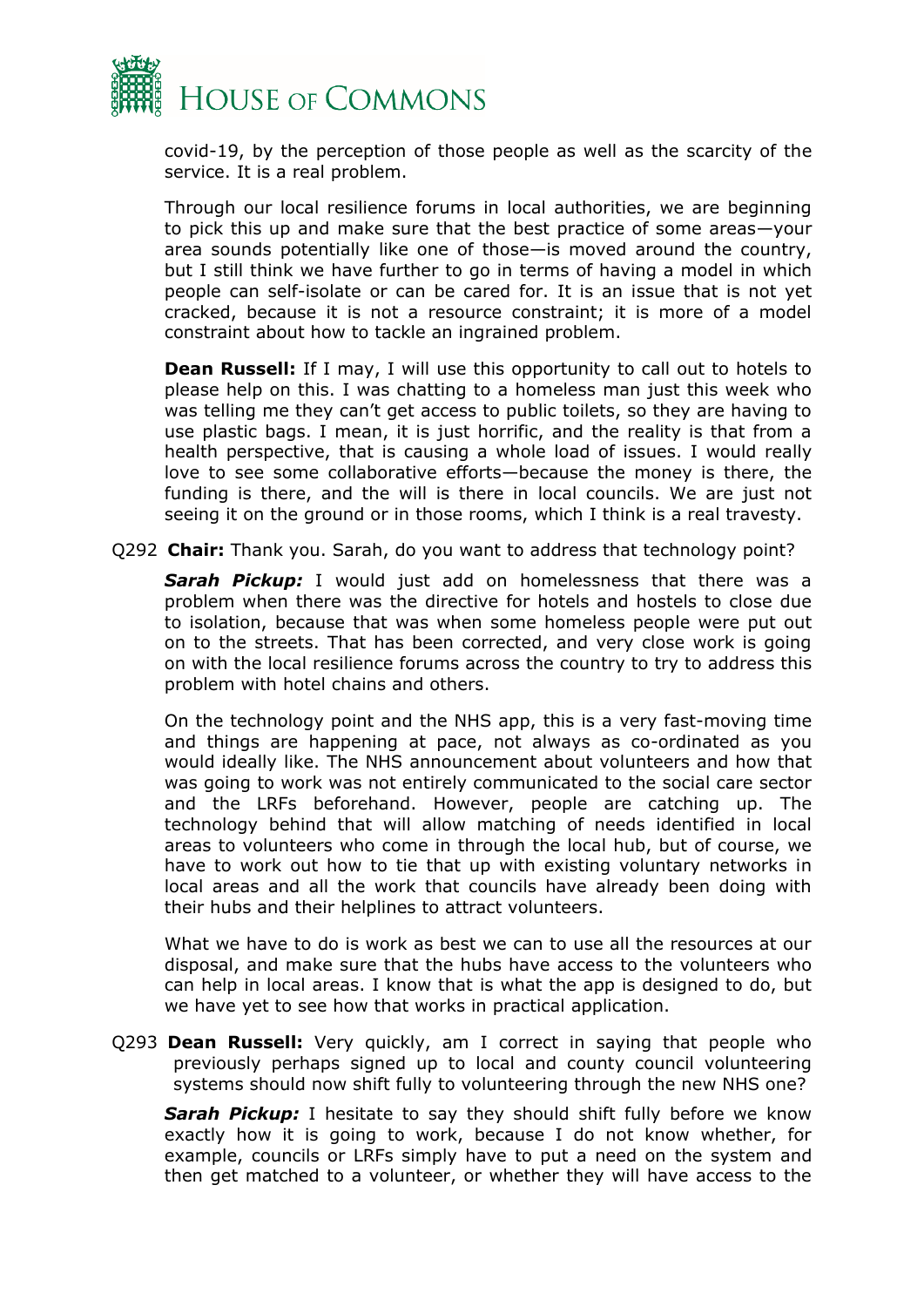

list of volunteers. There may be things where they can deal with it more quickly by going to known and local organisations, so I think we might have—

Q294 **Chair:** Could you perhaps write to us on that one, Sarah? That would be very helpful.

#### *Sarah Pickup:* Sure.

**Dr Davies:** Could I just raise the plight of the over-70s and those in highrisk groups who are often at home and perhaps are not normally in contact with social services? Certainly based on my postbag—which I think has now exceeded 300 cases since this all began, probably a week or so ago—people are asking how they can get their medicines and how they can get their shopping when online supermarket offerings are limited, and perhaps non-existent in many cases. What do the panel feel is the current level of provision for those people? Who do they think should be taking the lead in relation to provisions for that group of people? Should it be top down, or should it be arranged at a local level only?

James Bullion: On the shielded group, those names will be very specifically handed over from the NHS, primary care and the registered lists to local authorities through the resilience forums. Formal contact will be made with those people to set up a regular pattern of checking and practical tasks, such as shopping, prescriptions and so on. They ought to be covered by that, although it will take time to roll out and a rhythm of implementation needs to be got right in some areas.

On the broader issue, the volunteering lists for the NHS scheme and local authority schemes are brought together as one in local resilience forums. We will have to let local areas work out an approach to how they will start to maintain regular contact with people and to put people in contact with others.

In addition to that command and control approach, it is quite heartening to see a kind of blossoming of WhatsApp groups and other local initiatives from people to set up arrangements for who will go shopping to pick up bits and bobs for others. I am sure that that will happen as well as the more formal system. Inevitably, as Emily referred to earlier, for some people—the "hard to reach"—it is hard to access that, for reasons of language, disability or other factors that mean that the usual technology might not work. We will have to do some doorstep work with people to try to ensure that they are okay. That will have to be done in accordance with the PHE guidelines. We cannot do all that on Alexa and over the phone; some of it will have to be in person.

**Emily Holzhausen:** One of the really important things that my organisation and others have been trying to look at is communications so that people know how medications can be delivered and can try to sort that out for themselves as far as possible, so we can then focus on those who are most at risk. That has worked pretty well for some people. We probably need to look at some of the processes, such as how many people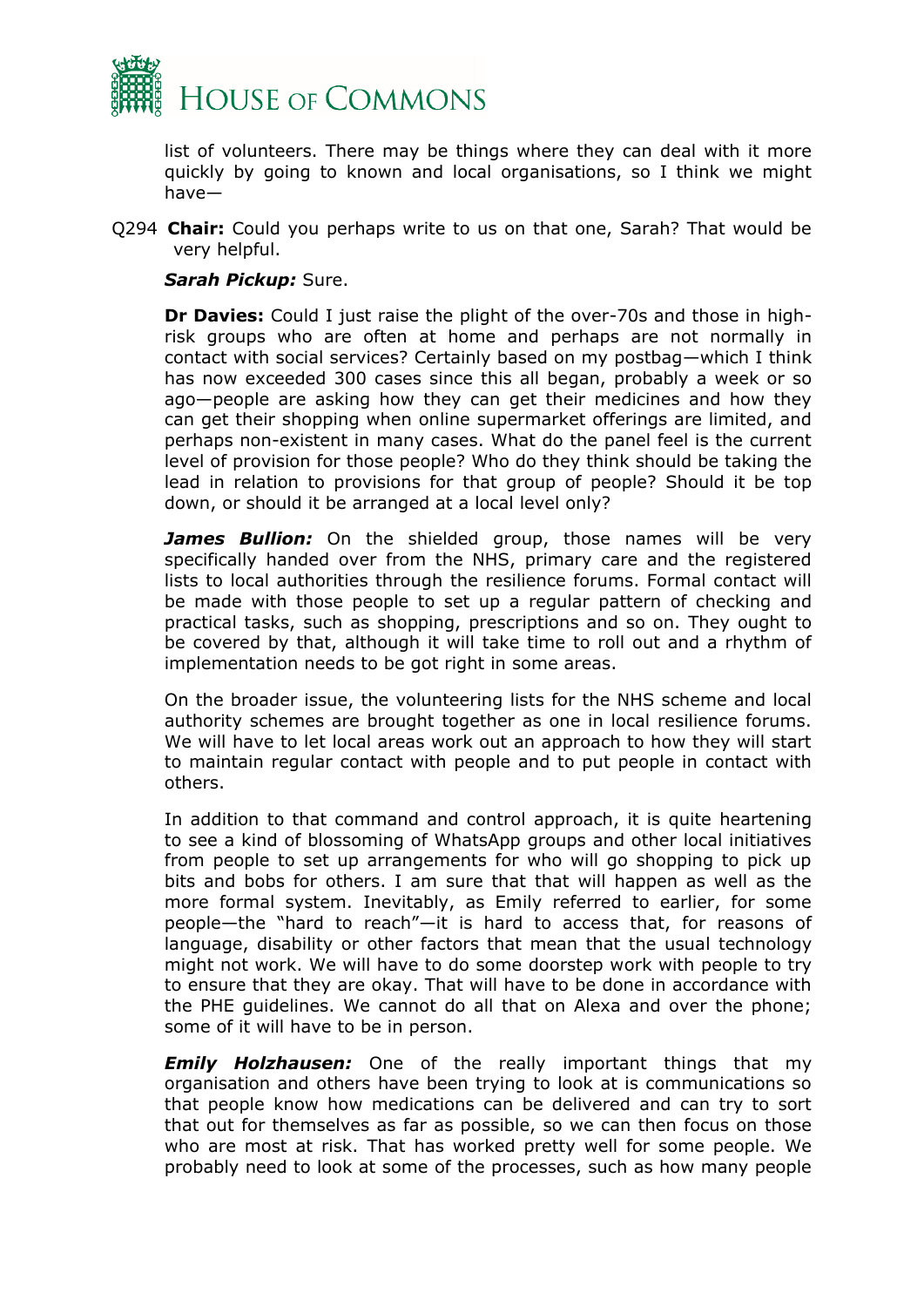

can re-order medication and how many can do that online or over the phone. Those sorts of processes, which do not necessarily always go smoothly, probably need to be ironed out. Getting clear information to the public about what they can do for themselves is a really important part of the answer.

Q295 **Sarah Owen:** This question is probably for Emily and Martin. Women make up 80% of the social care workforce and a large number of them will be pregnant. We have seen, and I have had reports of, doctors and nurses who are pregnant being expected to go to work. Is that the same for care workers and is there currently enough guidance and support for pregnant care workers?

*Emily Holzhausen:* I am afraid that I am not an expert on that.

**Chair:** Okay, fair enough—thanks for letting us know. Martin?

**Professor Green:** That is a really important point, Sarah. I do not think that there is enough guidance. For example, some of my members have said to people that they understand that it is a risk so they should stay at home, but others are obviously in the same space as the NHS, saying that people should come to work, in line with the guidance. I think that the guidance needs to be much clearer, because a high proportion of women will be pregnant, so we need guidance on what people should do.

**Chair:** Thank you very much. I am very conscious that this second session started later than planned, so we kept our panel waiting at this very busy time. I know that the whole Committee would want to reiterate our profound thanks, on behalf of all parliamentarians, to everyone in the social care sector. We completely understand that you are every bit as important as our NHS colleagues, who are also working incredibly hard. We want to send that message through you to the entire sector. I give special thanks to Sarah, James, Martin and Emily for sparing your time this morning. I also thank my Committee colleagues for coming to these two very important sessions. Everyone is free to go, except Rosie, who wants to read a couple of her earlier questions into the record. To everyone else, thank you very much for joining us for this historic first remote Select Committee session.

Rosie, are you there? Do you want to read your questions into the record?

**Rosie Cooper:** I apologise to everybody because the internet went down a couple of times for me and it was a struggle to get back in.

During the first session, I wanted to ask how we were ensuring that community trusts, mental health trusts and healthcare in prisons are getting their fair share of PPE, because they are the areas that normally lag behind. For community trusts, the people who go into other people's homes are desperate for that equipment.

The second question, which I hope Public Health England and Government officials can also answer, is why Atlético Madrid supporters, who were banned from going to their own stadium, were allowed to travel to